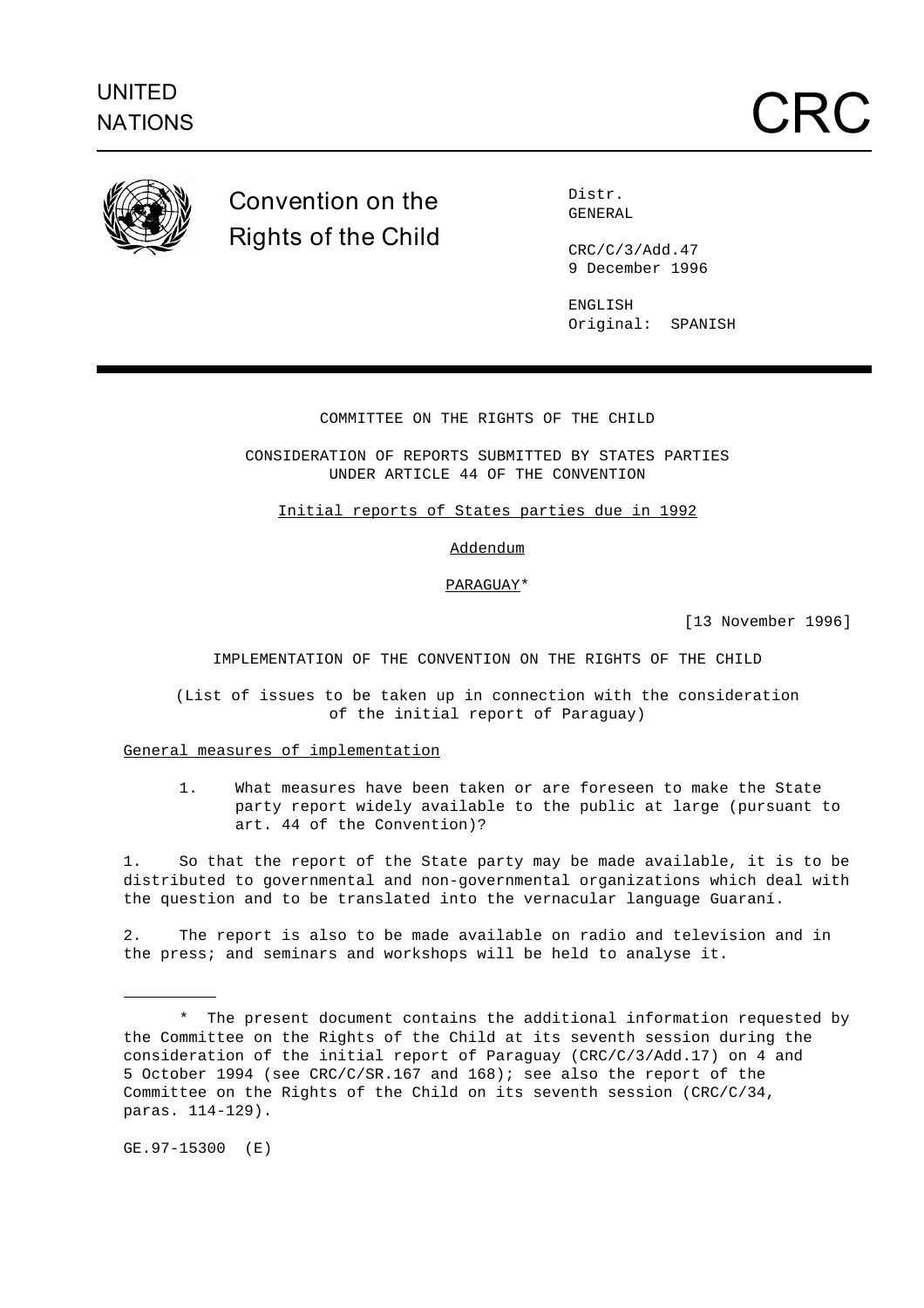2. Please provide further information on the steps taken or planned to ensure that the principles and provisions of the Convention are made widely known to adults and children, including those living in rural areas, belonging to indigenous groups or speaking Guaraní (paras. 4 and 19 of the report).

3. As of 1993, the Directorate-General for Human Rights adopted measures to make the Convention on the Rights of the Child available throughout the Republic and to children in rural areas and indigenous groups through "The Children's election campaign: Children, vote for your rights", which was intended for children in upper primary school (fourth to sixth grades) and young people in basic education (first to third levels).

4. The process of organizing, providing training for and carrying out the campaign took place with a view to promoting civic, democratic, participatory and human values and teaching children and adolescents respect for these rights as a means of establishing peace and freedom in the country and complying with article 42 of the Convention on the Rights of the Child.

5. In terms of method, the campaign was designed to be participatory and direct in order to make the content of the Convention on the Rights of the Child known through the training of teachers, supervisors, directors and parents at four-hour workshops in the capital and eight-hour workshops in towns throughout the country taught in the official language and in the mother tongue of particular places (see annex No. 1).

6. In 1992, Executive Decree No. 148 of 1992 approved the National Plan of Action for Children, which is designed to achieve the goals and objectives set by the World Summit for Children held in New York in 1990.

7. The Plan was evaluated by the Technical Planning Secretariat of the Office of the President of the Republic and the United Nations Children's Fund (UNICEF) on 12 August 1996.

8. The ministries involved in matters relating to children and representatives of the Church make up the National Coordinating Committee chaired by the Minister of Education and Worship, Nicanor Duarte Frutos. An Interministerial Technical Committee has been set up to revitalize the National Plan of Action for Children. According to sources in the Office of the President of the Republic, the Technical Committee's purpose is the realistic adjustment of strategic operating structures, activities and budgets to make implementation and monitoring more viable.

9. UNICEF also increased its technical and financial contribution and is supporting strategic initiatives designed to broaden health and education reform, increase the population's access to water and sanitation and solve chronic nutritional problems such as the lack of iodine.

10. In 1993, the Ministry of Public Health and the Coordinating Office for the Rights of Children and Young Persons held six meetings with children from various towns in rural areas of the country in order to make a superficial diagnosis of the situation of street children in rural areas.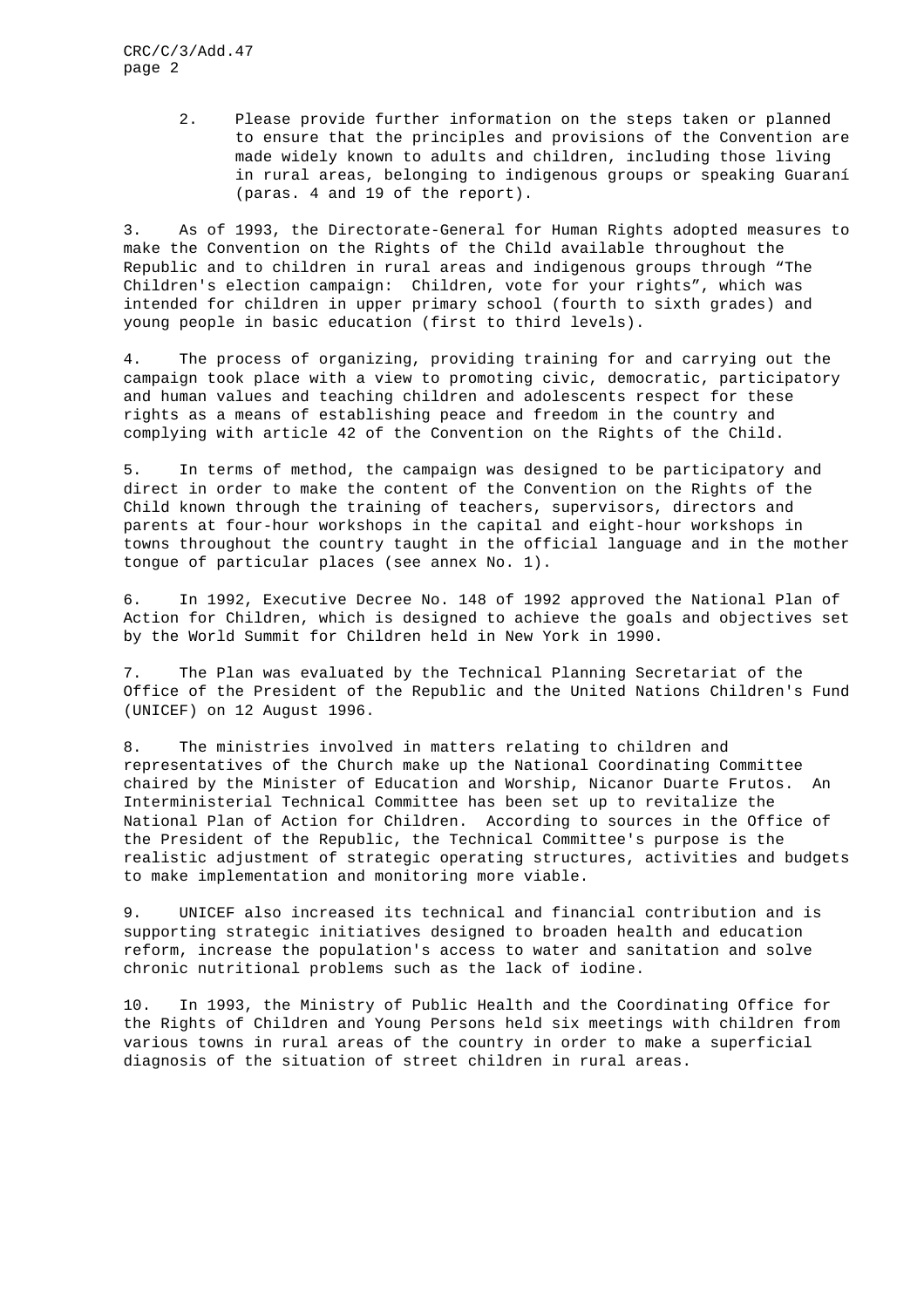11. In 1994, a movement composed of the following governmental and non-governmental organizations was established to defend the cause of children.

12. Governmental organizations: Ministry of Public Health and Social Welfare; Ministry of Justice and Labour; Ministry of Education and Worship; Attorney-General's Office; National Police; Juvenile Courts; Office of the First Lady of the Nation.

13. The Coordinating Office for the Rights of Children and Young Persons (CDIA) is composed of 15 non-governmental organizations.

# Results achieved

14. The Government has declared that 9 to 16 August will be the "Week for the Rights of Children", the aim of which is to make the rights of the child widely known to all sectors in the country each year.

15. In 1995, the same group of governmental and non-governmental organizations set up the Permanent Forum for the Rights of the Child in order to prepare the draft Children's and Young Persons' Code on the basis of the Convention.

16. As the government body set up to deal with the health, care and well-being of high risk social sectors, the Ministry of Public Health and Social Welfare proposed the establishment of the National Centre for the Protection of the Rights of the Child (CENADI), which is composed of all governmental and non-governmental organizations, to investigate, plan and implement programmes, projects and interconnected activities in a coordinated manner, with broad community participation, in order to promote and give effect to the rights of the child.

17. CENADI intends to set itself up as a focal point for the defence and protection of the rights of the child and, with their own programmes, the agencies which compose it will serve as the basis for its organization, with emphasis on protection, training, research and documentation activities and the creation of a social movement for the cause of children (see annex No. 2).

18. Its areas of activity are:

19. Training; documentation; research; advisory services; and programme implementation in and outside the capital.

20. Services: service for the prevention of child abuse and care of abused children; service for full assistance to street children; family welfare service.

# Programme for the dissemination of the rights of the child

21. In connection with the Week for the Rights of the Child, which was established by Decree No. 5039 of 1994 and takes place from 10 to 16 August each year, all government bodies whose functions relate to children carry out activities to promote and disseminate the rights of the child.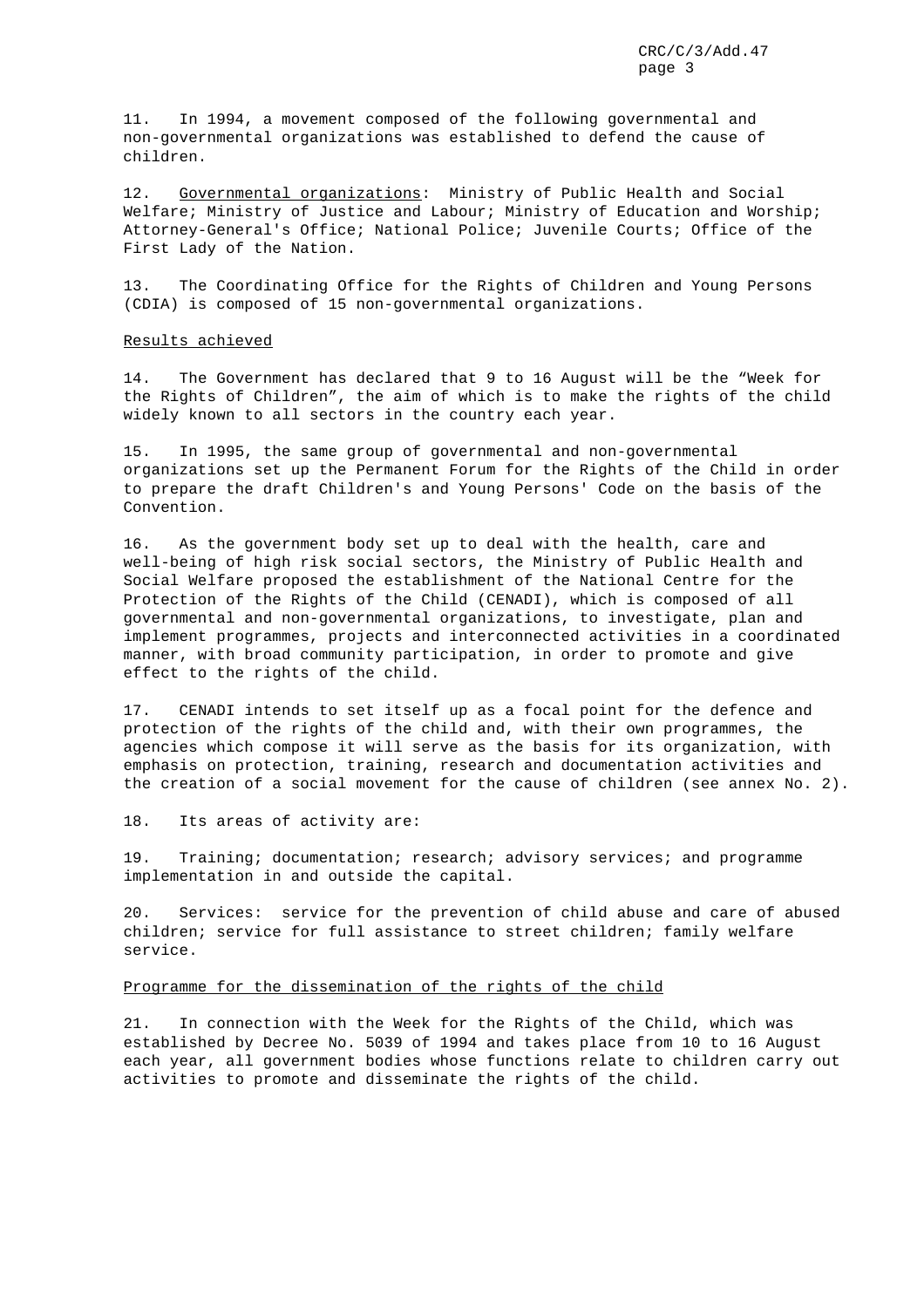22. Programmes have been formulated for the broad dissemination of the rights of the child to teachers and pupils.

23. During the Week for the Rights of the Child in 1995, work was done with the Ministry of Education and educational materials and guidelines on the rights of the child were sent to 30,000 primary school classes in rural areas. The material is bilingual, in Spanish and in Guaraní (see attached leaflet).

24. Training and study workshops were held on topics such as child labour, international adoption and child offenders and were also attended by foreign guests.

25. The two largest newspapers in the country were requested to disseminate the Convention on the Rights of the Child in cartoon form. In all, the two newspapers published 80,000 copies that were used as teaching materials in schools.

26. The end of the year marked the start of "The police are children's friends" project, which is designed to train police personnel in procedures based on the rights of the child and to make the police the protectors of children.

3. Please provide information on the measures taken to increase the number of professionals working with and for children, including teachers, judges and law enforcement officials (para. 46 of the report), and to ensure that the training programmes developed for such professionals incorporate education about the Convention.

27. With regard to measures taken to increase the number of professionals working with children, including teachers, judges and law enforcement officials, it may be pointed out that:

28. The teacher training programme of the Ministry of Education and Worship includes human rights and democratic education training units.

29. The supervision of teacher training in regional centres throughout the country has supplemented teacher training for two years.

30. The Curriculum Department has prepared courses to be taught at the primary school level as "democratic education", which includes principles embodied in the Convention on the Rights of the Child.

31. With regard to the training of judges, the Directorate-General for Human Rights worked together with the Supreme Court of Justice and under the auspices of the Inter-American Institute of Human Rights in San Jose, Costa Rica, to organize a seminar on the "Application of international human rights instruments in judicial decisions" to teach judges in courts in the capital and throughout the country how to invoke and apply the content of international treaties, including the Convention on the Rights of the Child, in judicial decisions.

32. The same training unit is to be given to officials of the Public Prosecutor's Office in 1996, once the Council of the Judiciary has finalized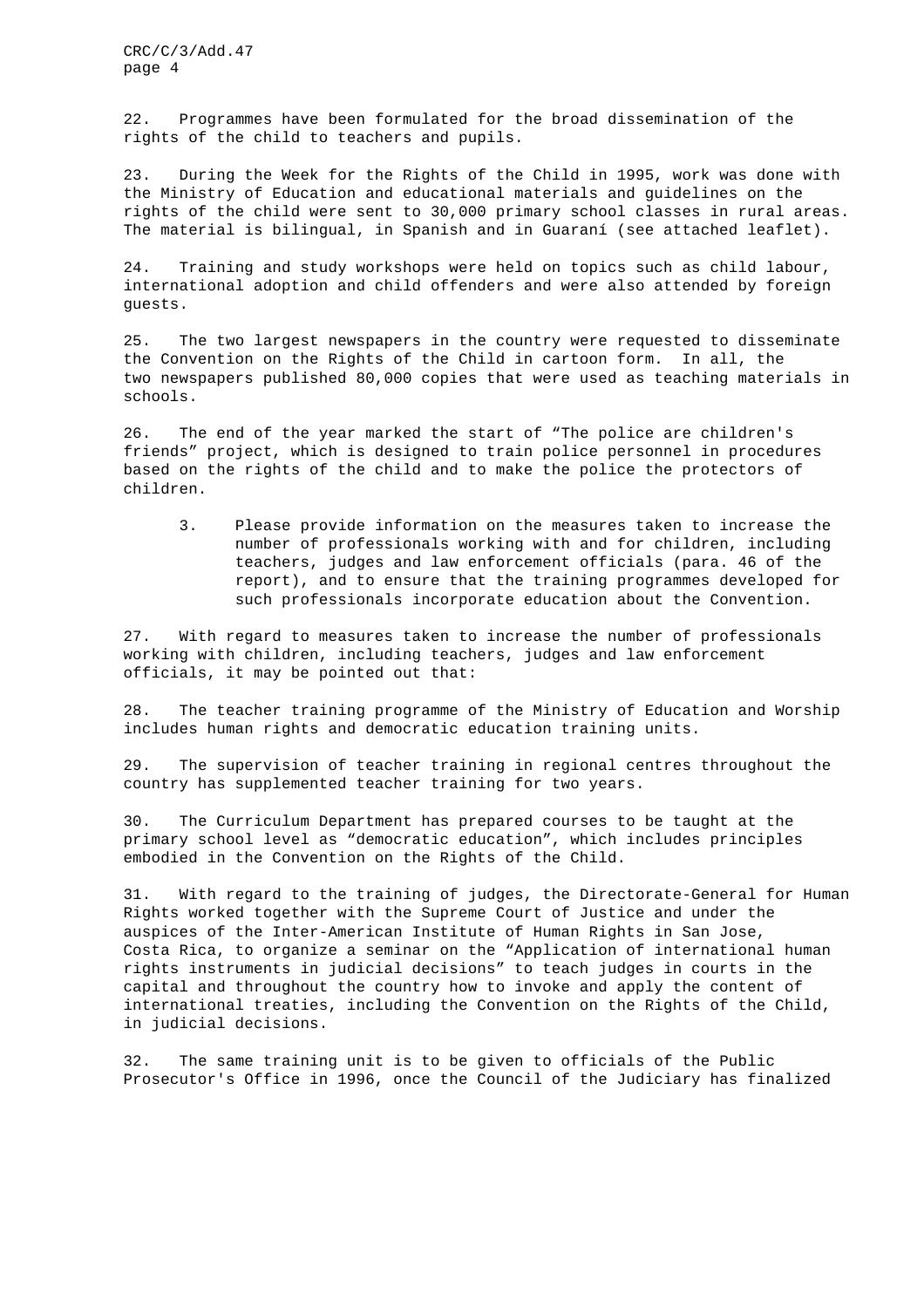appointments to the judiciary. This will make it possible to professionalize the staff responsible for the administration of justice and thus create more opportunities to invoke provisions of internal and international law.

33. With regard to law enforcement officials, the General José Eduvigis Díaz Police Academy has had human rights courses since 1992 and its curriculum includes international instruments, but the teachers, who are university professors at present and future police teachers require training.

34. With technical assistance to be provided by the Centre for Human Rights in Geneva, the Directorate-General for Human Rights is planning a training course for police officers which will be entitled "Human rights training programme for police officers" and will be designed to disseminate information on international human rights standards with a bearing on police work, to promote respect for and the protection of human rights and to provide the necessary elements for their implementation by the police.

35. Two one-week training courses will be held. The first is intended for teachers at the training academy and the second for commanding officers. The participants will receive copies of international instruments, including the Convention on the Rights of the Child, the United Nations Standard Minimum Rules for the Administration of Juvenile Justice ("The Beijing Rules") and the United Nations Rules for the Protection of Juveniles Deprived of Their Liberty.

4. To what extent and in what ways are non-governmental organizations involved in monitoring the implementation of the Convention on the Rights of the Child by the State party?

36. Since 1993, non-governmental organizations have organized the Coordinating Office for the Rights of Children and Young Persons (CDIA), which is composed of 15 non-governmental organizations. It was responsible for analysing and submitting the report on the implementation of the Convention in Paraguay in 1994 and keeps all the non-governmental organizations and other grass-roots social organizations informed about the implementation and application of the Convention by disseminating information in the press and organizing events.

37. With the support of UNICEF, CDIA set up the Permanent Forum for the Rights of the Child, a joint multi-participatory body (governmental and non-governmental organizations), whose activities include the study and preparation of the draft Children's and Young Persons' Code.

5. In the light of the automatic incorporation of the Convention into domestic law, have the provisions of the Convention been invoked in courts?

38. In this connection, a report submitted by the Juvenile Correctional Prosecutor's Department in the Public Prosecutor's Office states that, although the Convention on the Rights of the Child has been incorporated into Paraguay's domestic law, lawyers submitting their briefs to the courts rarely if ever refer to provisions of the Convention. The same is not true of some judges in juvenile courts, especially the Correctional Court (members of the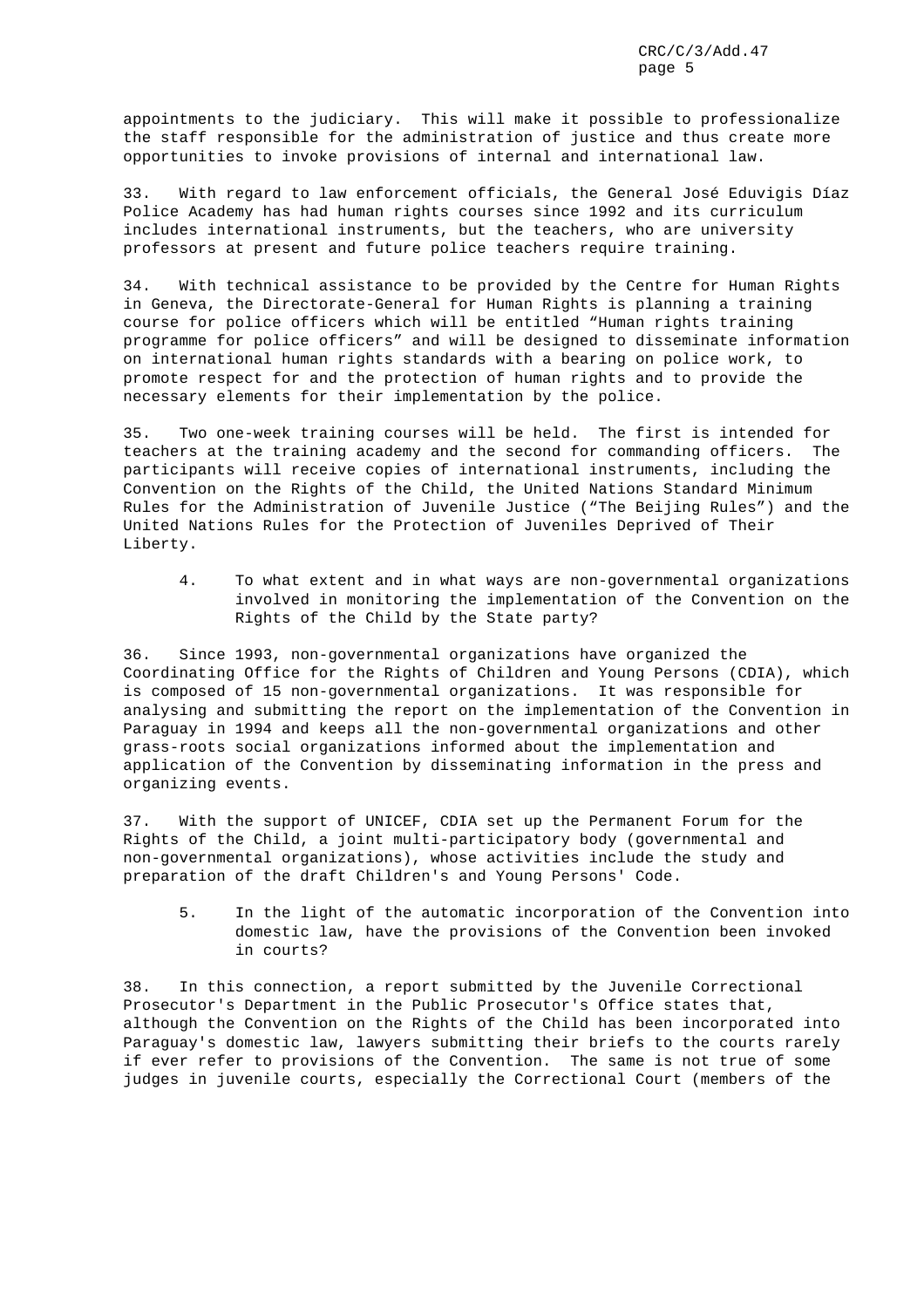Court of Appeal, courts of first instance and prosecuting officials in Juvenile Guardianship and Correctional Courts), who base their decisions and rulings not only on the Convention on the Rights of the Child, but also on other international rules, such as the United Nations Standard Minimum Rules for the Administration of Juvenile Justice ("The Beijing Rules") and the United Nations Rules for the Protection of Juveniles Deprived of Their Liberty.

39. Except in criminal courts of first instance, which hear cases against juveniles charged with an offence, judges do not base their decisions on the international instruments in question (see annex, case law of prosecuting officials in Second and Third Rota Juvenile Correctional Courts).

40. The second rota juvenile guardianship prosecuting official in the Public Prosecutor's Office has reported that, in the years since Paraguay's ratification of the Convention on the Rights of the Child, there have been only six juvenile guardianship cases in which the lawyers have referred to the Convention in their briefs. The cases in which judges and prosecuting officials base their decisions on the contents of the Convention relate to ownership and adoption.

41. In trips around the country, the Public Prosecutor's Office (and, in an agreement with the United Nations, the Public Prosecutor's Training Department) found that the Convention is not observed by law officers mainly because they do not know about it. It also found that 99 per cent of judges and prosecutors do not know that the Convention has been part of Paraguayan domestic law since 1990 and that it is therefore necessary to have training courses and reference materials on international instruments. The districts visited were Coronel Oviedo, Pedro Juan Caballero, Encarnación, Misiones and Cuidad de Caaguazú (Court of Criminal Investigation).

42. The provisions referred to in this question are frequently invoked in proceedings relating to situations involving children and the courts have taken them into account.

6. Please provide additional information on the proposed adoption of a new Juvenile Code (para. 28 of the report).

43. Following the ratification of the Convention on the Rights of the Child, Paraguay undertook to enact a new Code for Children.

44. Since 1991, three draft bills have been prepared and work on them was coordinated by the Directorate-General for the Protection of Juveniles, Defense for Children International and the Juvenile Protection Centre (CEDEM), but, because of the lack of consensus, they have not reached the legislative stage and, on the proposal of the lead juvenile agency, the Directorate-General for the Protection of Juveniles, in a meeting convened by UNICEF, it was urged that a new Code for Children should be drafted because the current one is out of date. The Permanent Forum for the Rights of the Child was therefore set up to prepare a draft bill that would meet the expectations of all sectors working for and with children.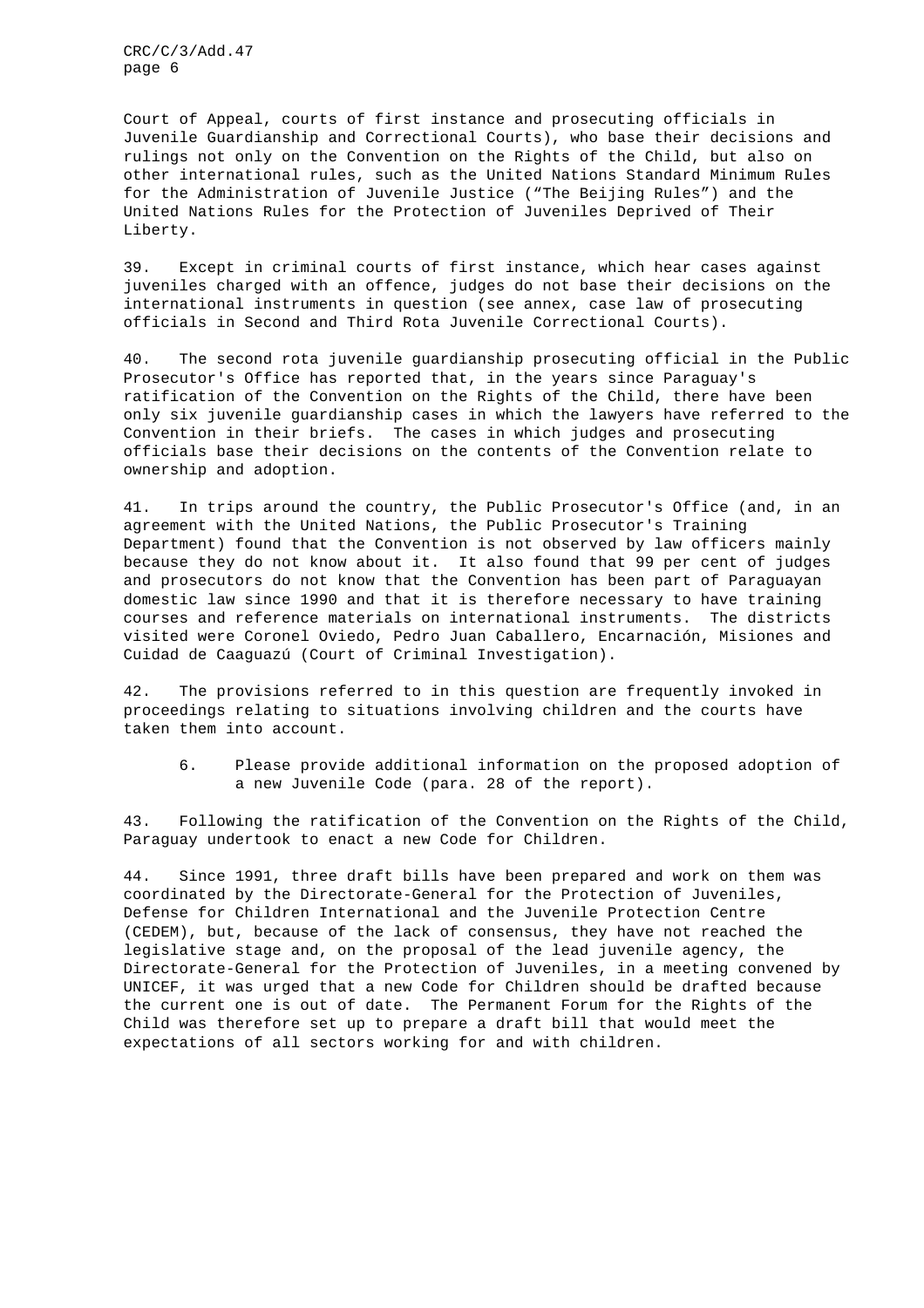45. The draft bill entitled "Children's and Young Persons' Code" was prepared by a multidisciplinary and multisectional drafting committee chosen from among the members of the Permanent Forum, composed of governmental and non-governmental representatives, and was submitted to the National Congress in December 1995 with the support and backing of the Directorate-General for the Protection of Juveniles under article 318 of the existing Juvenile Code, which defines the powers and functions of the Directorate-General (see annex, note submitted to the National Congress).

46. In spirit, the draft bill is based on the principle of full protection contained in United Nations instruments such as the Convention on the Rights of the Child, the Standard Minimum Rules for the Administration of Juvenile Justice, the Rules for the Protection of Juveniles Deprived of Their Liberty and the United Nations Guidelines for the Prevention of Juvenile Delinquency (The Riyadh Guidelines)(source: journalists' file on the "Week for the Rights of the Child", 9-16 August, CENADI-CDIA-UNICEF).

# Legal framework

47. The draft Code contains 473 articles and its general provisions contain a facsimile for the registration of a live birth and statistical information on new-borns, with footprints of new-borns and fingerprints of parents, in accordance with the provisions of articles 44, 45 and 46 of the chapter on identity and the transitional provisions (see annex).

48. It contains a preliminary title on basic principles stating that its provisions relate to: public order and take precedence.

49. The draft bill covers the substance and form of the Code, organizing it into six books divided into titles and chapters. Book I, title I, on the rights and duties of children and adolescents, contains chapters on the protection of motherhood, food, health, identity and education.

50. Book II relates to parental authority over children; suspension, loss and termination of parental authority; adoption; subjects of adoption; adopters; consent; international adoption; guardianship (various forms: by parents, by patients, dative and special); discernment; administration of property of children and adolescents; termination of guardianship; accounts.

51. Book III relates to child labour (children working for another's account, apprenticeship, children working for their own account); and to work by pregnant and nursing women.

52. Book IV governs the composition and jurisdiction of specialized courts; the appeal court; the guardianship and correctional departments in the Public Prosecutor's Office; and the Ombudsman, a new component of the legal system which has been introduced to institutionalize the protection of the rights of children and adolescents as a necessary service in the context of legal proceedings and whose guardianship and correctional work formally guarantees the rights of the defence, even in cases of the violation of constitutional guarantees.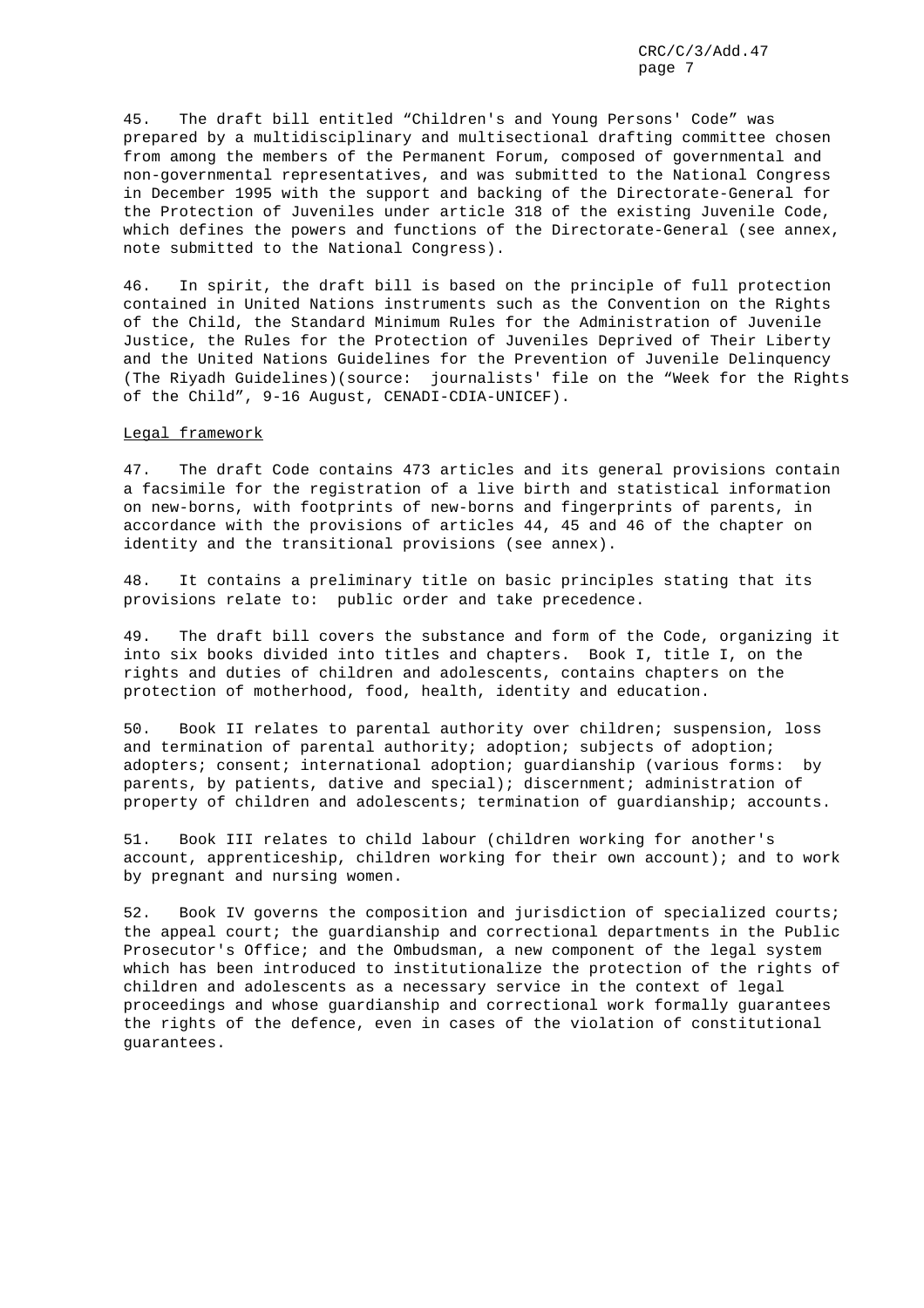53. Book V governs procedural activity, including ordinary first and second instance guardianship proceedings; special proceedings to determine alimony for children, adolescents and pregnant women; and adoption. Correctional proceedings cover procedural guarantees, detention, preliminary investigations and trial; and proceedings in the Correctional Appeals Court (set up as a necessary new court). These books are all divided into chapters providing for penalties in the event of violations of the provisions of the Code.

54. Book VI governs administrative jurisdiction and sets up the National Institute for Children and Young Persons (INNA) as an autonomous and self-sufficient lead agency which will be responsible, inter alia, for adopting national policy, plans and programmes in accordance with the provisions of this Book.

55. A new administrative feature is the establishment of Communal Ombudsmen for Children and Young Persons, a significant step forward in the decentralized administrative service in view of the need to deal urgently with the cases under consideration.

56. The Specialized Police Unit has also been established to assist and cooperate with government bodies in the education and protection of children and young persons.

57. With regard to the follow up of international adoptions, it has been determined that agreements and conventions have to be concluded with countries to which adopted children will go, despite the signature and ratification of the Convention on the Rights of the Child (Act No. 900/96).

58. The concept of "lack of legal responsibility" has been done away with, since it has prejudicial connotations and is primarily criminal and not correctional in nature.

59. The concepts of "abandonment" and "danger" have been replaced by that of "vulnerability", thereby giving the Government greater responsibility for eliminating it through the full and genuine implementation of a national policy relating to children and adolescents.

60. The draft bill states that full capacity and majority are attained at age 18. The retention of the age of 20 in the existing Juvenile Code (Act No. 903/81) is a legislative discrepancy and a regrettable form of discrimination that is contrary to the rights provided for in the Convention.

61. In the opinion of Dr. Emilio García Méndez, adviser on the rights of the child in the UNICEF Regional Office for Latin America and the Caribbean, the most salient features of the draft bill are:

62. The constitutionalization of the rights of the child; municipal decentralization to incorporate the unconstitutionalization of community participation in the law; genuinely, and not just euphemistically, making children and adolescents subjects of law and of obligations; and including elements in legal provisions to help strengthen the family (source: Noticias, 14 August 1996).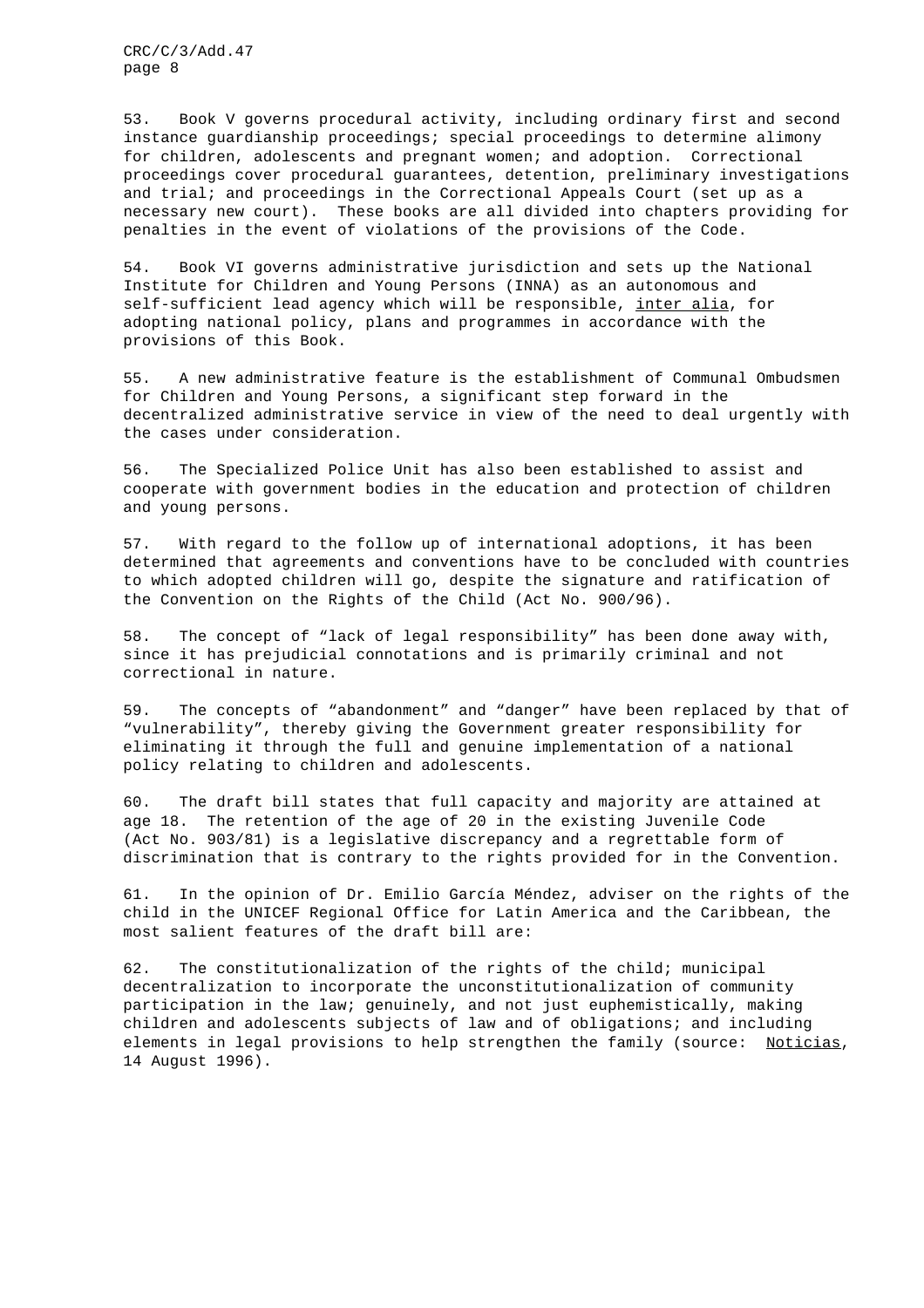63. There has been sharp criticism of the content of the draft bill, such as:

(a) The decentralization policy is lost in the gigantic structure of the administering agency (Institute for Children and Young Persons) and the large proportion of the general budget earmarked for it is not consistent with the plan to reduce government, decentralize services and coordinate efforts;

(b) The fact that it is a code for children and young persons, thereby creating two separate categories, namely, children and young persons, but at no time stating where childhood ends and adolescence begins;

(c) There are few provisions on adoption, thus leaving normative content to the interpretation of the courts;

(d) There is a flashy interpretation of "non-liability", which will nevertheless be taken into account in the new Penal Code; the two Codes therefore have to be harmonized;

(e) A haphazard approach is adopted, since the Code does not clearly state the law or encourage and promote it;

(f) Features such as health and education assistance centres are set up and will be operated by the lead administering agency, but without any clear-cut indication of coordination with existing ministries (source: Noticias, December 1995).

64. As a result of this criticism and the request made by the legislative branch, i.e. specifically by the Senate Commission on Codification and Legislation, UNICEF hired Dr. Emilio García Méndez, adviser on rights of the child in the UNICEF Regional Office, to provide support for the ongoing legislative process and carry out an analysis of the draft Code.

65. On 8 August 1996, a seven-member multisectoral drafting committee composed of governmental and non-governmental organizations was set up to analyse and draft the final legal document within about four months. The draft Code is then expected to be adopted by the National Congress.

7. Please provide further information about national institutions existing in Paraguay which are designed to coordinate and monitor the implementation of measures adopted to promote and protect the rights of the child recognized by the Convention.

66. There are traditional national institutions responsible for coordinating and monitoring the implementation of measures to protect and promote the rights of the child, such as the Directorate-General for Human Rights, the Directorate-General for the Protection of Juveniles, the Metropolitan Police Family Department and the Mother and Child Department of the Ministry of Health, in addition to the Provincial and Municipal Child Welfare Departments, the Juvenile Correctional Court and the new Crime Policy Department in the Attorney-General's Office through its section for assistance to victims of ill-treatment and sexual abuse.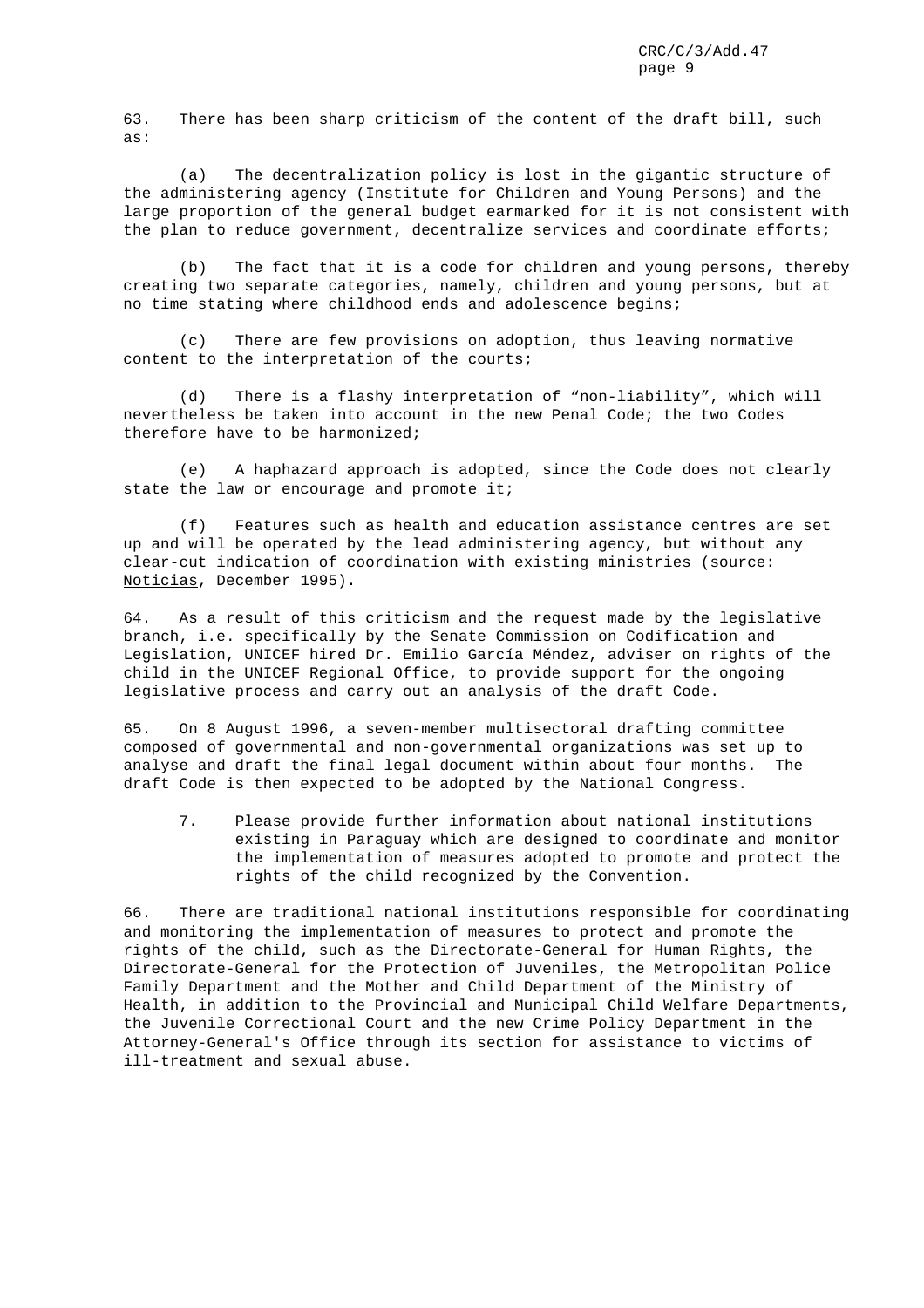> 8. Please provide further information about the measures taken to ensure that, pursuant to article 4 of the Convention, the allocation of available resources is ensured to the maximum extent possible both at the central and local levels to implement the economic, social and cultural rights of children.

67. In accordance with the country's Social Development Plan, more resources have been earmarked for central institutions such as the Ministry of Education, which made 1,000 more posts available for teachers in order to increase educational coverage.

68. The Ministry of Health has also considerably increased vaccination and transmissible disease prevention coverage.

69. Concern about the overall situation of children in Paraguay is reflected in articles 53, 54, 61, paragraph 2, 75 and 76 of the Constitution, as well as in the provisions referred to in this question. However, the rights of the child in the broad sense cannot fully be implemented in the country if more effective, specialized and independent bodies are not set up with their own administration, sufficient resources and interdisciplinary staff trained to deal with the not at all easy problem of children in our country.

70. The existing administrative provisions and bodies are inadequate and do not have the necessary structure and resources to carry out acceptable work. The greatest efforts by those responsible for these few bodies dealing with children cannot be functional and effective in such conditions.

71. At many seminars and specialized meetings, it has been obvious that the National Institute for Children and Young Persons has to be established on serious and responsible scientific, legal and administrative foundations, and headed by trained technical staff specializing in the question and not having any incidental interests.

9. To what extent is international cooperation designed to enhance implementation of the Convention on the Rights of the Child?

72. Assistance by the Centre for Human Rights is planned through the implementation of the National Plan of Action for the Protection and Promotion of Human Rights in Paraguay, which is the responsibility of the Directorate-General for Human Rights. To this end, a committee has been set up to formulate programmes and strategies relating to the rights of the child.

73. The Plan for the Rights of Children and Young Persons is being implemented, CENADI and the Centre for the Promotion of Children's Rights have been established and the Permanent Forum for the Rights of the Child has been set up.

74. Since 1991, committees have been set up with UNICEF's support to amend the Juvenile Code and bring it into line with the Convention on the Rights of the Child. The latest proposal submitted to the National Congress in December 1995 is being reviewed by a new committee composed of representatives of governmental and non-governmental organizations dealing with children.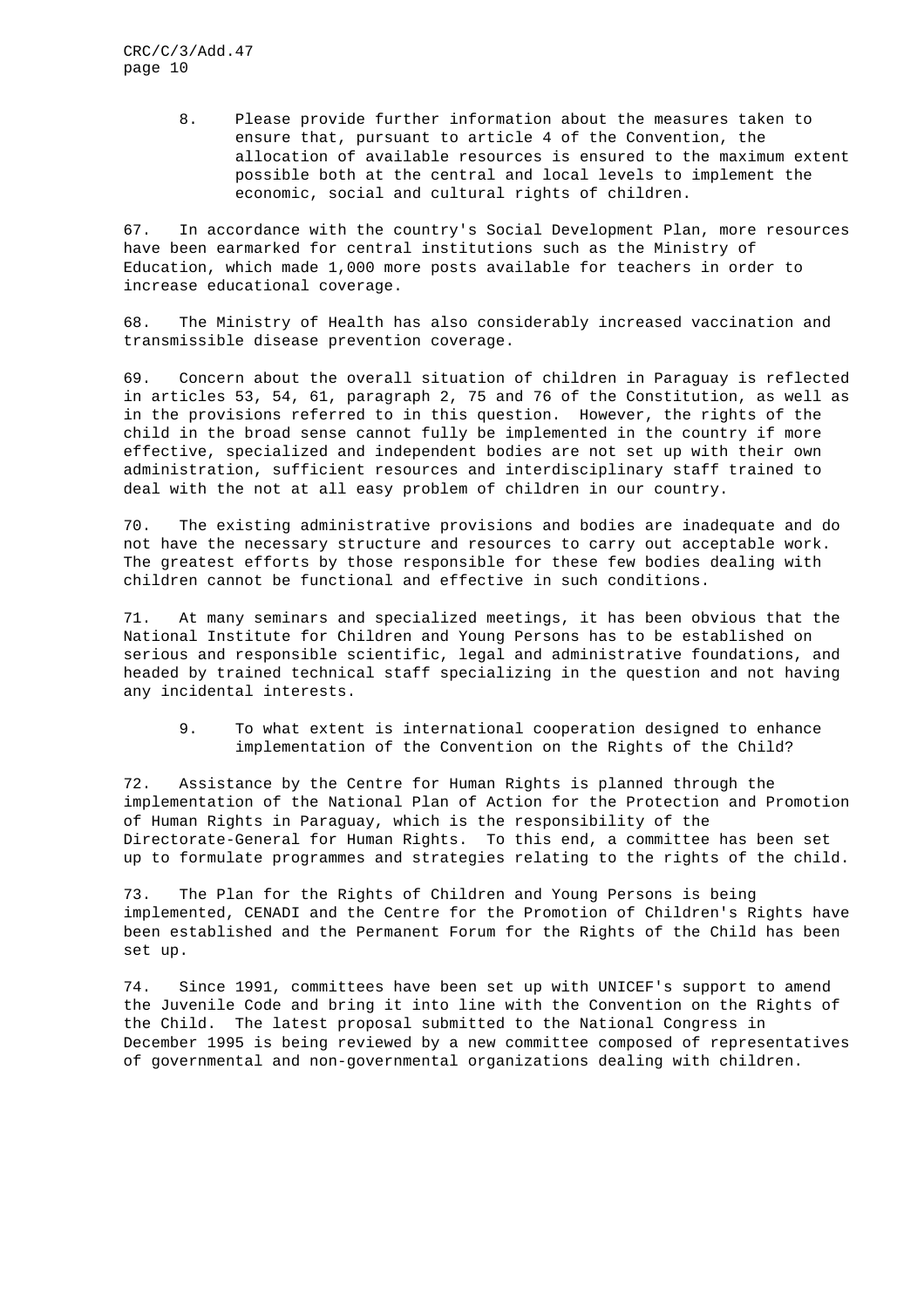## DEFINITION OF THE CHILD

10. Please provide information on the minimum age for legal and medical counselling and for sexual consent.

75. The Civil Code sets the age-limit for sexual consent at 16 for boys and 14 for girls.

76. Although article 1 of Act No. 57/90, whereby the Convention on the Rights of the Child was adopted, states that "a child shall be any human being aged under 18", in practice this rule is not observed. In accordance with the Juvenile Code, a minor is anyone from the moment of conception until the age of 20.

77. Persons aged over 18 may perform military service, minors aged from 12 to 14 may be employed, subject to authorization, and the age of criminal responsibility is 14.

## GENERAL PRINCIPLES

11. Please indicate whether the Government is considering taking steps to raise the minimum age of marriage for boys and girls and to make that age the same for both boys and girls, in line with the provisions of article 2 of the Convention.

78. In conformity with the provisions of article 2 of the Convention, Paraguay's Civil Code and its partial amendment (Act No. 1/92) have raised the minimum age for marriage and set the same age for both sexes. The Code stipulates as follows: "Minors between the ages of 16 and 20 shall require their parents' or guardians' consent in order to marry. If one of the parents is legally incompetent, the other's consent shall suffice. If both parents are incompetent or have been deprived of parental authority, the decision shall be taken by the juvenile guardianship court".

79. One of the conditions laid down by the Code in respect of matrimony is that persons aged under 16 may not marry, with the exception of persons aged over 14 who have a special exemption granted by the juvenile guardianship court.

12. Please indicate the specific measures being taken to combat discrimination against girls, including measures to eliminate and prevent discriminatory attitudes and prejudices.

80. The educational reform has introduced principles of non-discrimination based on sex, as reflected in the first stage of the reform's implementation through the curriculum of the first cycle and part of the second cycle of primary education and in the texts recently adopted for the first, second, third and fourth grades.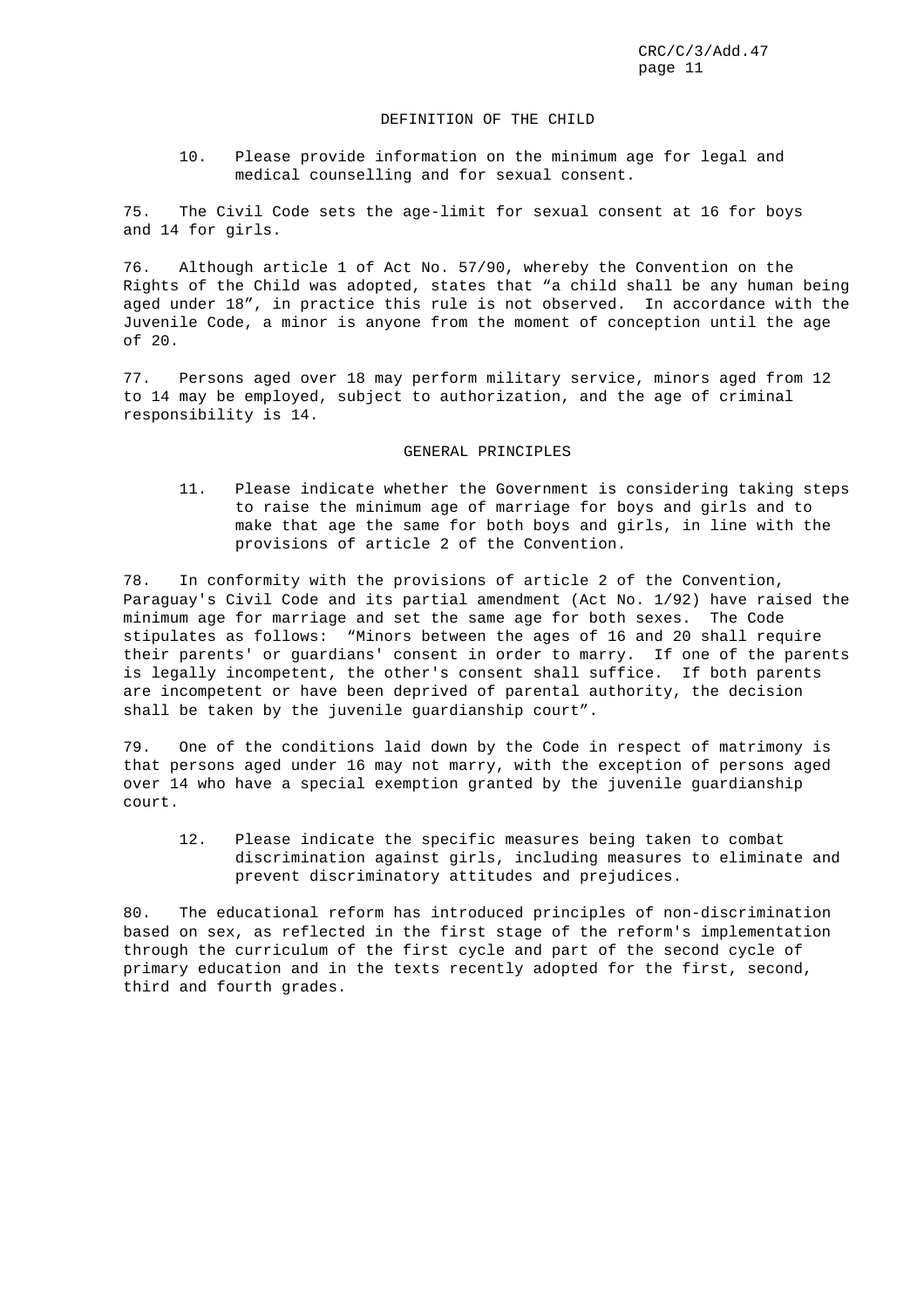13. Please indicate the measures undertaken to overcome the difficulties faced by children speaking Guaraní at the school level (see para. 19 of the report).

81. Under the provisions of article 77 of the 1992 Constitution, "Teaching in the early years of schooling shall be in the pupil's official mother tongue. Students shall also be taught, and shall learn to use, both official languages of the Republic".

82. In this regard, the Educational Reform Council has introduced Guaraní as a subject in all grades of the primary and secondary cycles. Teachers in rural areas are required to teach in the vernacular language. Texts have also been prepared to assist in the implementation of bilingual education.

83. The following measures have been adopted by the Educational Reform Council of the Ministry of Education and Worship under the Strategic Educational Reform Plan (Paraguay 2020) to solve the problems faced by Guaraní-speaking children in basic general education:

- 1. The preparation of a basic bilingual educational curriculum for young people and adults and of course material, primarily for Guaraní speakers.
	- 1.1 The development of a basic education curriculum corresponding to the reform's guidelines and to methodological emphasis. The development of a bank of teaching guides (about 600) in order to implement the basic education curriculum for adults.
	- 1.2 The preparation of approximately 200,000 copies of these documents each year to provide support for community teaching centres and organizations implementing outreach and training projects in rural areas, with which agreements may be concluded to provide basic education.
- 2. The establishment of a bilingual basic education programme by radio for Guaraní speakers in all departments.

The promotion, on the basis of experience in education by radio, of the development of a basic education radio programme in each department, with local resources and management.

- 2.1 The establishment of a programme management unit.
- 2.2 The production of educational radio programmes: master recordings and printed course material for Guaraní speakers.
- 2.3 Agreement with provincial secretaries of education on the establishment of a basic education radio programme in each department. The Ministry of Education and Worship will provide technical support and guidelines and outreach workers to conduct the person-to-person tutorial course component. The secretaries will negotiate free air-time on the radio and mobilize local groups (NGOs, churches, etc.) to participate in coordinating and promoting this activity.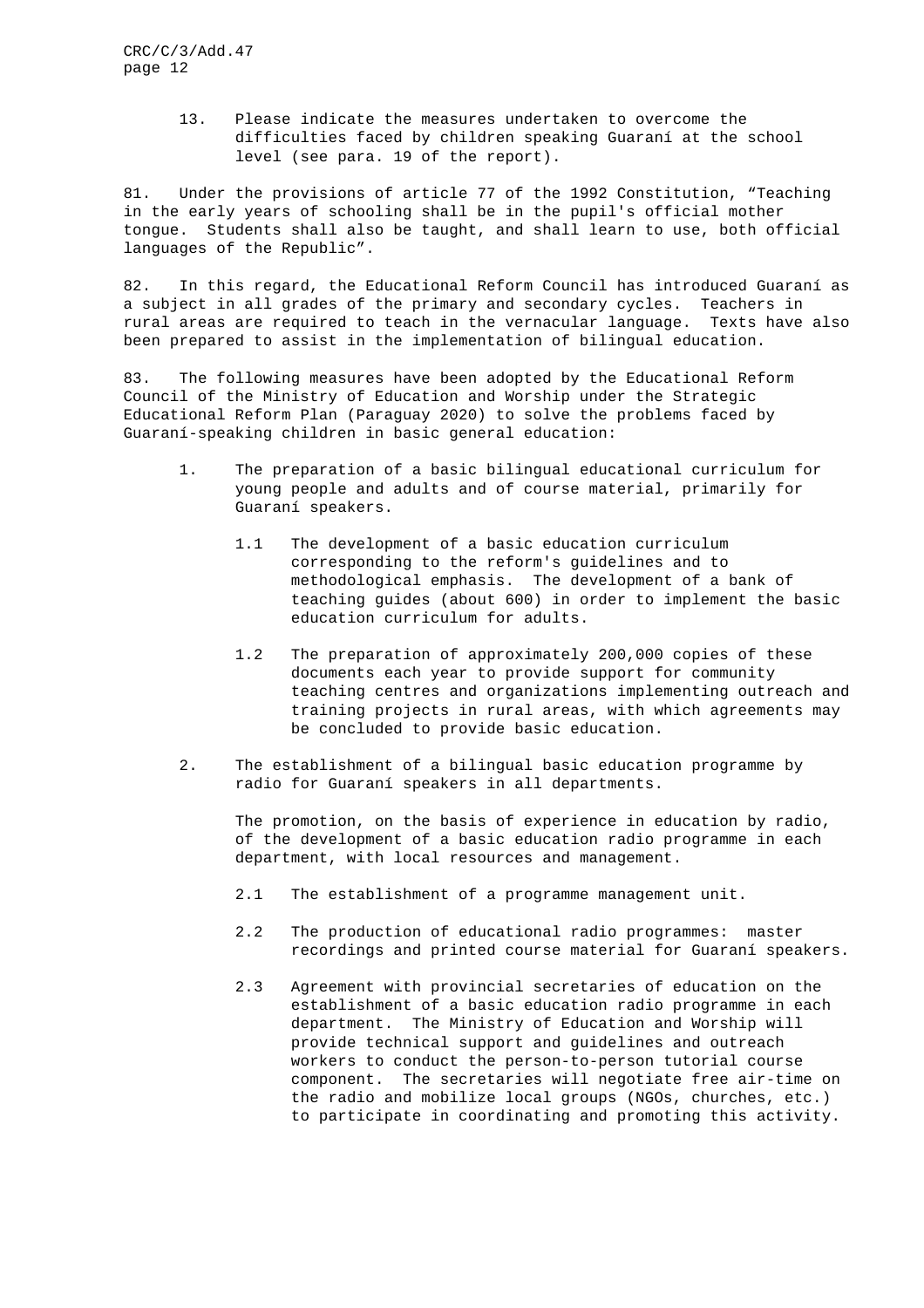- 2.4 Refresher courses to enable serving educational officials and trainers from the Directorate of Education for Young Persons and Adults to work as outreach workers in developing semi-person-to-person course components.
- 2.5 Setting up the units responsible for producing the programme in each department.
- 3. The development of a bilingual literacy programme using young volunteers and teacher training students, secondary students, etc.
	- 3.1 The preparation of plans and material for literacy work.
	- 3.2 The implementation of a training programme for literacy teachers.
	- 3.3 The production of copies of material (booklets and cassettes) to teach 100,000 adults how to read and write each year for the next three years.
	- 3.4 The conclusion of agreements with groups operating in the field (teacher training institutes, the Church social service, the Secretariat for Women, NGOs, secondary schools, etc.) using volunteers or young persons performing their civil service who will take part in the programme (source and annex, Strategic Educational Reform Plan, Paraguay 2020).

## Restrictions on teaching children whose mother tongue is Guaraní in Spanish.

84. In Paraguay, most children grow up in homes where the preferred language is Guaraní. According to the 1994 household surveys conducted in urban areas, 30 per cent of 6 year-old children speak Guaraní at home, while 36 per cent speak a combination of Guaraní and Spanish. The proportion of children speaking Guaraní at home is probably higher in rural areas. As a result, in addition to coping with the transition from the home to the school environment, most of these children have to communicate in a foreign language. To deal with this situation, the educational reform has introduced a bilingual education programme using two models, one for each stream: the Spanish-Guaraní stream, in which the first language (L1) is Spanish and the second (L2) Guaraní, and the Guaraní-speaking stream in which Guaraní is L1 and Spanish L2. It should be mentioned that boys and girls studying in either stream will be able to use both official languages equally well. Children who speak only Guaraní are catered for by a controlled coverage plan involving approximately 400 schools. This is a major social and cultural initiative requiring the definition of a language policy, as well as close follow-up as it develops and extends (source and annex, El Desafío Educativo, Una Propuesta para el diálogo sobre las oportunidades educativas en el Paraguay, March 1996).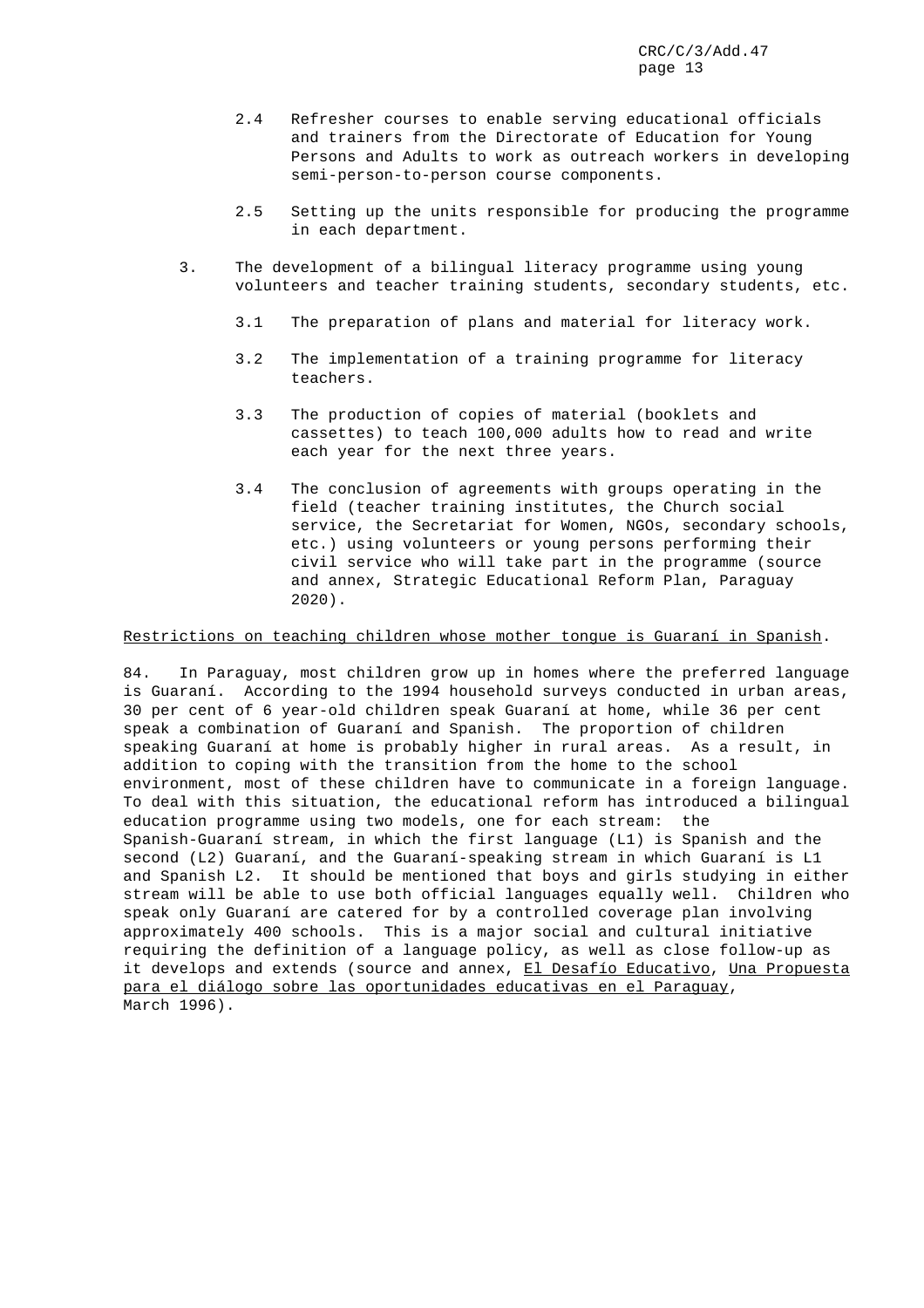> 14. What efforts are being made to collect disaggregated data on children living in the rural areas, poorer urban areas, as well as on disabled and indigenous children, as regards their enjoyment of the rights provided for under the Convention?

85. In 1994, the Directorate-General of Statistics, Surveys and Censuses carried out the first national household survey of Paraguay's urban areas; rural areas were covered in 1996. Data relating to children were gathered under the following headings.

#### Information on housing and the composition of households

(a) Demographic variables such as age, sex, relationship, migration one and five years previously and reasons for migration, etc.

(b) Educational variables for persons aged five and over (level, grade or course, attendance, distance to and minimum period of attendance at an educational establishment and reason for failing to attend).

(c) Employment variables for persons aged seven and over, including branch, category, occupation, number of hours worked, income, level of employment, underemployment, etc.

(d) Participation in non-economic activities and state of health of persons aged seven and over suffering from, inter alia, non-chronic illnesses.

86. Clearly, the data obtained from the household surveys provide us with an overview of the socio-economic situation of Paraguay's children. They are highly relevant for the preparation and design of strategies to ensure the effective enjoyment of the rights of the child.

87. The 1992 Yearbook of the National Population and Housing Census also contains a wealth of information broken down by age cohort. Data relating to children can therefore be obtained simply by defining an age cohort, for example, from 0 to 12.

88. The topics selected for analytical purposes include:

(a) Child population, by sex and age.

(b) Child population, by level of education, average number of years' schooling.

(c) Child population attending a regular educational establishment.

(d) Literate and illiterate child population.

(e) Child population by activity status, EAP by branch of activity, principal occupation and occupational category.

(f) Child mortality (in the Population Forecasts Yearbook).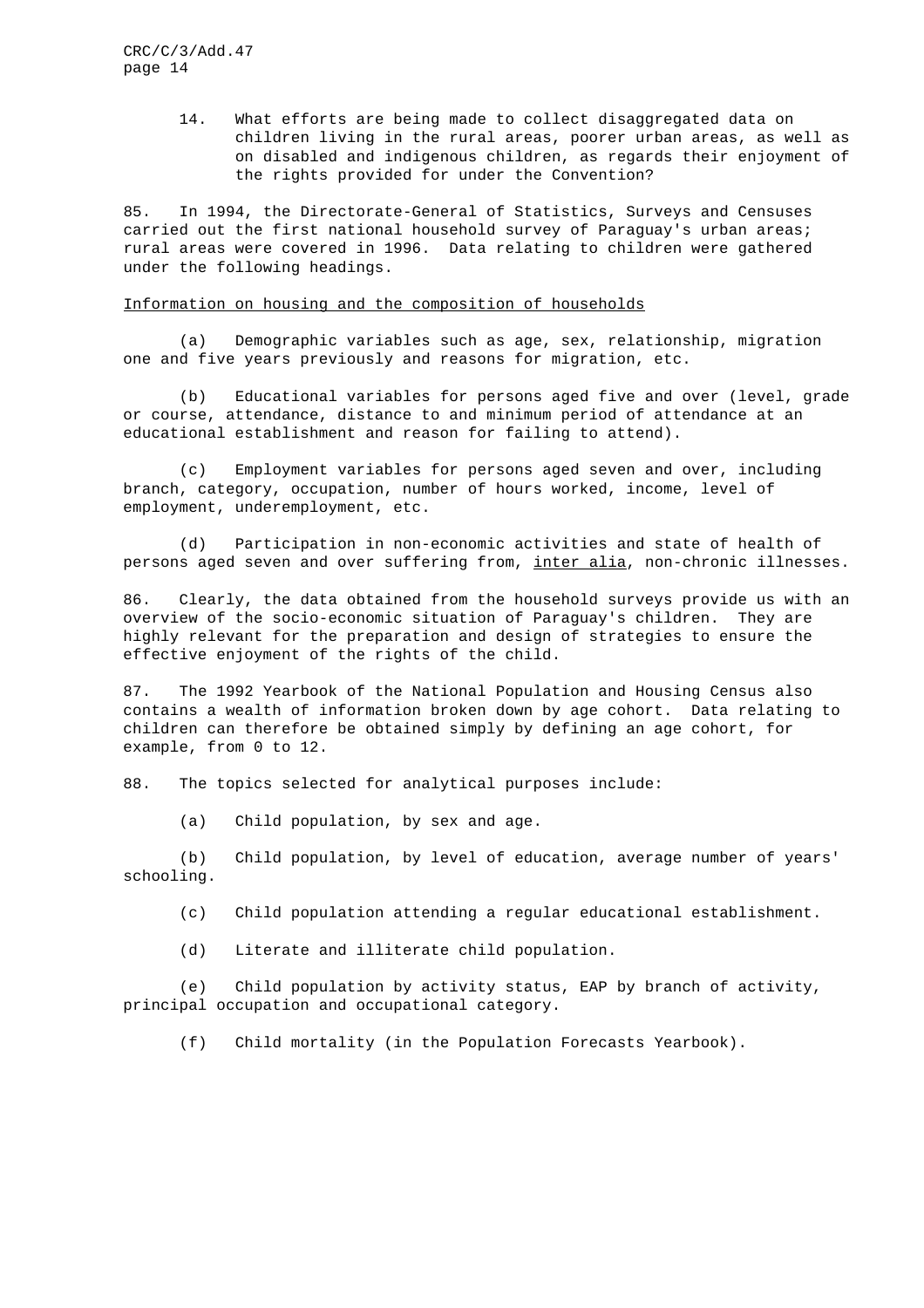15. In view of the information contained in paragraphs 62 to 64 of the report, please provide clarification as to the ways in which the "best interests of the child" are taken into consideration in judicial, administrative and other proceedings, including situations of "de facto family placements" (paras. 22 and 103) and adoption (para. 102).

89. In judicial proceedings, the "best interests of the child" are determined, assessed and measured on the basis of the child's circumstances, such as his family, living conditions, social status, education, the overriding concern being his health and personal development potential, to which he is entitled under the Constitution.

90. Family placement must be carefully and rigorously considered in order to avoid the recurrence of cases which have set the dangerous and regrettable precedent of the exploitation of minors as domestic workers.

91. When family placement is decided, as much information as possible should be gathered on the persons who will assume responsibility for the child's care and upbringing and, above all, each child placed should be permanently and regularly monitored. This is difficult to guarantee in practice, the administration is disorganized and there is a shortage of funds.

92. In the case of adoption, "the best interests of the child" are assessed on the basis of the opportunities the adoptive family is able to offer the child; these must not be simply declarations of intent, but clearly and plainly set out in documents attesting to the reliability and authenticity of the references.

93. There are no serious grounds for the often stated categorical opposition to the adoption of children by families living abroad. Although children should, ideally, not change country unless the conditions are right and they have an opportunity for a considerable improvement in their standard of living, their prospects for the future and their full development, the possibility should not be ruled out because that would be a small-minded, selfish and nationalistic attitude that is completely outmoded and harmful for children. Concern that Paraguayan children should not be forced to leave the country in order to survive or to improve their standard of living should lead to the establishment of the necessary structures to take care of them from the time of conception, at birth and while they are growing up, in terms of education, health, vocational guidance and decent if basic living conditions, as well as to the adoption of measures to protect the best interests of the child in legal and administrative terms.

94. Because of constant irregularities in respect of adoptions, the Supreme Court introduced a plan for a one-year moratorium on international adoptions; the plan was adopted and entered into force on 18 September 1995. Congress is currently considering an adoption act which will determine the procedures to be followed in this regard.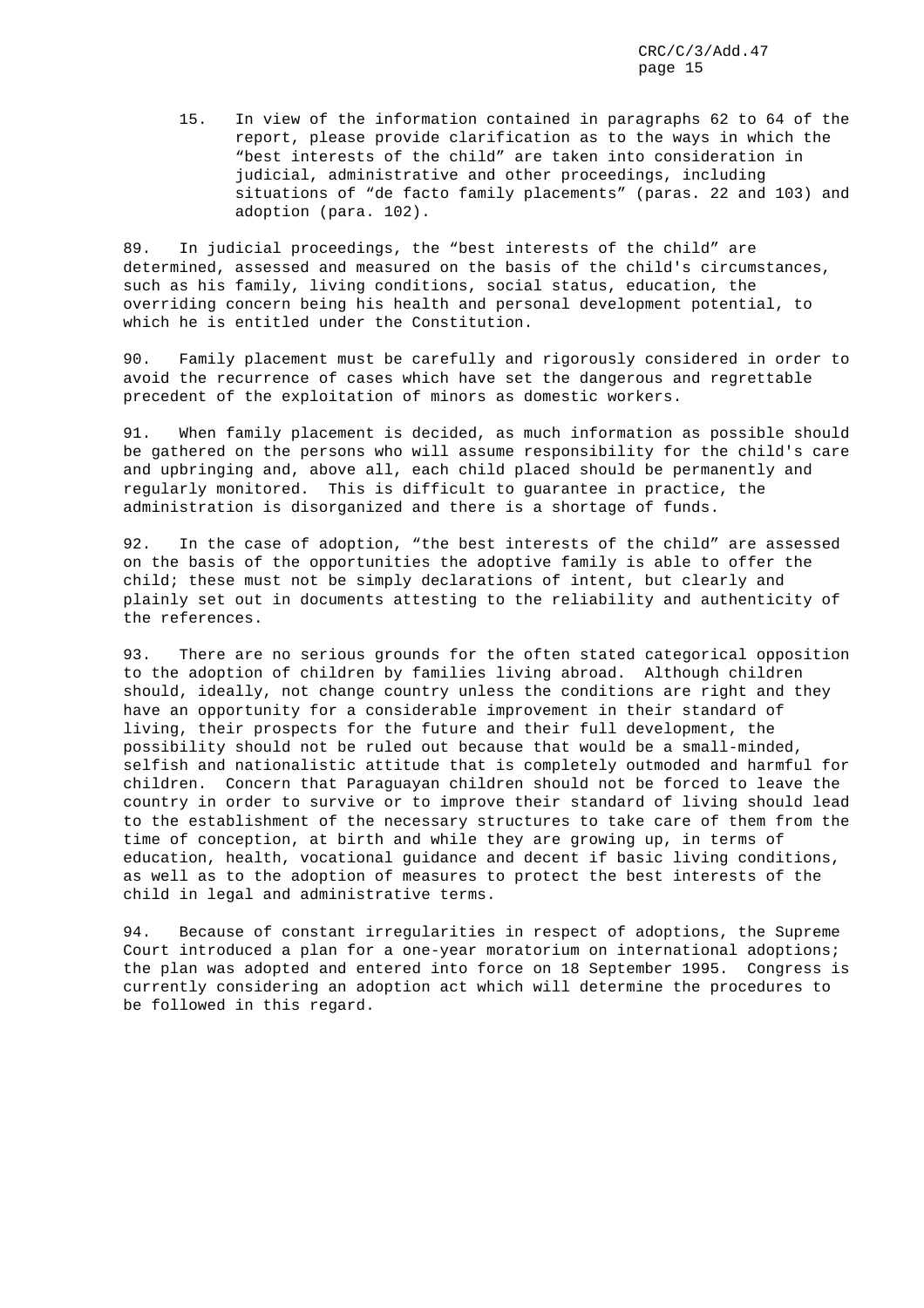> 16. In the light of information contained in paragraphs 77 to 81 of the report, is the Government considering taking steps to ensure that the principle of respect for the views of the child is taken into account in all matters affecting the child, particularly in judicial and administrative proceedings?

95. With regard to participation by children in educational establishments, student centres have been set up to provide integration courses for parents and teachers and workshops for teachers and pupils in order to solve the problems faced by schools and the educational community.

96. In guardianship and judicial matters, the judge is authorized by the Juvenile Code to take decisions in respect of problem children without hearing them and without taking account of their parents' wishes.

97. Under the draft Code, problem children will no longer come under the jurisdiction of the courts. The agencies responsible for providing special protection will be required to hear the child and his parents in order to involve the family group in support programmes. The judge is required to hear children who have committed offences.

17. In the light of the information contained in paragraphs 80 and 81 of the report, please provide further information on the measures taken to ensure the consideration of complaints made by children or adolescents on sexual abuse.

98. With the assistance of the Victims Support Department in the Attorney-General's Office, the Juvenile Criminal Courts are tightening up procedures to ensure the consideration of complaints of sexual abuse.

18. Please provide information on the measures taken to promote and ensure the participatory rights of children, including within the school and local community.

99. The Directorate-General for Human Rights has drawn up, organized and coordinated the 1993 version of the "Children's election campaign: you too are concerned" in order to promote civic, democratic, participatory and human values and teach children and young persons respect for human rights as a means of establishing peace and freedom in Paraguay and complying with article 42 of the Convention on the Rights of the Child. In all 750,000 primary school and 186,000 secondary school pupils took part in the campaign.

100. In addition, 30 departmental secondary education supervisors, 53 primary education supervisors, 1,750 public and private primary school headmasters, 7,500 upper primary school teachers and 3,205 secondary school teachers took part in the campaign, which covered the capital and 15 departments.

101. Through the introduction of grade councils, in which decision-making is done by class representatives, the Ministry of Education has ensured that children and young persons take part in school decisions. Although they serve a cultural purpose, the students' centres also ensure that pupils participate.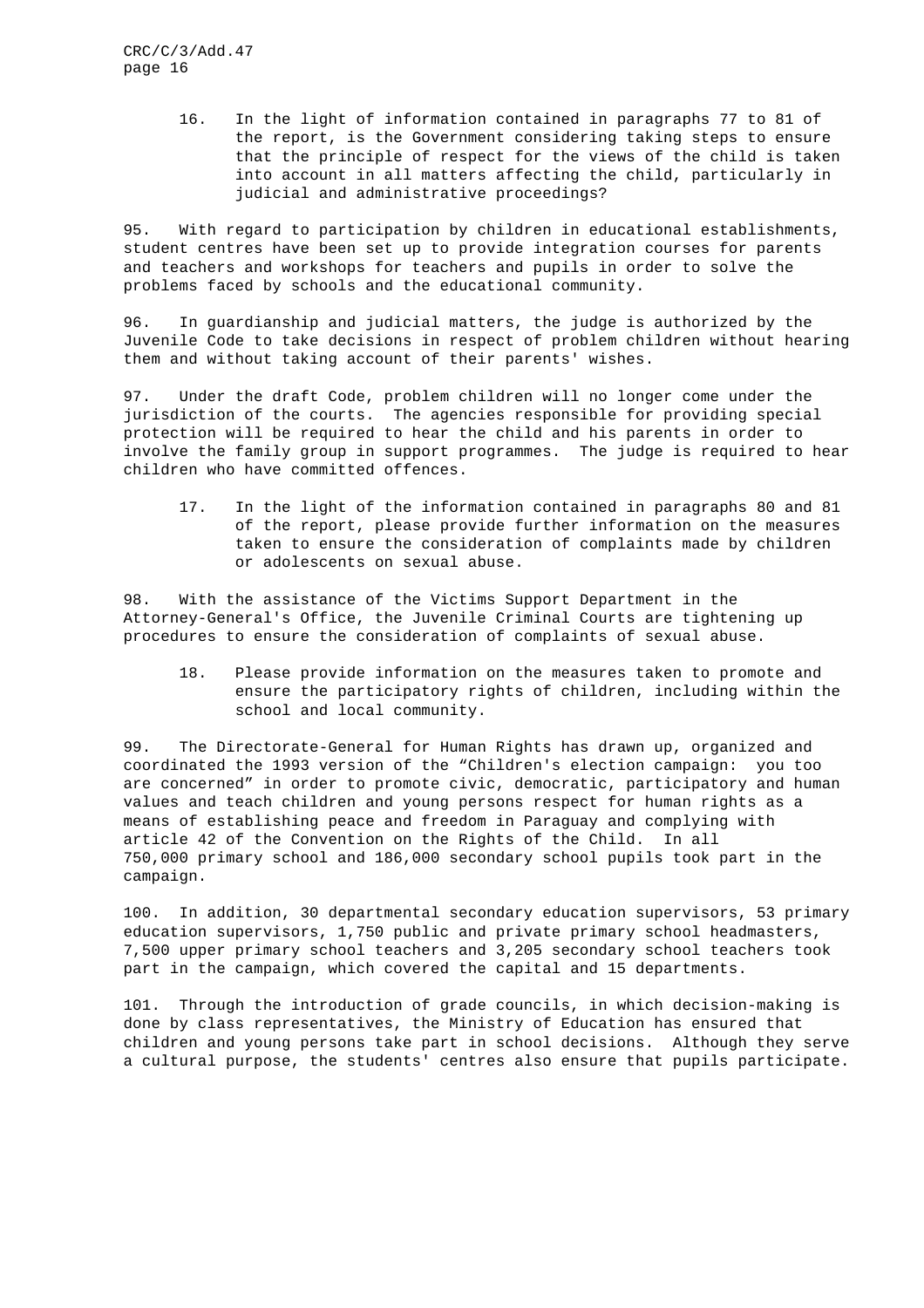102. The Secondary Organization Movement (Movimiento de Organización Secundaria) (MOS) and the Secondary Students' Federation (Federación de Estudiantes Secundarios) (FES) are organizations that represent the interests of students as a whole.

#### Civil rights and freedoms

19. How is birth registration ensured, particularly in rural areas and where indigenous children live?

103. Act No. 1266/87 (Civil Registry Act) does not provide for any discrimination in respect of the registration of births in Paraguay, whether they occur in rural areas or in areas where indigenous children live.

104. The Act stipulates that births in Paraguay are to be registered in the birth register of the registry office in the place of birth.

105. Proof of birth is provided by a certificate issued by the doctor or midwife delivering the baby. If the birth takes place without medical assistance, the parents of the newborn child or any of its relatives are required to inform the health authorities of the birth within one week in the capital and two weeks in rural areas so that it may be registered.

106. The birth of the orphan children of married or unmarried couples, of children whose parents or parents' whereabouts are unknown and of children both of whose parents are absent, incapacitated or dead, may be registered by means of a personal statement by the person concerned, provided that he submits proof that he is an adult and the registry official finds the circumstances credible.

107. If the person is a minor, the registration may be made with the permission of the Guardianship and Correctional Juvenile Court of First Instance, which will provide the data required by law for the registration.

20. Please provide information on the right to a nationality as recognized by article 7 of the Convention.

108. In part II of the Constitution on the political organization of the Republic, title I on the nation and the State, chapter III on nationality and citizenship, article 146 provides that the following "shall be natural Paraguayan nationals:

(a) Persons born in the territory of the Republic;

(b) Children whose mothers or fathers are Paraguayan and who were born abroad while one or both of their parents were in the service of the Republic;

(c) Children whose fathers or mothers are Paraguayan and who were born abroad, when their parents settle permanently in the Republic;

(d) The children of unknown parents who are found in the territory of the Republic".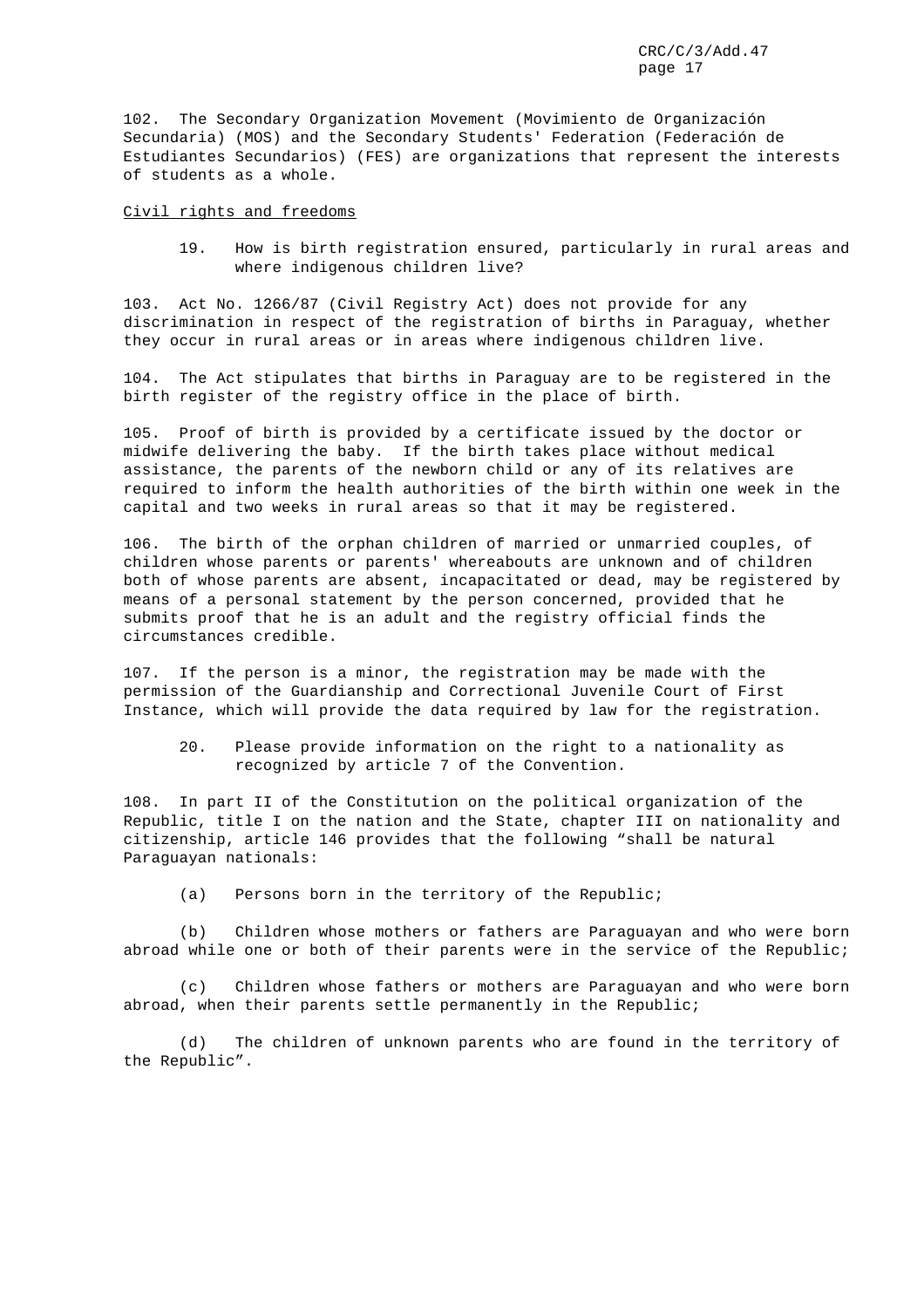109. The right provided for in paragraph (c) is formally recognized if the person concerned makes a statement as soon as he reaches the age of 18. If he is still under 18, a statement by his legal representative will be valid until he turns 18, subject to his approval.

110. Article 147 of the Constitution states that no natural Paraguayan may be deprived of his nationality, but he may voluntarily relinquish it.

21. Please provide information on the measures taken to ensure the implementation of article 8 of the Convention.

111. The Civil Register requires that a certificate of live birth must be produced and that the biological parents must be present for the registration of the child's birth. If the certificate has been lost, at least two adult witnesses must be present to testify that the person is a member of the family.

112. Chapter VII of the draft Juvenile Code on physical integrity provides, inter alia, that, when a child is born, its footprint is to be taken immediately, together with the name and surname of its parents, their address, civil status, identity card number and thumbprints.

113. Each page of the Register, a facsimile of which is annexed to the chapter on the general provisions of the Code, must be stamped, numbered and signed by the Ministry of Public Health and Social Welfare.

114. This requirement is essential for the child's registration in the Civil Register.

115. The director or person responsible for the hospital is required to issue the certificate of live or stillbirth within 36 hours of the birth or death. Persons who fail to do so are liable to a financial penalty and disqualification if they repeat the offence (source: draft Code, arts. 45-50).

22. Is corporal punishment allowed in schools or other institutions for children?

116. Article 331 of the Juvenile Code prohibits all forms of corporal punishment, confinement to a cell and deprivation of food.

117. In addition, article 318 (e) of the Code assigns the administrative agency responsible for children and young persons the task of "reporting and legally prosecuting anyone who violates the physical or moral integrity of minors aged under 20" and article 8 (b) stipulates that all minors are entitled to humane treatment by their parents or guardians.

118. Article 54 of the Constitution on the protection of the child makes it mandatory to guarantee the harmonious and comprehensive development of the child and the full exercise of his rights.

119. Title VIII, article 48 (b), of the primary school regulations provides as follows: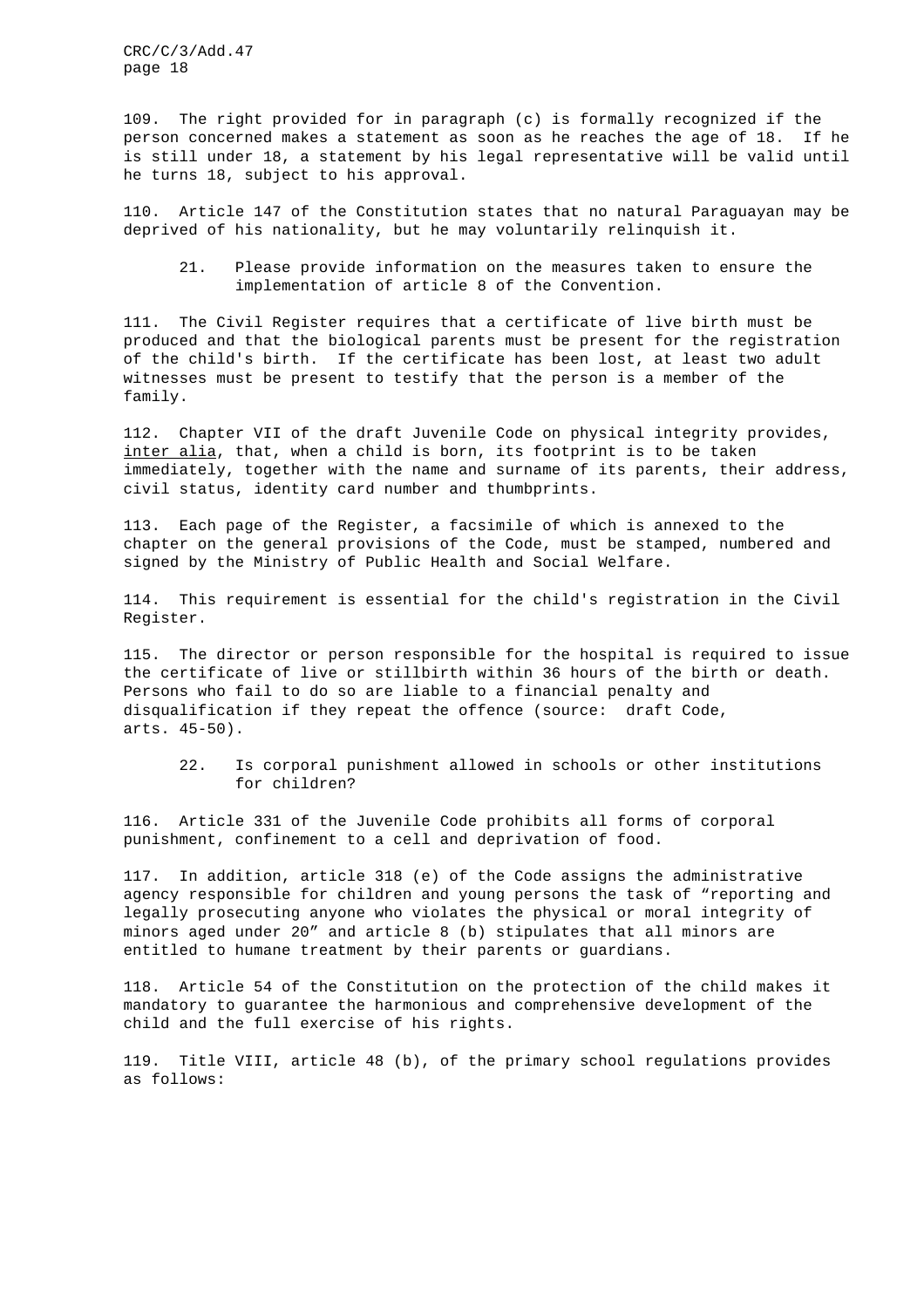(a) Pupils are entitled to be treated in a caring and understanding manner, without any form of discrimination;

(b) Children are entitled to respect for their personality and may not be harmed by word or deed.

23. Please provide more information on the national campaign for the prevention of abuse and ill-treatment, particularly as to how it promotes children's awareness of the ways and means by which they can inform the relevant authorities and organizations of their ill-treatment or abuse (para. 112 of the report).

120. The campaign for the prevention of abuse and ill-treatment has been supplemented by the measures taken by the Victims Support Department in the Attorney-General's Office. Through children's programmes and educational supplements, the mass media inform children of how they may complain to the competent authorities. At present, governmental and non-governmental action is being taken with a view to the physical and psychological rehabilitation and social reintegration of child victims of sexual abuse or ill-treatment.

121. A telephone hotline, whose number has been published in the press, has been set up in the Attorney-General's Office exclusively for complaints of child abuse.

24. With reference to information contained in paragraphs 95 and 96 of the report, please provide further information on the outcome of investigations into the ill-treatment of children in detention or rehabilitation centres and on the prosecution for such offences against children. In addition, please provide information on the measures taken to prevent situations of impunity.

122. Investigations into and complaints relating to ill-treatment in detention centres are the responsibility of the Directorate of Penal Institutions and non-governmental organizations such as the Fundación Tecojoja. The Ministry of Justice has taken steps to conduct administrative investigations to ensure that cases of ill-treatment in detention centres do not go unpunished.

123. The Fundación Tecojoja, a non-governmental organization, has filed a complaint against the Republic of Paraguay concerning the situation in the Panchito Lopez Re-education Institute. The Ministry of Justice and Labour is dealing with the complaint, which is currently under investigation. As a result of political determination, construction has begun in the town of Itá on a shelter for minors in an irregular situation.

124. As part of the implementation of the National Plan of Action, the Directorate-General for Human Rights plans, through CPNA, to amend the regulations applicable to the various juvenile and adult detention centres, to build prisons in order to solve the problem of prison overcrowding and to introduce domestic criminal legislation in conformity with the Standard Minimum Rules for the Treatment of Prisoners and other related international provisions.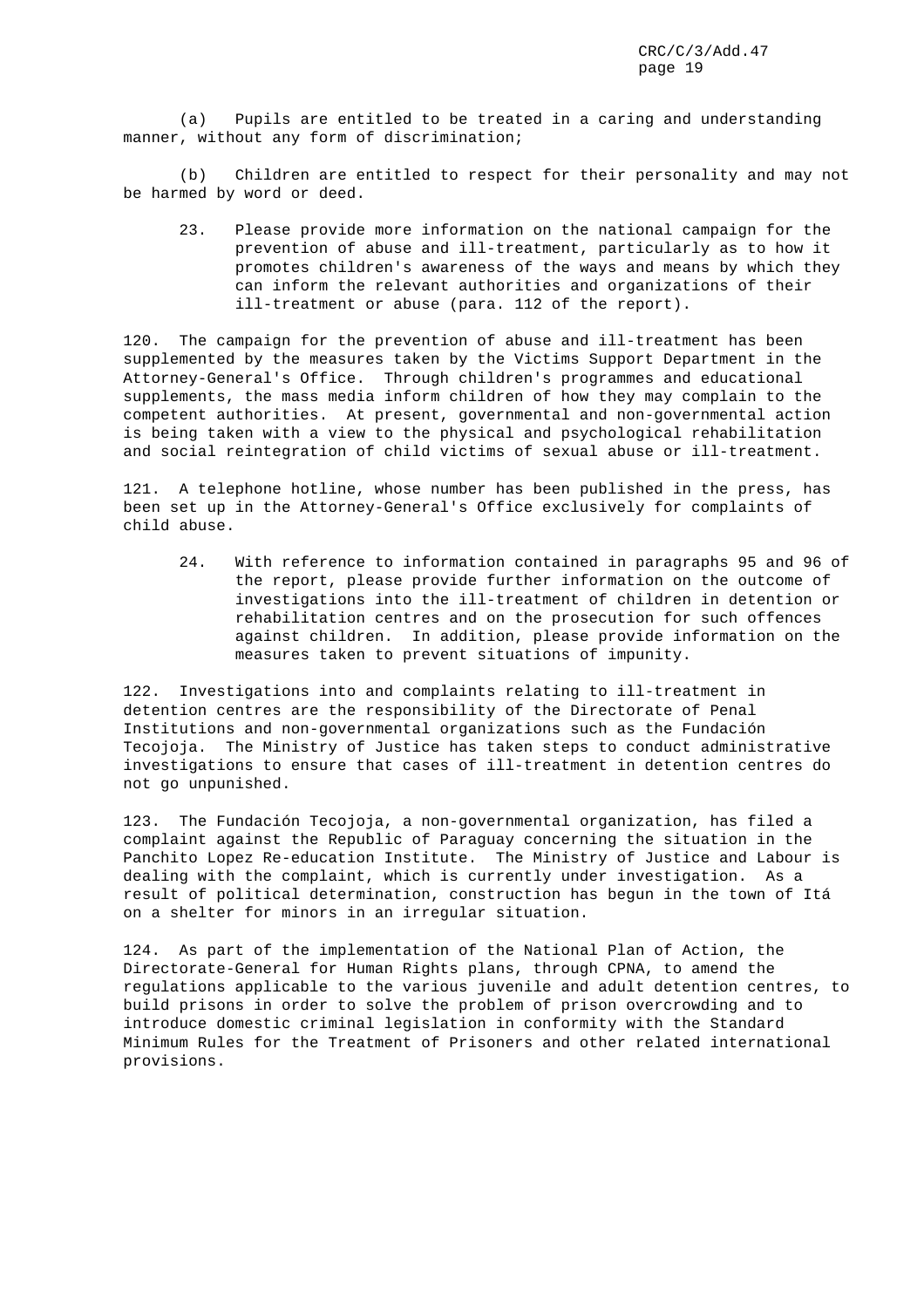#### Family environment and alternative care

25. Have family/parental education programmes for the general public been developed?

125. Paraguay has various institutions which carry out this type of activity. In 1989, during the change of Government, the Metropolitan Police Family Department was established.

126. Its basic purpose is to prevent, assist with and investigate the problems of families that suffer from maladjustment or disfunction resulting in difficulties in integration into society and to take preventive action, especially with regard to women and minors in an irregular situation.

127. In order to achieve these objectives, the Metropolitan Police Family Department is organized into three branches: prevention, assistance and investigation and teaching.

128. The minors' and women's specialized police stations were established in 1989, pursuant to resolution No. 47 of the then Metropolitan Police. Their specific function is to provide accommodation for male and female adolescents, up to the age of 19 who are in an irregular situation, morally at risk, abandoned, wayward, vagrant or runaway; minors who have committed misdemeanours or offences and are sent to these police stations by the various branches of the Paraguayan police, local courts or the Juvenile Guardianship and Correctional Courts; and minors with behavioural problems and in need of assistance and protection who are placed there by their parents pursuant to a court order.

129. Bearing in mind the principle established in article 54 of the Constitution, the minors' police station is responsible for providing prevention, protection and assistance to minors in detention and offering them psychological and social guidance in preparation for their reintegration in society by means of informal discussions, educational lectures and other group techniques. One of its activities is the organization of discussions in secondary schools in the capital and other parts of the country.

130. It is also responsible for post-release supervision and monitoring of such minors, particularly in the case of repeat offenders, and of their parents or guardians if they have been ordered to undergo family therapy since the Department provides individual and group therapy free of charge.

131. Through the Social Service, the minors police station appoints a defence counsel for minors who are brought before the ordinary courts and cannot afford a lawyer.

132. The Ministry of Public Health Department of Social Welfare carries out educational programmes for prevention and promotion at the community level.

133. The city of Asuncion's Social Welfare Department has also developed and carried out information programmes at the family level. Towns offer educational programmes for the promotion of the family.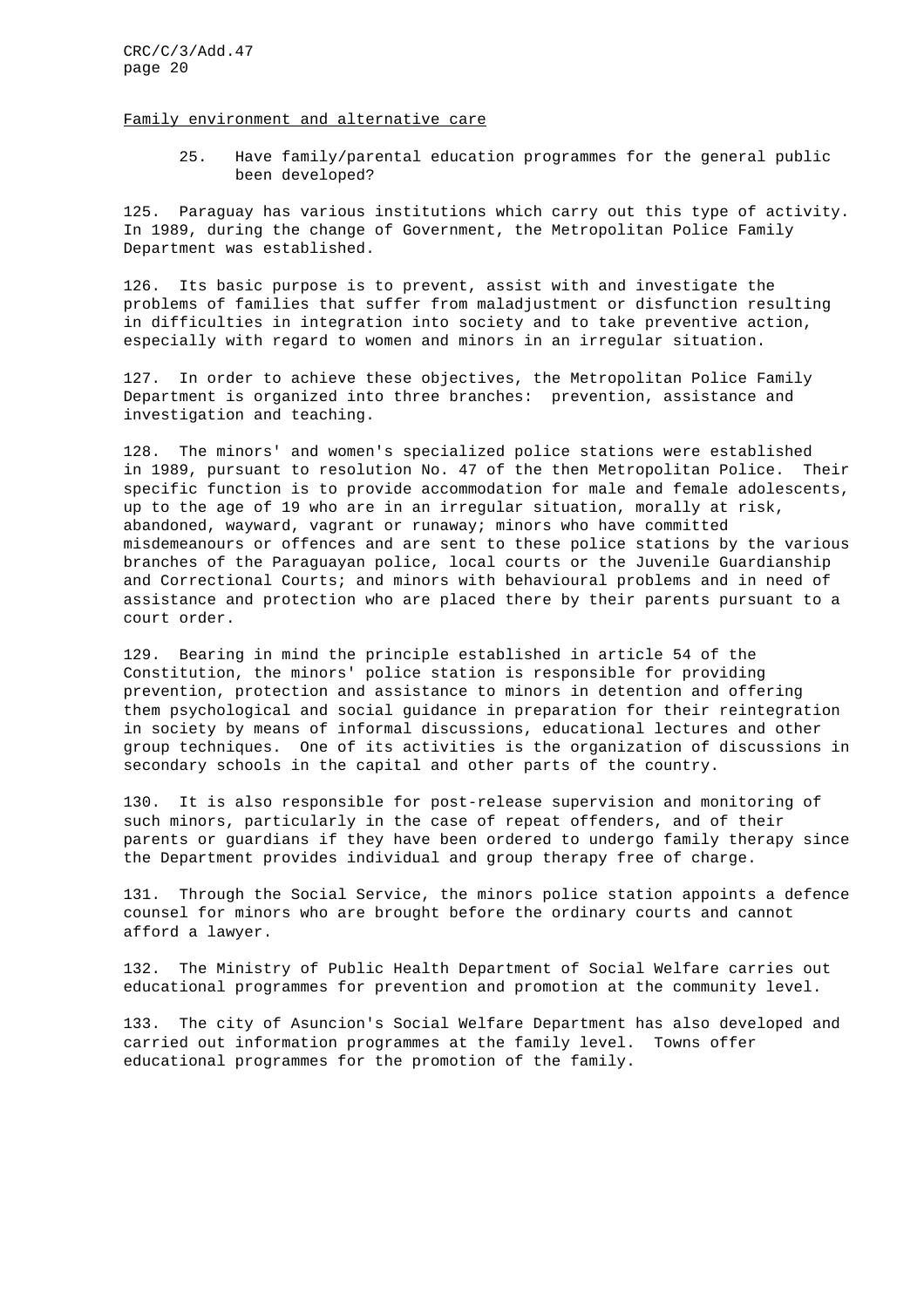26. Is the Government considering establishing mechanisms to monitor the status of children in those situations referred to in paragraph 113 of the report as a basis for designing appropriate programmes? Is there a need for technical assistance in this area?

134. As a result of the major gaps in State record-keeping, mentioned in paragraph 113 of the report, there is a need for technical assistance in order to develop appropriate programmes in the areas mentioned.

27. Please provide information on the measures taken to ensure, in the light of article 10 of the Convention, family reunification for children who have been living abroad in the period which preceded the democratic regime.

135. In order to guarantee family reunification, the Churches' Committee for Emergency Assistance has a Human Rights Department which works to monitor and, in particular, to support the families of Paraguayans who, having decided to return home, encounter difficulties and numerous problems of documentation (with regard to authentication, visas, establishment of residence, guidance, etc.). It also provides such families with medical assistance.

136. Another important element is the organization of seminars, workshops and radio debates with returnees and their children in order to create a spirit of awareness on the part of society, as well as the provision of fellowships to children of returnees and other victims of the dictatorship so that they may train for middle management careers in the technical field, either in the capital city or in the interior of the country.

28. Have programmes been developed to prevent and reduce the abandonment of children and, if so, are such programmes adequate (para. 22 of the report)?

137. Development programmes for women are being implemented in order to eliminate or limit the reasons for the abandonment of children, but these programmes have thus far been insufficient.

29. In the light of article 21 of the Convention and the safeguards recognized therein, please provide information on any further measures being taken to ensure, inter alia, that the necessary authorization is given by the competent authorities; that an assessment is made of the child's status concerning parents, relatives and legal guardians; that informed consent is given by the persons concerned including, when appropriate, the child, on the basis of relevant counselling.

138. In Paraguay, adoption under the Juvenile Code and court authorization for international adoption are handled by the Juvenile Court judges. Only the courts are competent to issue adoption decrees, which constitute a change in an individual's status and, as such, cannot be entrusted simply to an administrative authority.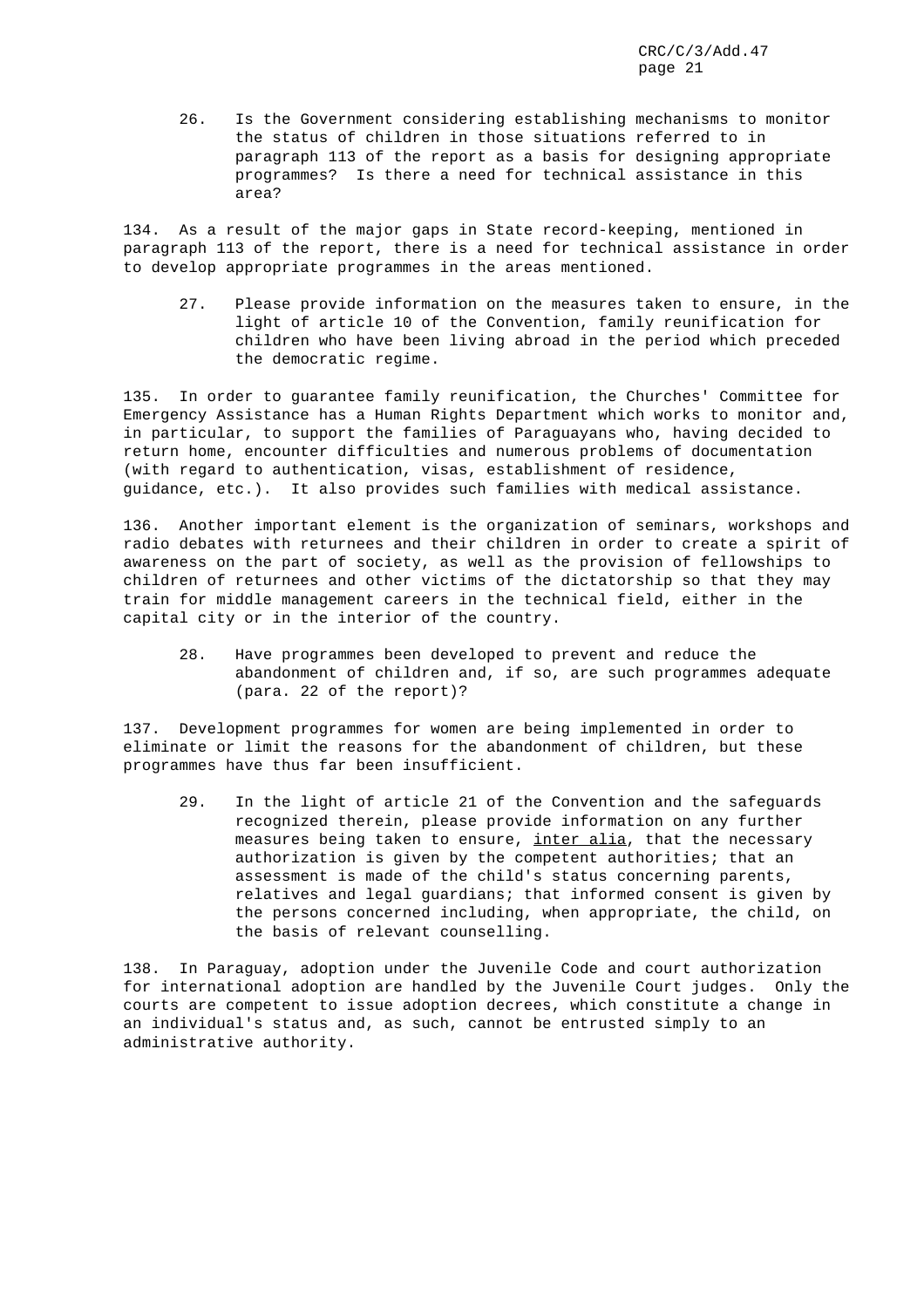139. The relationship between the child and his biological parents is examined in each case on the basis of appropriate identification by means of a birth certificate, an authorized copy of the birth registration document and a certificate attesting to a live birth. However, these documents may falsify the child's true identity.

140. Routine procedures followed by the courts in cases of international adoption include the appearance of the biological mother of the child proposed for adoption before a Juvenile Court judge and prosecutor, the taking of the child's footprints and the subsequent approval of the Juvenile Court Office of Adoptions. In addition, if, as is often the case, the biological mother is a minor, her guardian or mother must appear in court in order to give the necessary consent to her decision to give up her child for adoption and, above all, it is explained to her that, if she consents, her child will be adopted by a family living abroad.

141. Psychological, sociological and environmental studies are carried out in order to ascertain whether the person authorizing the adoption is aware of the consequences of that act and, in many cases, the biological mother is called to appear for a second time in order to confirm or revoke her consent, particularly in the case of very young unwed mothers who have received little organized assistance from the social services.

142. However, the most complex questions with regard to adoption do not arise in the courts as such, where proceedings are public, and, until the moratorium on international adoption, the courts decreed that priority must be given to national adoption and children were referred to only by their initials since the Juvenile Code prohibited any publicity in connection with proceedings involving minors.

143. An adoption bill requiring the implementation of the procedures recommended in the Convention on Protection of Children and Cooperation in Respect of Intercountry Adoption, to which Paraguay recently became a party, is currently before both Chambers of Parliament.

30. Please provide information on any measures being considered by the Government to monitor and supervise intercountry adoption. Does the Government intend to ratify the 1993 Hague Convention on Protection of Children and Cooperation in respect in Intercountry Adoption?

144. Prior to the legal moratorium, international adoption was authorized by a Supreme Court decree issued on the basis of the Constitution, the Judicial Organization Code, the Juvenile Code and the Convention on the Rights of the Child, which is part of Paraguay's domestic legislation. These agreements establish standards intended to ensure the authenticity of all documentation related to the prospective adoptive parents; a Paraguayan lawyer is granted special powers in order to examine their personal documents, such as identity papers, reports on their medical and psychological examinations and economic or professional activities, and reports from the police department of their place of residence and adoption agencies registered with the authorities of their home country. All these documents must be officially verified by Paraguay's diplomatic or consular representatives in the prospective parents' country.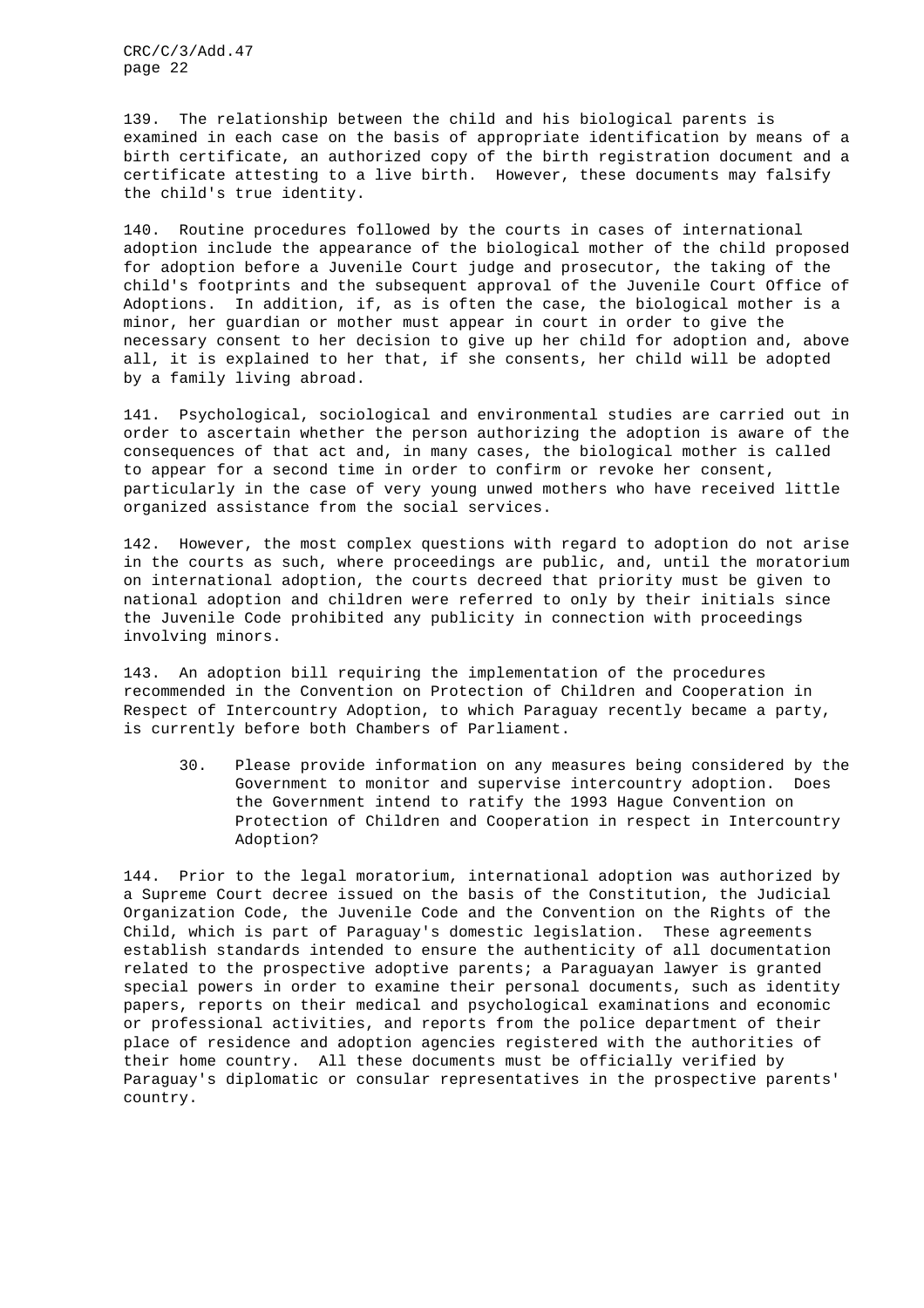145. Foreign adoptive parents must identify themselves to the court in which the adoption is requested by presenting their passports and must be spoken for by the diplomatic representation of their country accredited with the Government of Paraguay.

146. Without prejudice to the adoptive parents' references (for example, psychological examinations carried out in their own country), the courts have ordered similar examinations to be carried out by Paraguayan doctors and have required that the adoption decision should be confirmed in the presence of the prosecutor and the judge.

147. The courts have also required the submission of post-adoption reports which are, despite limited resources, archived, in some cases after being translated into Spanish from other languages.

148. As stated above, the Supreme Court decreed a one-year moratorium on international adoption in September 1995. During that time, an Adoption Act regulating this institution was to have been adopted, but, since the Act was rejected, the moratorium was extended for an additional six months. Three bills have been submitted to Parliament and will be considered in the appropriate Commission (see annex).

149. The legislative branch ratified the Convention on Protection of Children and Cooperation in Respect of Intercountry Adoption on 18 April 1996 and, on 31 July of that year, the Executive promulgated it as Act No. 900.

31. Please indicate any steps being taken to provide for the regular inspection or supervision of institutions responsible for the care or protection of children (para. 114 of the report), namely, in the light of article 3, paragraph 3, of the Convention.

150. The Directorate-General for the Protection of Juveniles (DGPM), which is part of the Office of the Secretary of State for Justice and Labour and was established by the Juvenile Code, Act No. 903/81, monitors agencies for the protection of children in accordance with the functions and responsibilities provided for in articles 318 (i) and 322 (f) of that Act. In accordance with the provisions of article 336 of that Act, juvenile judges make visits to DGPM establishments.

151. Executive Decree No. 1644 of 23 December 1983 establishes a register of agencies which have activities and/or services related to the protection of children and are monitored by the DGPM, which, in addition to making periodic visits, receives reports on the activities of agencies for the care, custody and protection of children.

152. There are various types of agencies responsible for the protection of children:

(a) Private agencies recognized and authorized by the DGPM, which provide shelter to children who are awaiting international adoption and whose custody is assigned by the Juvenile Guardianship Court of First Instance (see annex for photographs of these shelters).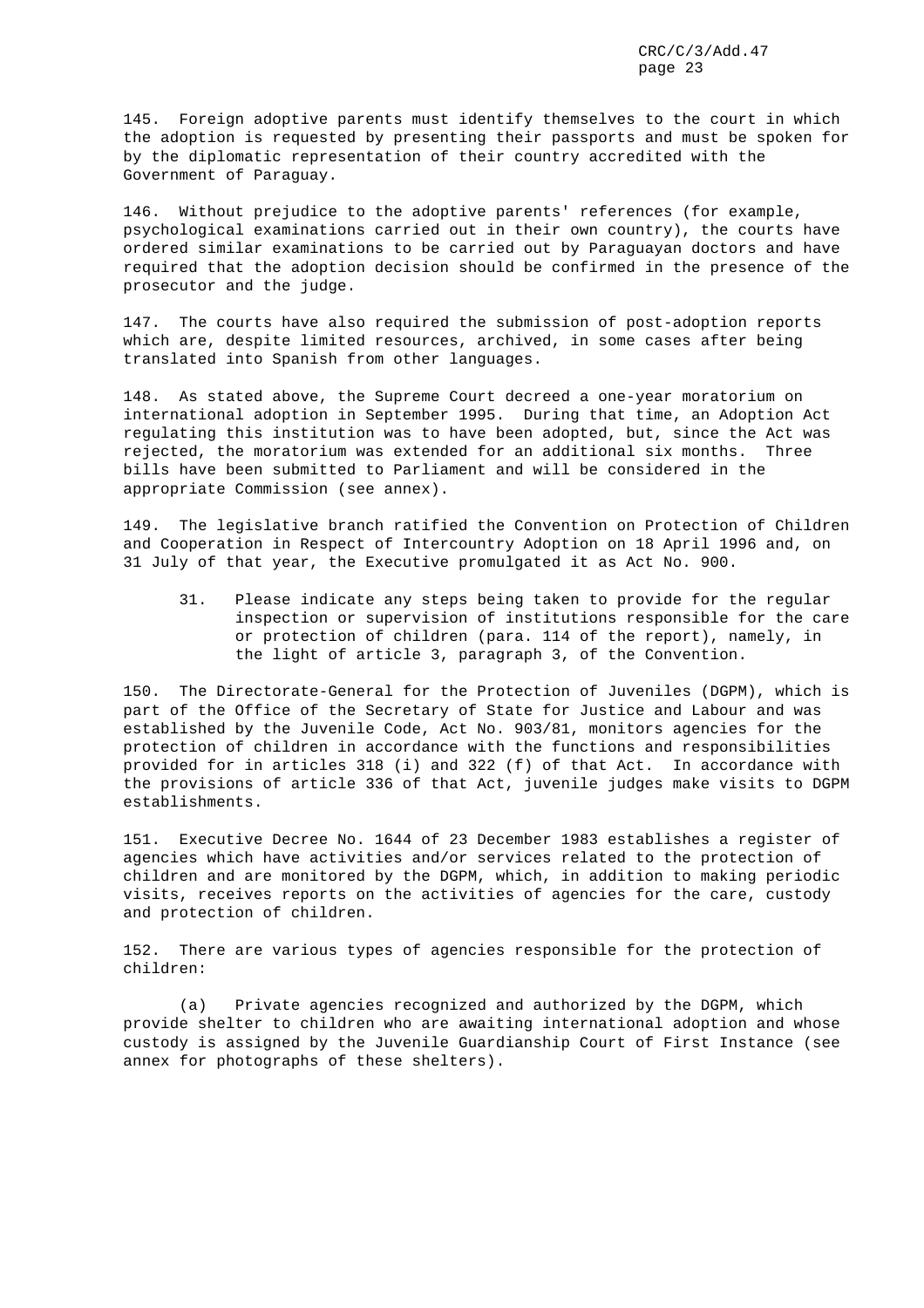(b) State agencies which house at-risk children and adolescents and those with behavioural problems. They operate under the jurisdiction of the Special Juvenile Correctional Court.

(c) The National Children's Home, a State agency which houses children who are presumed to have been abandoned or whose parents are physically or economically unable to provide them with a decent standard of living and who request shelter for them for a minimum period of three months.

(d) State agencies under the direct supervision of the Office of the Secretary of State for Public Health and Social Welfare Division of Social Welfare, which do not require a court order as a condition for providing shelter to children.

153. The DGPM has established 27 requirements for the accreditation of shelters of the four types mentioned above, including disinfection of the premises; a title deed or rental contract; a certificate of good conduct for the director or owner; certification of an absence of criminal record; a laboratory analysis and medical certificate stating that the owner or director does not suffer from any infectious or contagious disease; and the rules for the operation of the shelter. These certifications must also be provided for staff members who work directly with children. The shelters must employ a paediatrician and a child development specialist and meet stringent infrastructure standards, which include an infirmary, play rooms and isolation facilities for children with contagious diseases and an appropriate staff of nurses and child minders.

154. Supervision is handled in the following way: the DGPM, together with child welfare inspectors, a legal adviser (in some cases) and a representative of the office of the director of the shelter, carries out a detailed inspection of the entire building and examines the paediatrician's records and the children's personal files. Each child is examined and the health conditions and cleanliness of the establishment, its medical and food stores and the appearance and health of its staff are evaluated; the staff and directors of such shelters must undergo psychological testing three times a year. All this information is recorded and penalties for violations may include a warning, temporary closure or withdrawal of accreditation. These penalties have been imposed in several cases, some of which have been brought before the courts.

155. In such cases, the DGPM and the appropriate courts order the establishment to be reinspected and placed under supervision.

32. Please provide brief details of the measures identified to improve child health care as part of the Pan-American Health Organization (PAHO) programme of support for the health sector in order to identify measures to consolidate the eradication of the polio virus, eliminate measles and neonatal tetanus and improve mother and child health (1991-1994) and of any other programmes that have been carried out.

156. Women of childbearing age and minors aged under 19 account for a large percentage - 63.5 per cent - of the population and, as a group, are particularly vulnerable owing to the biological and social limitations associated with growth, development and the human reproductive process.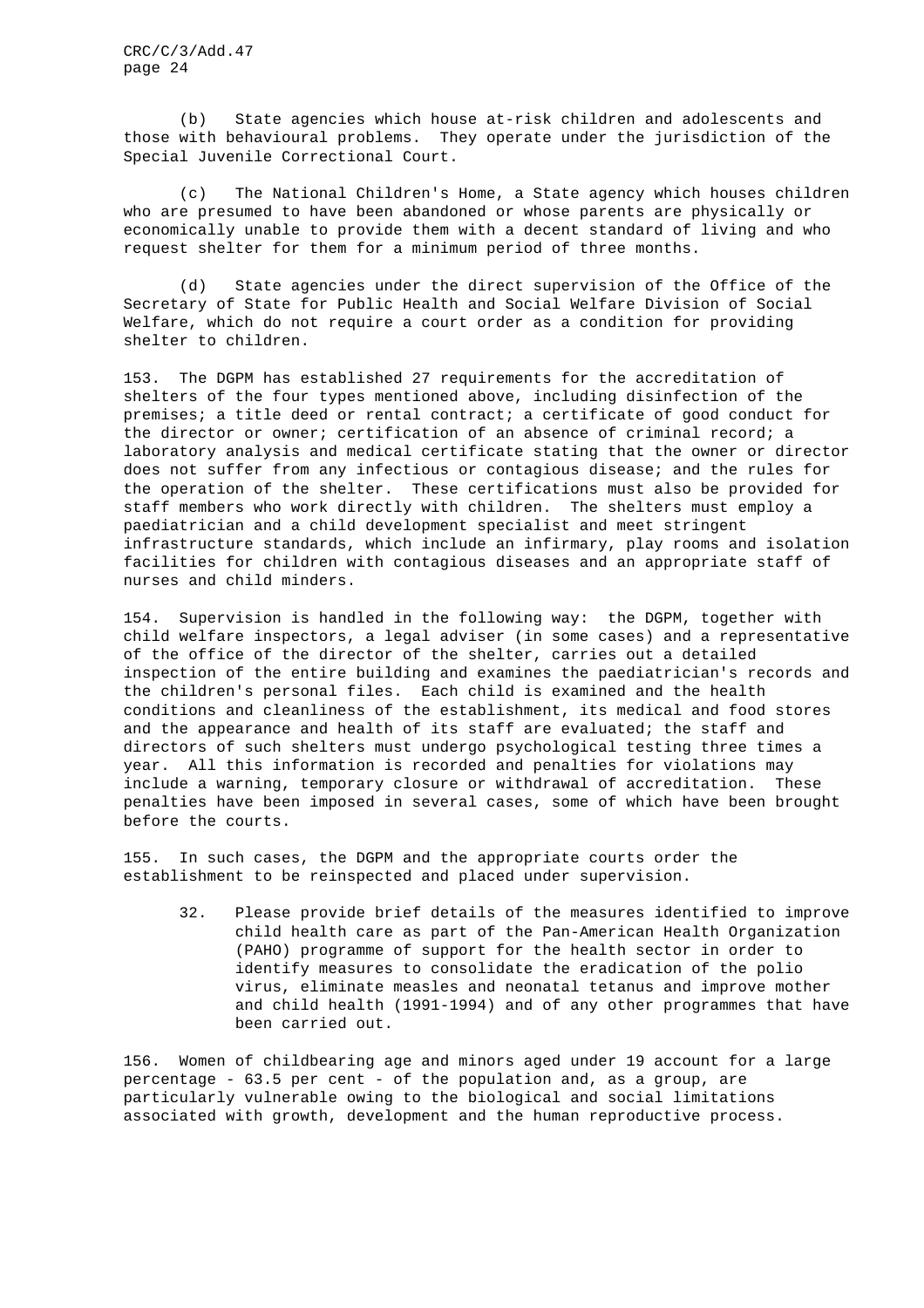157. In order to protect the health of this group, lower its mortality rate, strengthen the family group and improve the living conditions of its members, there is a need for a comprehensive, integrated programme which takes into account their physical, social and biological environment from a multi-disciplinary perspective and for the active participation of various sectors of society, the family and individuals in the dissemination and use of appropriate technology and the development of services capable of meeting their needs.

#### Maternal and child health policy

158. The Government's commitment to the process of democratization and national unity allows it to focus the efforts of public and private agencies and to mobilize society in order to address the problems of women, children and adolescents, to whom it plans to give special priority through a programme for social change.

159. The Government has made maternal and child health one of its priorities and is politically committed to developing strategies and supporting specific programmes for the health and well-being of mothers, children and adolescents.

160. The Immediate Action Health Plan (1989) focuses on various aspects of pregnancy, childbirth, the post-partum period, child health and development of a better technical support system for the care of mothers and children.

161. The Ministry plans to implement a policy of developing integrated services and programmes to improve the health and well-being of Paraguayan mothers, children and adolescents. It intends to improve biological, psychological and social conditions for their growth, development and reproductive process through activities aimed at promoting health, preventing illness and encouraging recovery and rehabilitation in order to improve family health and community quality of life.

162. In order to achieve this objective, women of reproductive age, pregnant women, mothers, children and adolescents up to the age of 19 will be given better access to integrated programmes provided by the health services; they will be provided with extended coverage at all levels and will receive a higher quality of health care through the meeting of standards, the availability of technical procedures, more focused programmes and better and more efficient use of resources.

# The maternal and child health policy emphasizes the following objectives:

#### General objective

163. To promote and protect the health, and reduce the mortality rate, of mothers and children by preventing threats to the health of women during pregnancy, childbirth, the post-partum period and the intervals between pregnancies, and that of children during the intrauterine period, birth and the various stages of growth and development, including adolescence.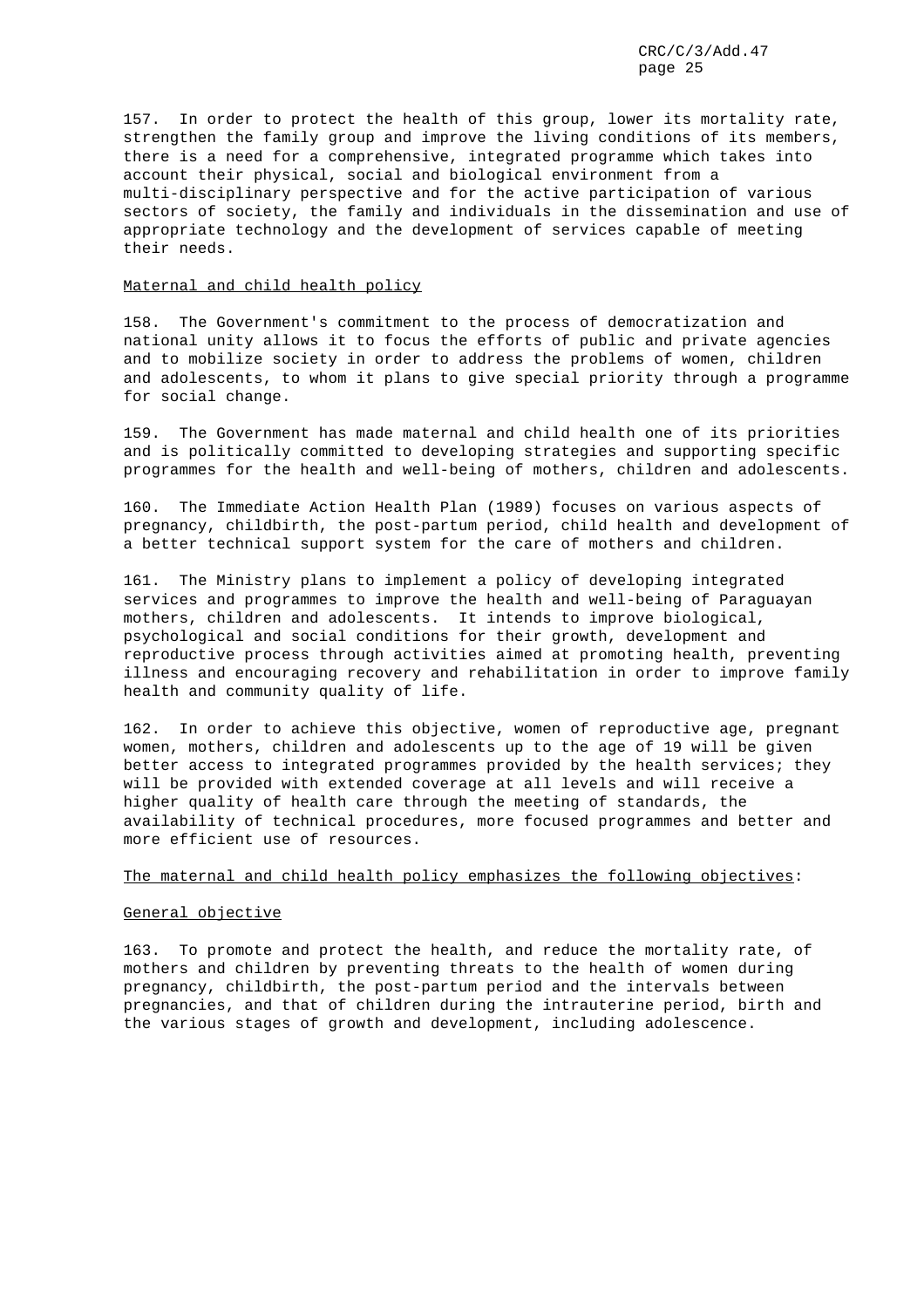#### Specific goals and emphases

To lower the maternal morbidity and mortality rates.

To lower the child, neonatal and post-neonatal mortality rates.

To lower the mortality rate of children between the ages of 1 and 4 (pre-school age) and 5 and 14 (school age).

To lower the adolescent morbidity and mortality rates.

#### ELEMENTS OF THE PROGRAMME

#### Women's health

Comprehensive reproductive health with an emphasis on high-risk situations;

Pre-pregnancy health: prevention of cancer in women;

Prenatal health with an emphasis on high-risk situations;

Childbirth and post-partum care;

Comprehensive post-partum care with an emphasis on high-risk situations;

Education of untrained midwives in the elimination of risk during pregnancy, childbirth and the post-partum period;

Development of a computerized perinatal information system.

## Children's health

Care of new-borns (0-28 days) with an emphasis on high-risk situations;

Promotion of breastfeeding and child nutrition;

Monitoring of children's growth, development and maturity from birth to 14 years of age;

Prevention and control of common childhood diseases;

Control of diarrhoeal diseases;

Control of acute respiratory infections.

# Adolescents' health

Prevention of early pregnancy in adolescents;

Education in and prevention of sexually transmitted diseases (STDs), with an emphasis on acquired immunodeficiency syndrome (AIDS).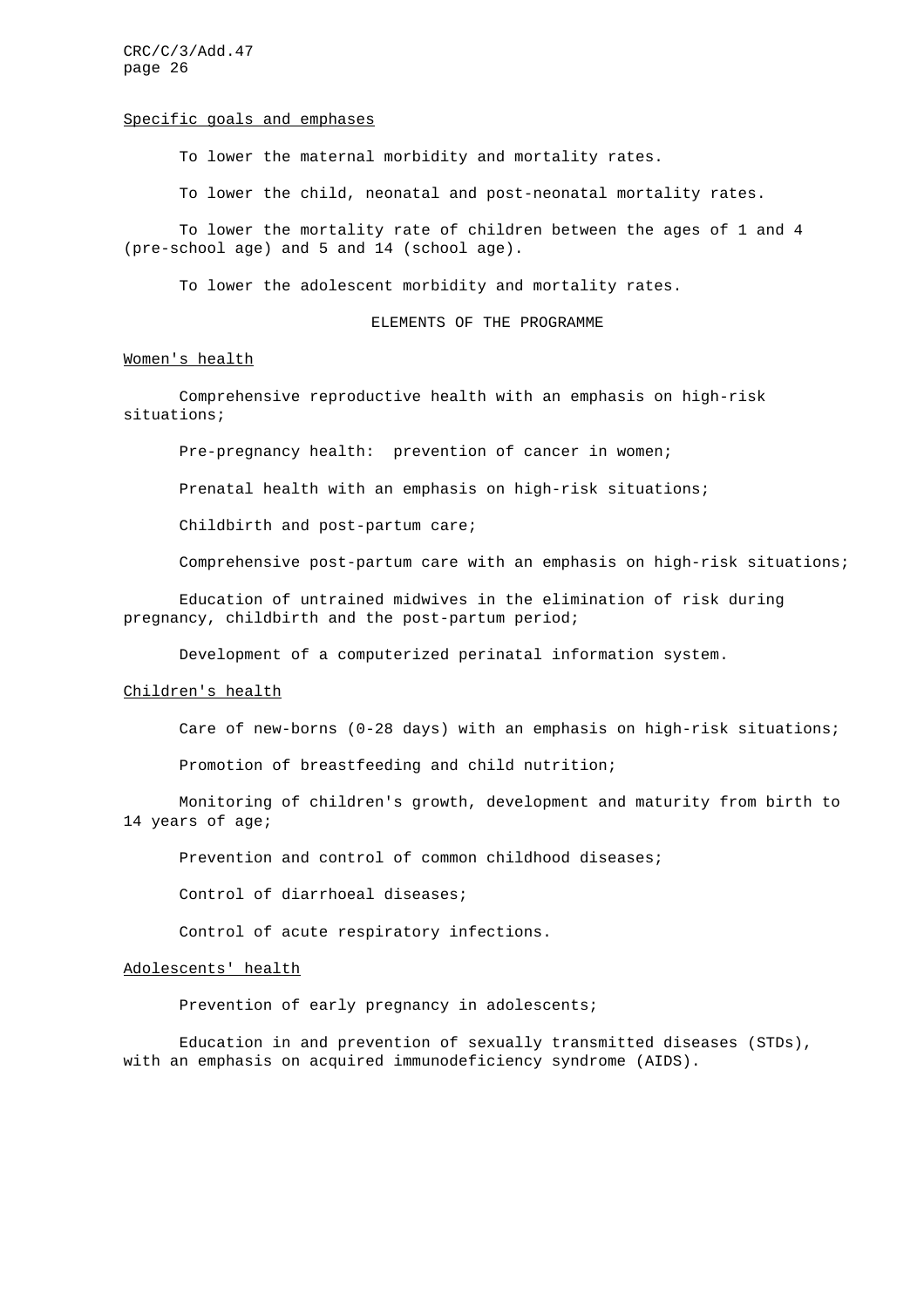# Nutrition

National programme for the prevention of parasitic and dietary anaemia;

National programme for the control and prevention of dietary deficiencies in children;

National programme for food protection.

# Mental health

Crisis care programme;

Programme to extend mental health care to the interior of the country;

Mental health policy programme;

Community mental health programme;

Programme for the promotion of mental health.

## Computerized Perinatal Information System (SIP)

164. Since reduction of the maternal and perinatal mortality rate is a priority for Paraguay's public health system, the Computerized Perinatal Information System (SIP) is an invaluable source capable of generating, producing and disseminating useful information for decision making on technical and policy matters aimed at improving the quality of care and avoiding easily preventable maternal and perinatal death and creating a model for care allowing early detection, rapid referencing and timely treatment of complications affecting the inseparable mother-child unit.

165. The information obtained through the SIP will contribute to programmes for supervision and evaluation at the national, regional and local levels.

166. Its general and specific objectives are:

To serve as a basis for planning mother and child care programmes;

To standardize and unify data compilation;

To obtain reliable local statistics;

To encourage compliance with regulations;

To facilitate the training of health care teams;

To record data that may be useful for legal purposes;

To facilitate internal auditing;

To identify the population to which care is provided;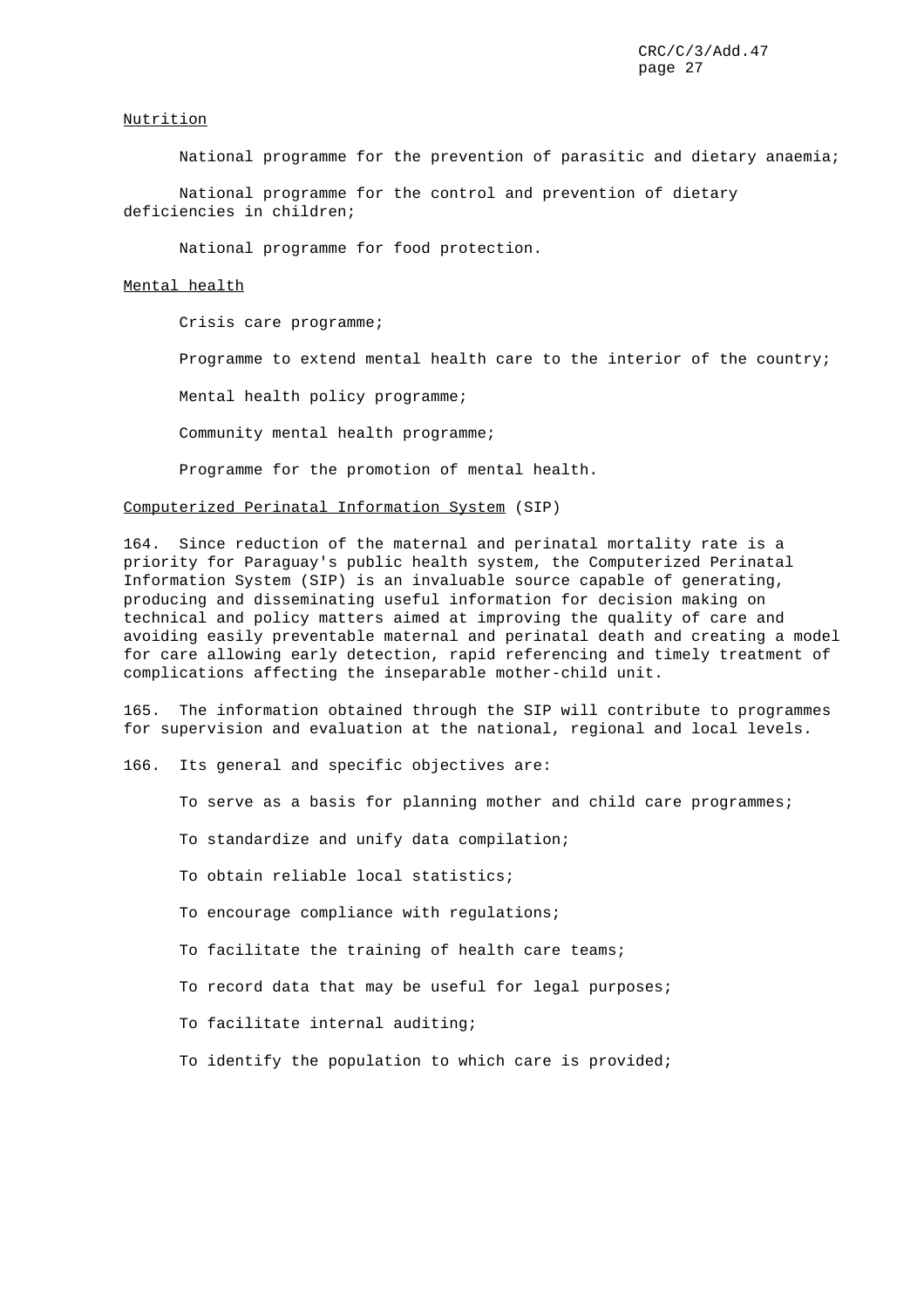> To evaluate medical care; To identify perinatal problems; To carry out epidemiological research.

167. The SIP is composed of:

A basic perinatal case history;

A perinatal register;

A register of births;

Additional forms for high-risk categories:

Obstetrics;

Neonatal nursing;

Neonatal hospitalization;

A computerized data system;

Support technologies: obstetrical tape measure, neonatal tape measure, stethoscope, gestation chart, dilation measuring device.

168. The following institutions are members of the SIP:

In the capital: Clinical Hospital Maternity Centre, Paraguayan Red Cross, Paraguayan Health Institute, San Pablo Hospital, Workers' District Hospital and Health Centre No. 4.

In the interior: National Hospital, Concepción Regional Hospital, Pedro Juan Caballero Regional Hospital, Villarrica Regional Hospital, Paraguarí Regional Hospital, Coronel Oviedo Regional Hospital, Caacupé Regional Hospital and Ciudad del Este Regional Hospital.

169. Although the project does not include all the country's hospitals, it provides prompt, high-quality coverage of 50 per cent of all registered births.

# BREASTFEEDING

170. On the basis of the baby- and mother-friendly hospital initiative, the Directorate-General for Family Health has decided to strengthen its breastfeeding programme through information provided by the National Committee for the Promotion of Breastfeeding (COFOLAM).

171. The structure has the following inter-agency components:

(a) The University Medical School chair of paediatric medicine;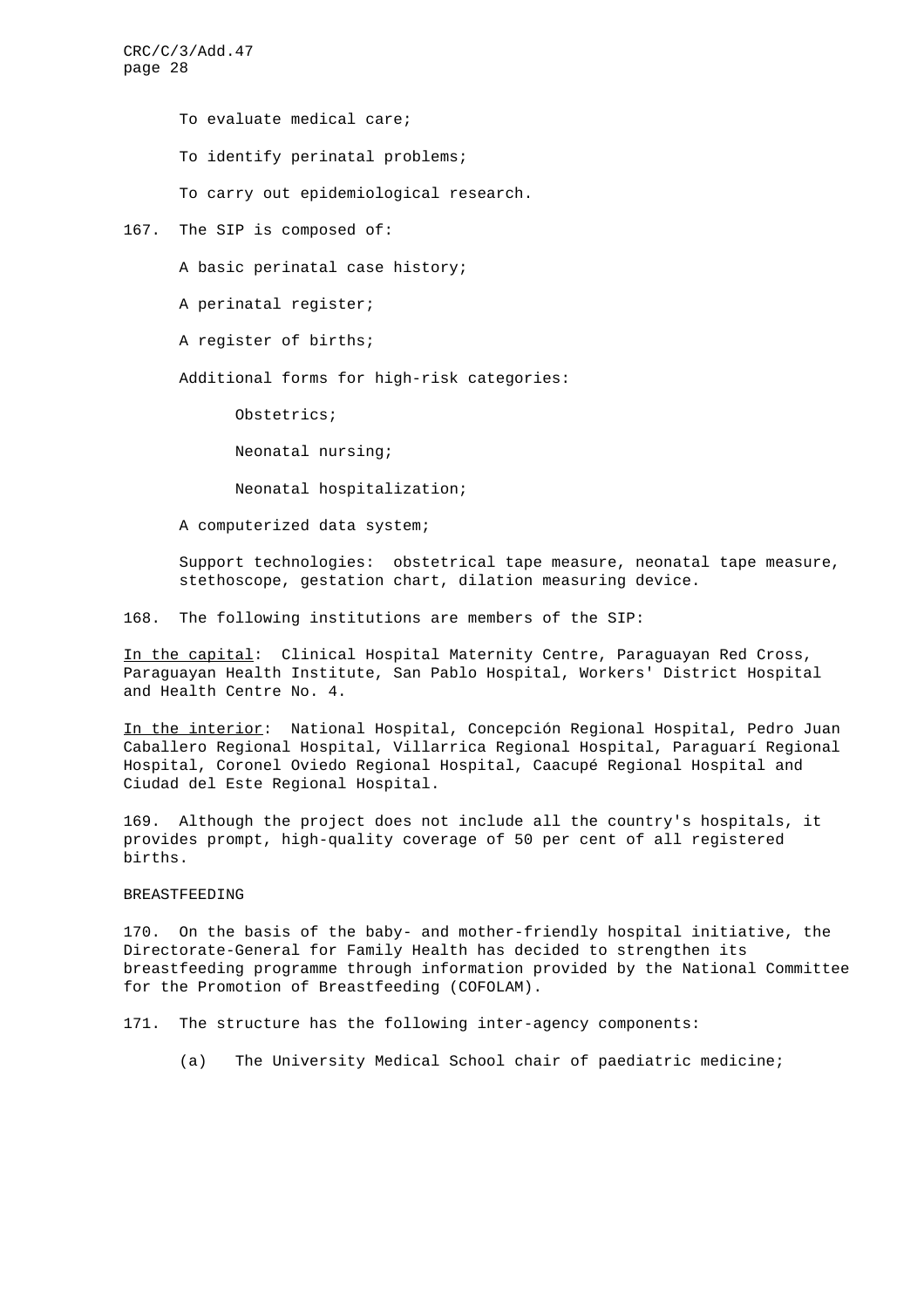(b) The Ministry of Public Health and Social Welfare Directorate-General for Family Health;

(c) The Asunción Office of Consumer Protection;

(d) The United Nations Children's Fund (UNICEF) breastfeeding consultant.

172. The implementation of these activities includes training, supervision and evaluation programmes for the certification of baby- and mother-friendly hospitals and monitoring to ensure universal breastfeeding in such hospitals.

173. To date, 1,500 health care professionals and 700 community representatives have been trained in breastfeeding, 6 hospitals have been certified and 7 will soon be evaluated for certification.

174. The purpose of the initiative is to reinstate the practice of breastfeeding and to avoid the use of bottle-feeding and canned milk in order to improve child growth and development, prevent illness and avoid problems caused by the ingestion of non-human proteins.

CONSOLIDATION OF THE ERADICATION OF THE POLIO VIRUS (item 1)

175. The 1985-1989 polio campaign, which resulted in high levels of vaccination, succeeded in halting the transmission of the live virus. The country's most recently recorded case was in May 1985.

(a) All reported cases of acute flaccid paralysis are being epidemiologically monitored;

(b) The five criteria for evaluation with a view to the certification of eradication are being met;

(c) All health care services are carrying out a regular vaccination programme in order to achieve effective coverage and prevent new cases from breaking out;

(d) Mass vaccinations are being administered in areas where there are cases of acute flaccid paralysis;

(e) High risk districts (those with 50 per cent vaccination levels) are being identified and oral polio vaccination programmes are being carried out in order to achieve full coverage.

ERADICATION OF MEASLES (item 2)

176. Measles is one of the childhood diseases that can be prevented by vaccination yet continues to be a major cause of sickness and death among minors aged under 15 in Paraguay. It attacks humans only, leaving permanent immunity, and there is a highly effective vaccine (95 per cent); it can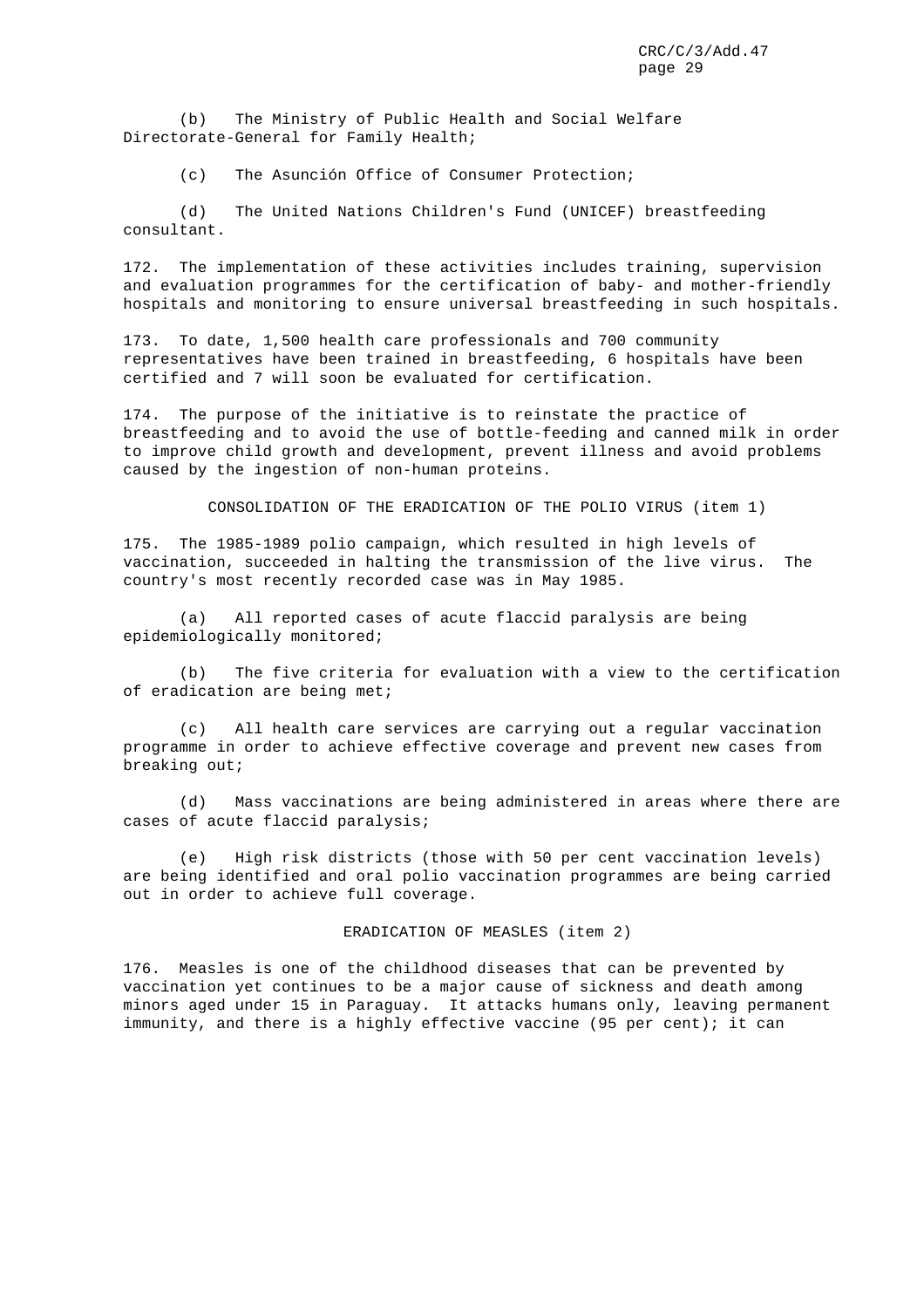be controlled, even eradicated from the planet. There is thus ample justification for launching a concerted measles eradication campaign with the Cono Sur and other Latin American countries that are already working on this with some success.

#### Objective

Eradicate measles from Paraguay within five years.

## **Strategies**

(a) Uniform, sustained, over 95 per cent vaccination coverage of minors aged under 15 by means of a regular programme;

(b) A national vaccination campaign for minors aged under 15, to be completed within a month;

(c) Follow-up and consolidation with a stepped-up regular programme of measles vaccination for children aged under 5 and groups identified as being at risk;

(d) Heightened epidemiological surveillance of sudden attacks of fever;

(e) Equipment of laboratories to provide serological confirmation of cases of measles and to improve diagnosis;

(f) Information campaign aimed at the general public;

(g) Imposition of containment measures around suspected cases.

#### Action taken

(a) A regular measles vaccination programme has been conducted at all medical centres, based on a scheme drawn up in accordance with the standards for the Expanded Programme on Immunization (EPI).

(b) A national anti-measles campaign for minors aged under 15 was launched and completed in October 1996.

(c) Epidemiological surveillance for measles has been stepped up, with prompt notification of all sudden attacks of fever (suspicious cases).

(d) Technical administrative adjustments were made for the laboratory analysis of samples sent in for confirmation of the disease.

(e) Preventive vaccination before outbreaks occur.

(f) Sweeps through neighbourhoods at risk (under 50 per cent coverage).

(g) Workshops on measles epidemiological surveillance at the health region level, for all the staff of each area concerned.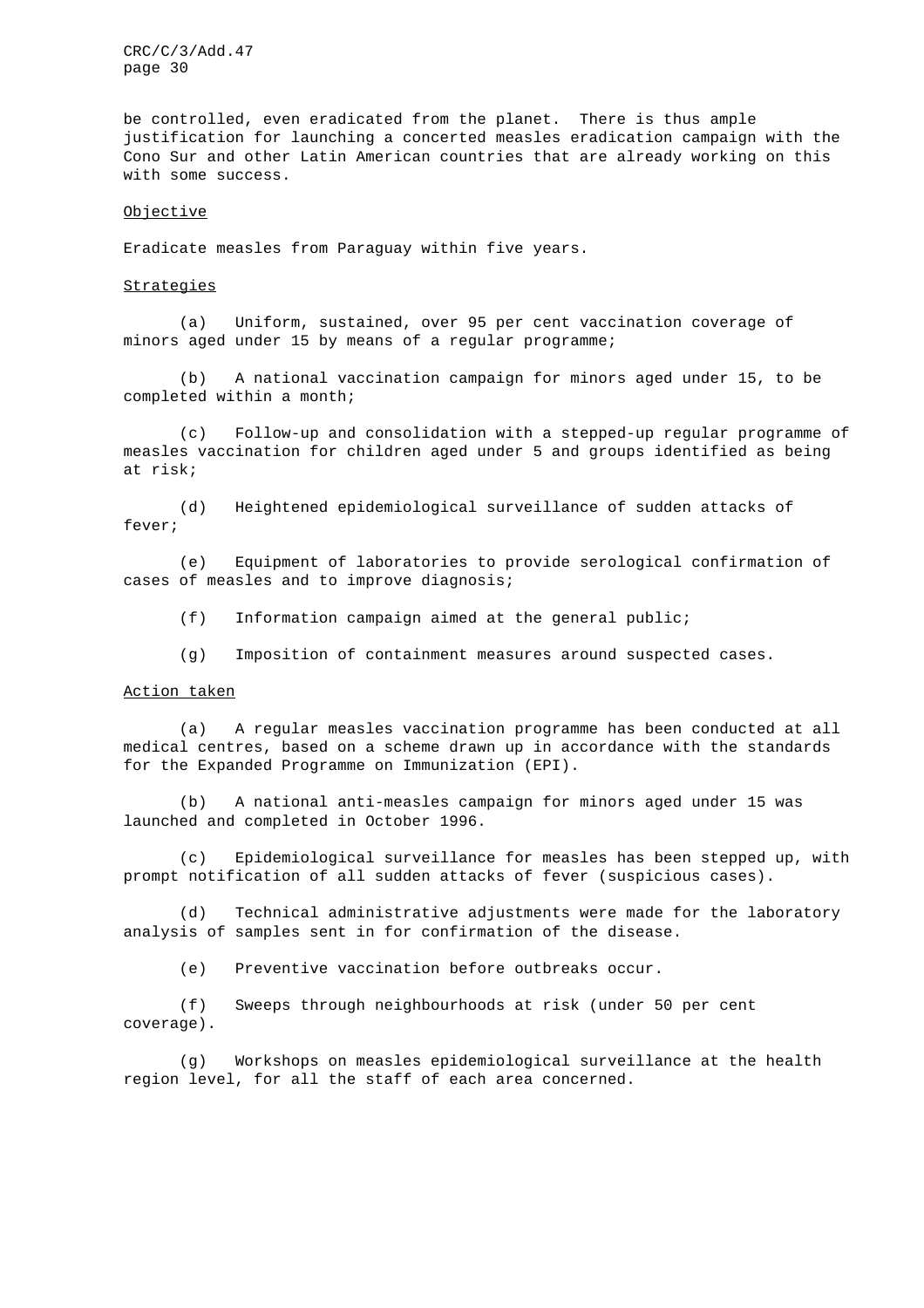#### WOMEN'S HEALTH DEPARTMENT (item 3)

177. Through medical and educational activities to improve mother and child health and family welfare, the family protection programme set up under the Ministry of Health as a public health programme plays a very important role in the maintenance, upkeep and restoration of health.

178. In 1996, UNICEF will support a project entitled "Mother Kangaroo", which consists in replacing costly incubators for low birth-weight children with direct, skin-to-skin contact with the mother and her breasts in order to provide the child with constant nourishment. Paraguay forecasts cooperation worth G/813,400,000 this year.

33. Please provide information on the family planning measures taken as well as the occurrence and treatment of human immunodeficiency virus (HIV) among children and parents and measures taken to prevent acquired immune deficiency syndrome (AIDS)

179. The care available for mothers who wish to space their pregnancies for the sake of their and their children's health consists in advice and responsible service. This entails extensive efforts to prevent unwanted and high-risk pregnancies, which are the primary causes of maternal and infant morbidity and mortality in Paraguay. These efforts, accompanied by a suitable educational campaign, are a mainstay of the drive to stamp out unsafe abortions.

180. Since the programme was launched, family planning services have been introduced in the various health regions of the country, preceded by training for the health-care teams. To date, reproductive risk advisory services have been set up in 152 health centres and 328 health-care posts.

181. The options available are indicated at these services and provided free of charge after a medical examination, PAP smear test and breast examination, each couple being given respect and freedom of choice.

182. This does not mean limiting families to a certain size, but choosing when to increase them in the light of each couple's circumstances: health means savings, etc., without leaving the important biological phenomenon of reproduction to the irrational urges of sexual instinct, so that every child is a wanted child, born to a couple that has decided to have it responsibly, and enjoys the security of loving care so that it can grow and develop in accordance with human dignity.

183. Through responsible parenthood and its family planning component, it is hoped that the quality of human life will be improved to encourage physical and mental attributes conducive to the good of the family and society.

184. Family planning is not used for demographic purposes or in response to specific economic or social policy, for the aim is not to slow population growth.

185. It is important to clarify two concepts that are often confused: family planning and birth control.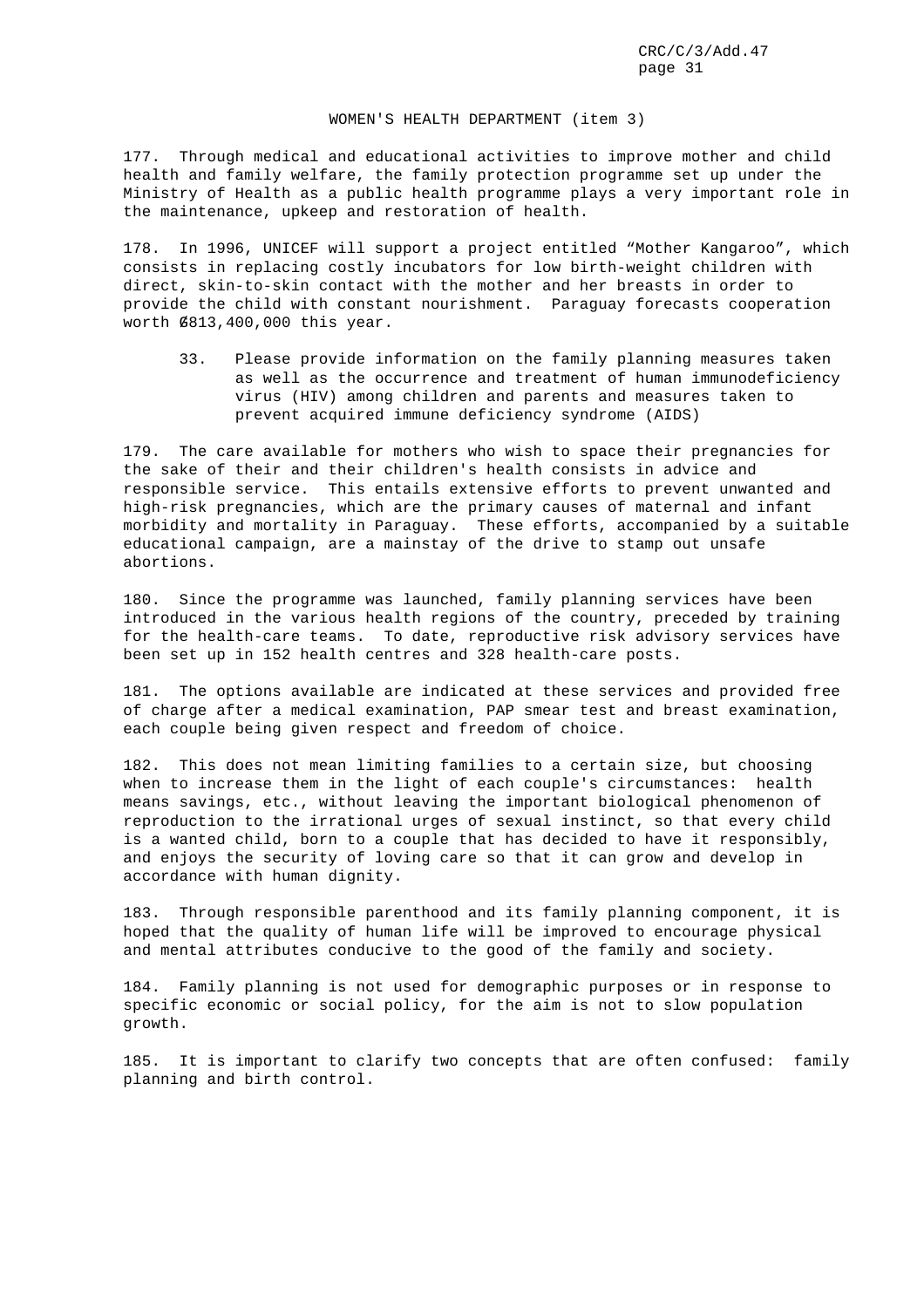186. Birth control is a deliberate decision by the Government to reduce a country's population growth rate: it is a population policy that operates at the social level within a community. It constitutes State interference in people's private lives and in the decisions that couples reach. It tends to require constraints inconsistent with the concept of human dignity on which our western civilization rests.

187. As a component of mother and child health and the expression of a basic human right, family planning should be accessible to all, whatever their socio-economic status, and all should be afforded equal opportunities under the theme of social justice and health for all.

188. Every properly informed and educated couple has a basic right to decide freely, responsibly and knowingly what children they wish to have and at what intervals. It is the responsibility of doctors and the health services to inform them of the desirable and undesirable aspects of pregnancies under particular circumstances so that they can take the right decisions in full knowledge of what they are doing.

189. Family planning implies informational activities concerned basically with health and well-being and services offered by authorized, technically competent personnel, whether in the public or the private sector.

#### Methods advocated

- (a) Hormonal contraceptive pills;
- (b) Intrauterine devices (T Cv 38° A);
- (c) Condoms;
- (d) Vaginal spermicidal capsules;
- (e) Injectable progestogens;
- (f) Natural methods;
- (g) The Pill.

190. AIDS prevention and control in Paraguay is handled by the Ministry of Public Health and Social Welfare under the National AIDS Programme, which has regulatory, but no enforcement powers.

191. There are at present 423 individuals in Paraguay in the initial stages of HIV infection - asymptomatic carriers, in other words - and 189 in the last, symptomatic stage. These are the official figures as of 31 October 1995.

192. Eighty-five per cent of the HIV-infected individuals are aged between 14 and 39 and the commonest means of HIV transmission is sexual contact (70 per cent). One per cent of those infected are paediatric cases and 70 per cent are male.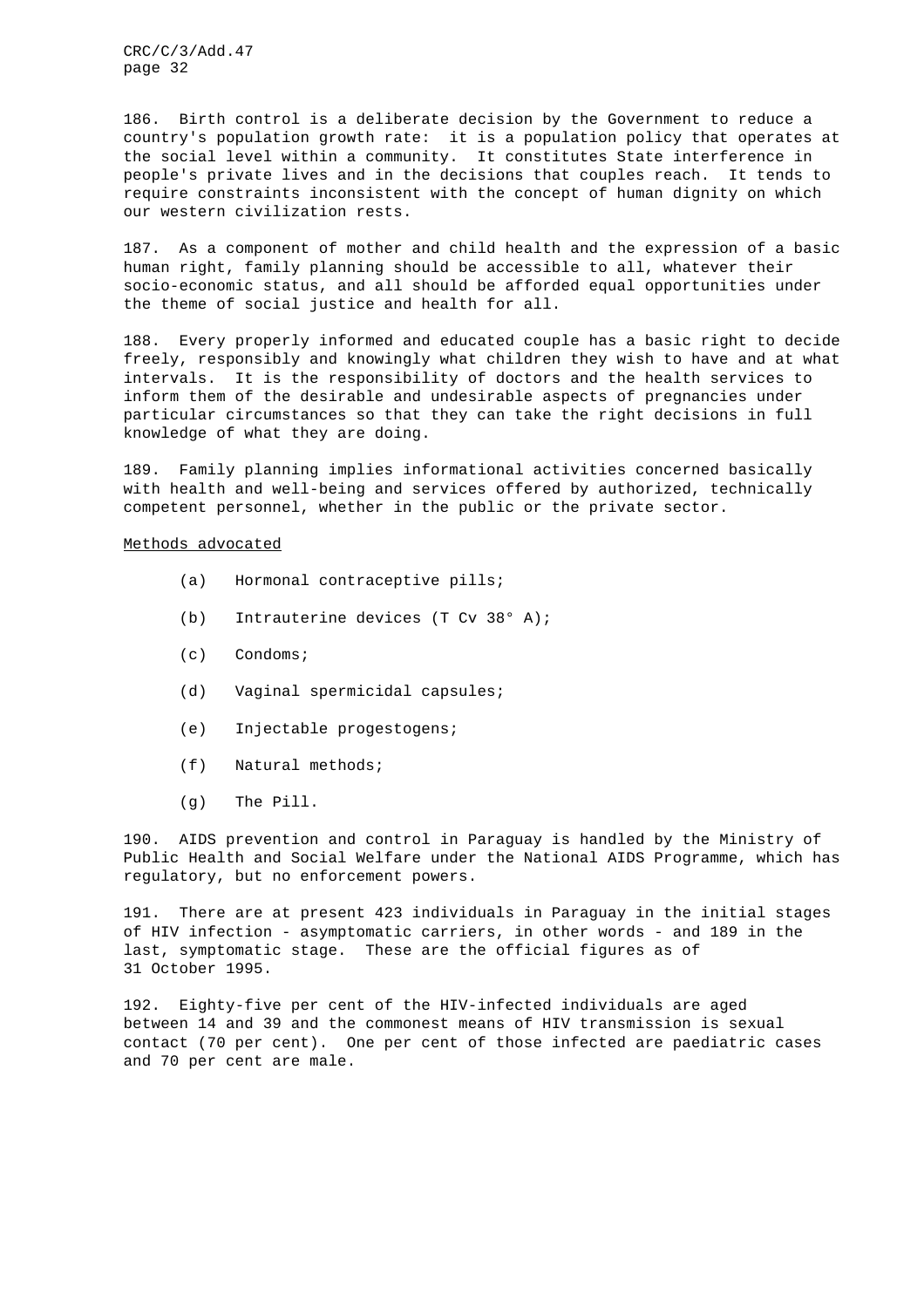193. Outpatient treatment of HIV/AIDS patients is provided by the comprehensive care component of the National AIDS Programme; treatment in hospital for both adults and children is provided by the Central Laboratory and Institute of Tropical Medicine (LACIMET), to which cases are referred from all over the country.

194. The treatment for AIDS patients, both adults and children, is specifically concerned with opportunistic secondary infections and preventing viral replication (anti-retroviral therapy).

195. The National AIDS Programme has four main components: education and social communication; epidemiological surveillance; comprehensive care; and the laboratory and blood bank network.

196. Each Programme component or area of activity has specific tasks to perform in accordance with the national strategy for HIV/AIDS prevention and control, the main aims of which are to:

(a) Reduce the risk of infection with HIV and other sexually transmitted diseases (STDs) through a public information programme inducing people to give up patterns of behaviour that might lead to HIV infection;

(b) Ensure that checks are performed on the quality of blood and blood derivatives in order to reduce the risk of HIV transmission;

(c) Enable HIV infection to be diagnosed by establishing HIV/AIDS laboratories throughout the country;

(d) Bolster the epidemiological surveillance system for HIV/AIDS infection nationwide;

(e) Reduce the impact of AIDS infection at the group, individual and community levels.

34. Please indicate the progress achieved in the development of a food and nutrition monitoring system (para. 119, part (i), of the report)

Improved nutrition

197. National programme of iron-deficiency anaemia control and prevention:

(a) Establishment of the national iron-deficiency anaemia control and prevention programme approved by SG resolution No. 380.

(b) Annual nationwide parasite-control campaigns for schoolchildren: 500,000 schoolchildren yearly.

(c) Training in nutrition and iron-deficiency prevention targeted at educational workers in the 18 regions of the country.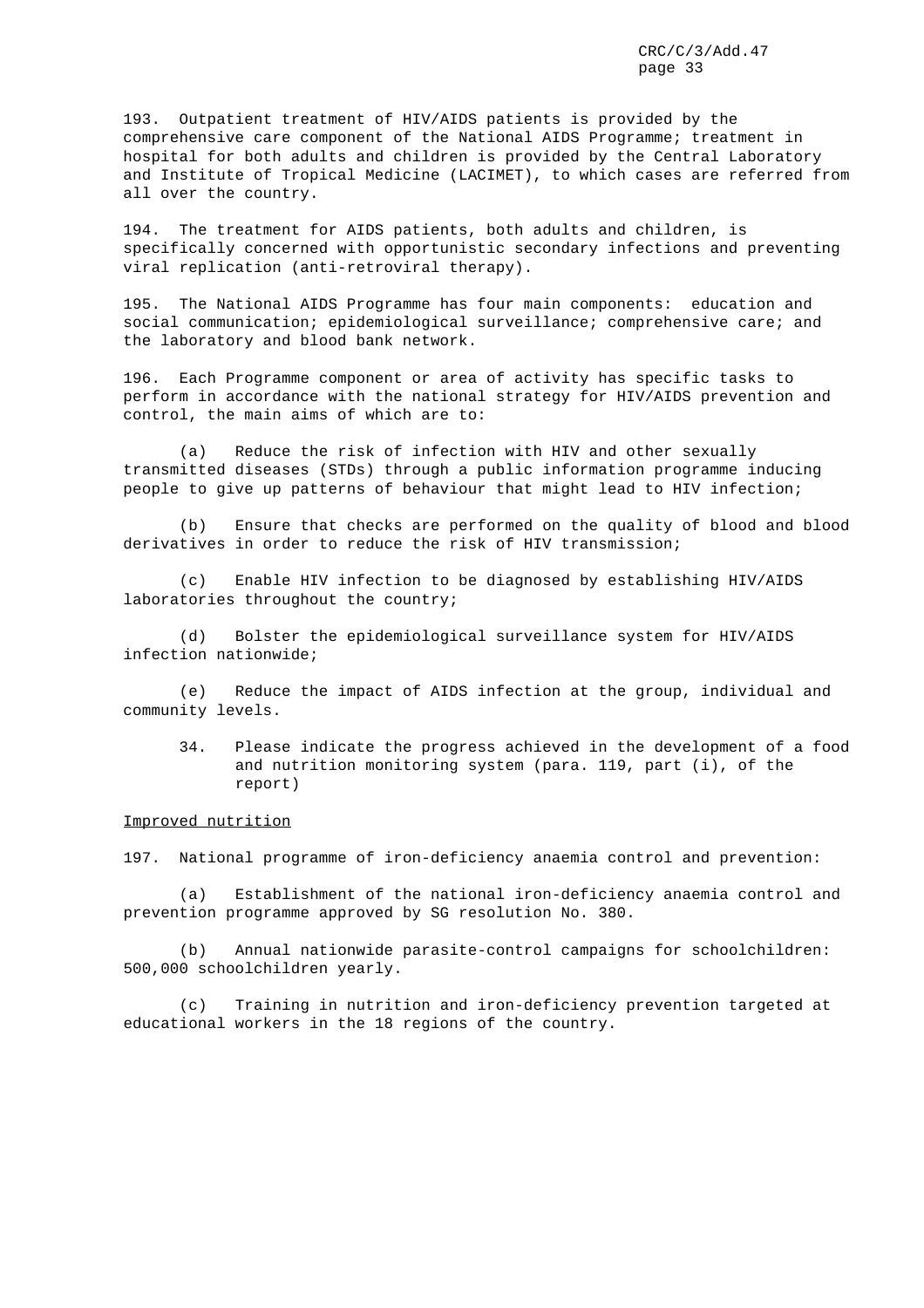(d) Iron enrichment of wheat flour: design of a project to enrich wheat flour. Preliminary draft of a decree promulgating the project, for consideration by the Planning Directorate.

(e) Arrangements have been made for the wheat flour distributed by the National Food Programme on behalf of the Food Aid to Rural Settlements Project to be iron-enriched at the national level.

198. National programme for iodine-deficiency disorder control and prevention:

(a) Publicizing the problems caused by iodine deficiency and the benefits of eating iodized salt: campaigns in the 18 health regions.

(b) Salt iodization monitoring system: sampling and analysis of samples taken at retail outlets in the health regions. Samples analysed at the LACIMET Salt Laboratory; training in marketing techniques for industrial packagers and vendors of iodized salt.

(c) Surveillance of iodine-deficiency disorders: based on regional surveys of goitre prevalence and iodide dosage in schoolchildren. There is a LACIMET laboratory to determine the latter.

199. National Food Control and Safety Programme: Food Register:

(a) The Nutrition Department, under the Ministry of Health and Social Welfare is responsible for maintaining the Register of Food and Food Products;

(b) The Register is valid throughout the country and is the only such register valid for MERCOSUR;

(c) Since early 1995, work has been in progress on a labelling system for food and food products based on MERCOSUR standards and SG resolution No. 327 of 7 August 1995;

(d) Some 950 kinds of food and food products were registered in 1995;

(e) Meetings have been held with the Paraguayan Chamber of Food Enterprises and the Union of Food Importers on current labelling standards.

#### Standardization: Paraguayan standards

Participation in the National Technology and Standardization Institute's Paraguayan Standards Committee (yerba mate, milk products).

## Meetings of the National Food Safety Committee

(a) The Department of Nutrition coordinates the work of the National Food Safety Committee (CONPRA).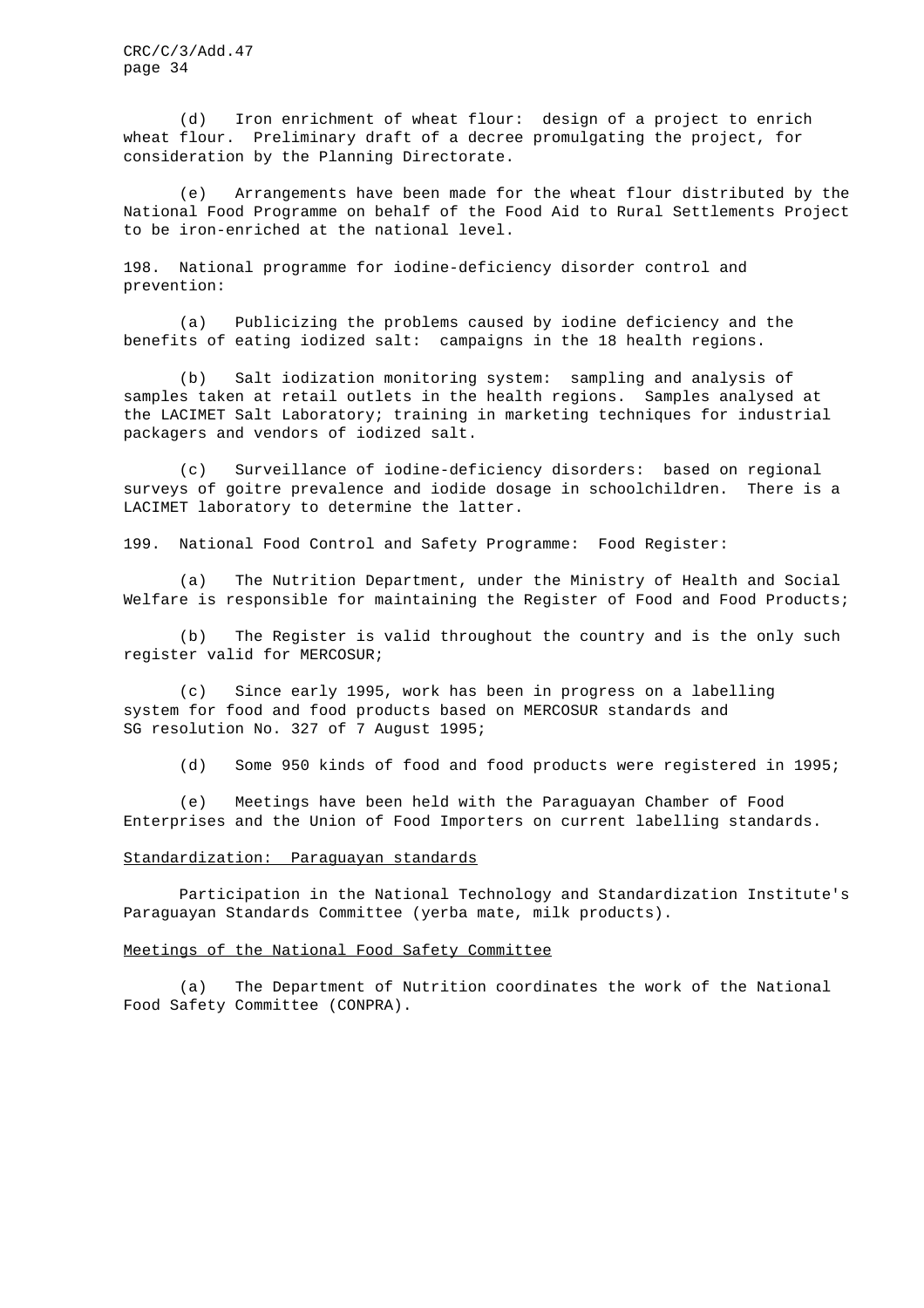(b) The Committee has signed an agreement with the Municipality of Lambare for the coordination and conduct of efforts to monitor and ensure food safety in Lambare; agreements with the municipalities of Fernando de la Mora, Luque and Mariano Roque Alonso are being readied for signature.

(c) Participation in the Tariff Module Group of the SOFIA computer system (MERCOSUR, Nomenclature and Common External Tariffs).

# Surveillance of food-borne diseases

The Department of Nutrition is a member of the surveillance team for food-borne diseases, together with the General Directorate of Epidemiology and the LACIMET Food Monitoring Laboratory. Cases of food-borne diseases are under study.

#### 200. Food Assistance Programme:

(a) Coordination with the Food and Nutrition Education Programme (PAEN) and 10 health regions (San Pedro, Cordilleras, Guaira, Caaguazú, Caazapá, Misiones, Paraguarí, Alto Paraná, Neembucú and Canindeyú) to distribute 35,000 monthly food rations (milk) to children in want in those regions and 25,000 monthly rations (milk and salt) to pregnant women.

(b) Participation by the Inter-Agency Committee that drafted the bill establishing the supplementary food fund.

#### 201. National Food and Nutrition Programme

As recommended by the World Food Conference, a National Food and Nutrition Committee has been set up to draft a national food and nutrition plan. The plan, which has been approved in a nationwide referendum, sets out priorities and lines of responsibility for taking action.

# 202. Nutritional education

(a) Production and printing of a Food and Nutrition Guide.

(b) A guide to the feeding of children aged under six, preparation being coordinated by WHO/PAHO.

(c) Paraguay will receive G/284,200,000 in cooperation with UNICEF in 1996.

35. Please provide further information on the efforts being made to allow children from poor families, particularly in rural areas, to continue their education.

203. Education in Paraguay has advanced by leaps and bounds during the three years the present Government has been in office. Increased enrolment in both primary and secondary schooling has been accompanied by a gradual increase in the quality of teaching at both levels. There remains much to be done, however, here and in the administrative modernization of the Ministry of Education and Worship, where virtually no progress has been made.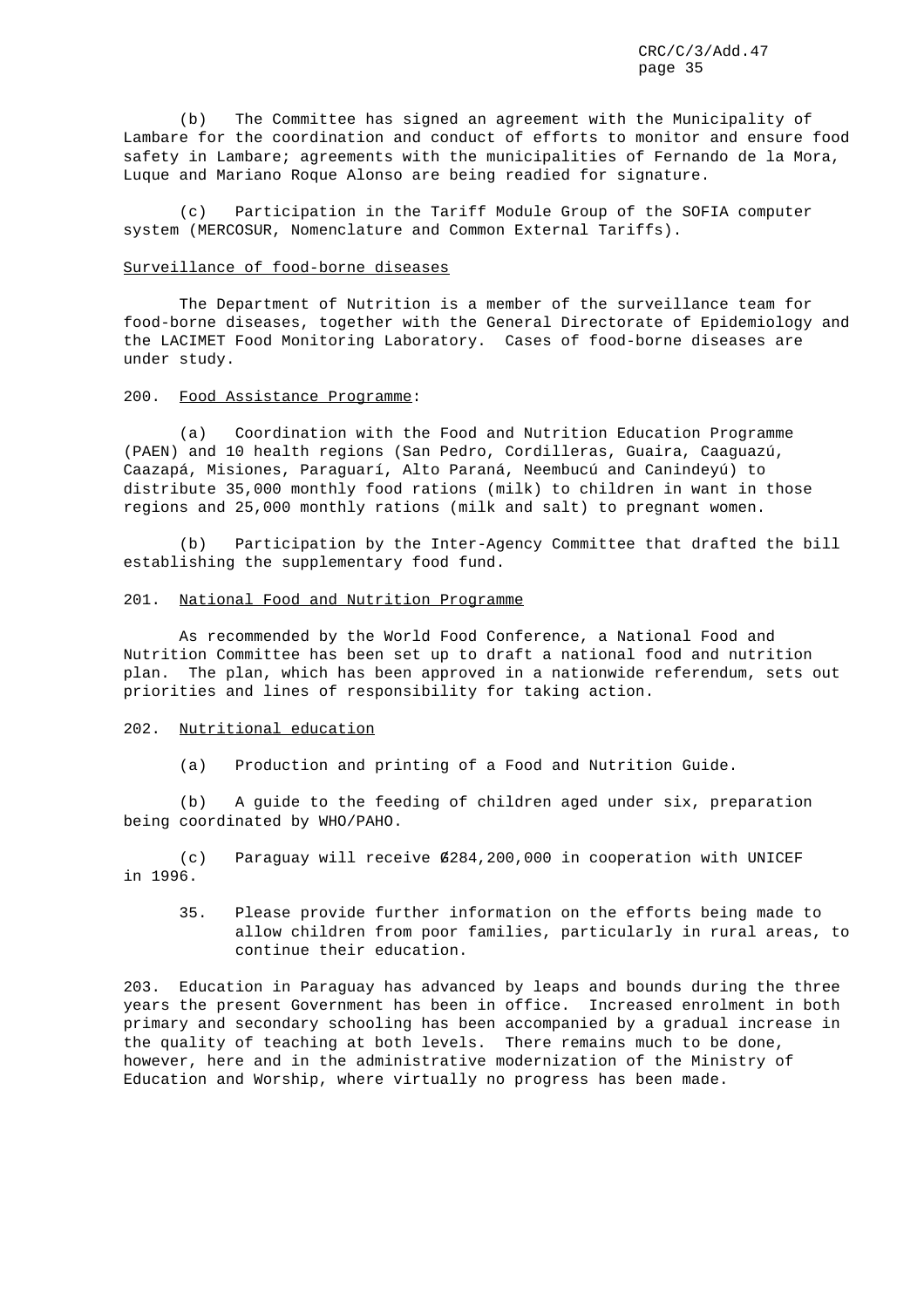204. To improve access to education, the educational reforms call for nine free, compulsory grades of basic education and the enrolment age for the first grade has been reduced to six years.

205. In a legislative document entitled "Desafio Educativo" ("The Educational Challenge") dating from 1996, the Ministry of Education and Worship set forth specific strategies such as "basic general education for all", which will seek to increase access to pre-school training in the poorest parts of the country as a matter of social policy, conduct public information campaigns with an emphasis on rural areas to encourage early stimulation in the home, the timely enrolment of children in school and keeping children in the primary education system, while launching programmes tailored to areas of low achievement and scarce resources.

206. To cope with increasing demand, the Ministry plans to build a total of 1,237 classrooms. Six entire schools will be built with workshops for use in rural settlements.

207. A well-known technique being applied is to draw up an education map of the country (see annex), taking account of the density and age of the school-age population, communications facilities, health and electricity infrastructure and the teaching, managerial and administrative staff of every educational establishment.

208. This planning tool will guarantee the optimum use of human, material and financial resources in pursuit of the objective of a full six hours of schooling for all children aged between 6 and 14. It should be complete by the year 2005 (source, annexed: "El Desafio Educativo" ("The Educational Challenge"), 1996; two copies of the education map).

36. With reference to information contained in paragraph 76 of the report, please provide details of any measures taken to implement the proposals on educational reform emanating from the meetings of the advisory commission on educational reform (para. 76 of the report) and the Ministry of Education and Worship (para. 128 of the report)

209. The education field gave rise to the first equal opportunity programme for women in education, which will chiefly benefit girls owing to its impact on the current educational reforms. The programme has been established in the curriculum department at the Ministry of Education and Worship, where work is in progress on teacher training, curricula, texts, materials and promoting public awareness of equality in education.

210. The educational field also has a hand in the proposals for the new Education Act, which includes a gender component that will benefit girls.

211. A handbook on gender for the primary and secondary levels has been produced with cooperation from Canada: this will be put into use next year by the Ministry of Education and Worship and other governmental and non-governmental institutions.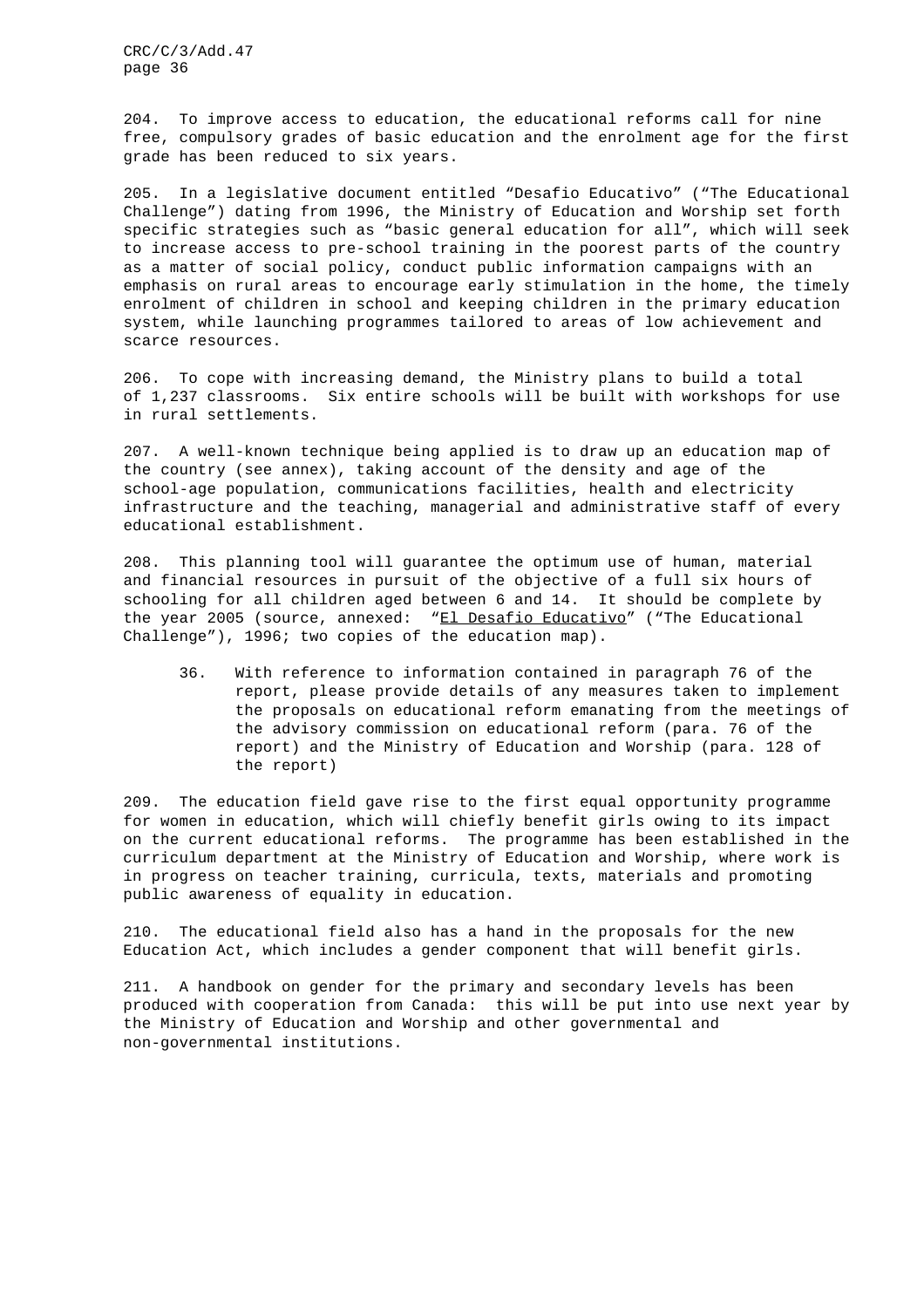212. The educational field also has plans for the coming year, giving priority to girls, especially those with meagre resources. International cooperation bodies and parliaments have been contacted and invited to put forward draft legislation that will offer girls from the street health care, education and other services of particular relevance to their human and social development.

213. The Ministry of Education and Worship has established the Strategic Educational Reform Plan, Paraguay 2020, which affords an overall view and coherent, prioritized guidance on the entire educational reform effort. The Plan lays out the broad priorities for reform and the related action to be taken.

214. Paraguay 2020 puts forward two priority areas for increasing the competitiveness of the workforce - basic school education and basic general education for all. Within this material, the Committee will find the priorities for reform efforts over the coming years, the action to be taken accordingly and details of action for the implementation of the strategy over the next three years (see annex: Strategic Educational Reform Plan, Paraguay 2020).

215. Educational reform for Paraguay means escape from an authoritarian society into a more democratic one. Above all, however, it means far-reaching changes in the class-repeat, school drop-out and efficiency ratings of the education system. In this sense, the reforms are part of a set of changes that are more political than technical or academic in nature.

216. Within this framework of reform, a number of projects are under way, including:

(a) A drive to improve the quality of education, with support from the International Development Bank, aiming at the first and second cycles of basic school education.

(b) A similar scheme supported financially by the World Bank, aiming at the third cycle of basic schooling.

217. Various programmes relate to bilingual education, teacher training, evaluation and follow-up.

218. There are also plans and projects, some now in progress, some still at the planning stage, concerned, for example, with easing the transition from pre-school to primary education; the development of pre-school facilities; and efficient alternatives to rural education, especially mixed-age classes (source: "Cumpliendo la Promesa. Hace la Meta del Plan Nacional de Acción por la Infancia" ("Fulfilling the promise. Meeting the target of the National Plan of Action for Children")).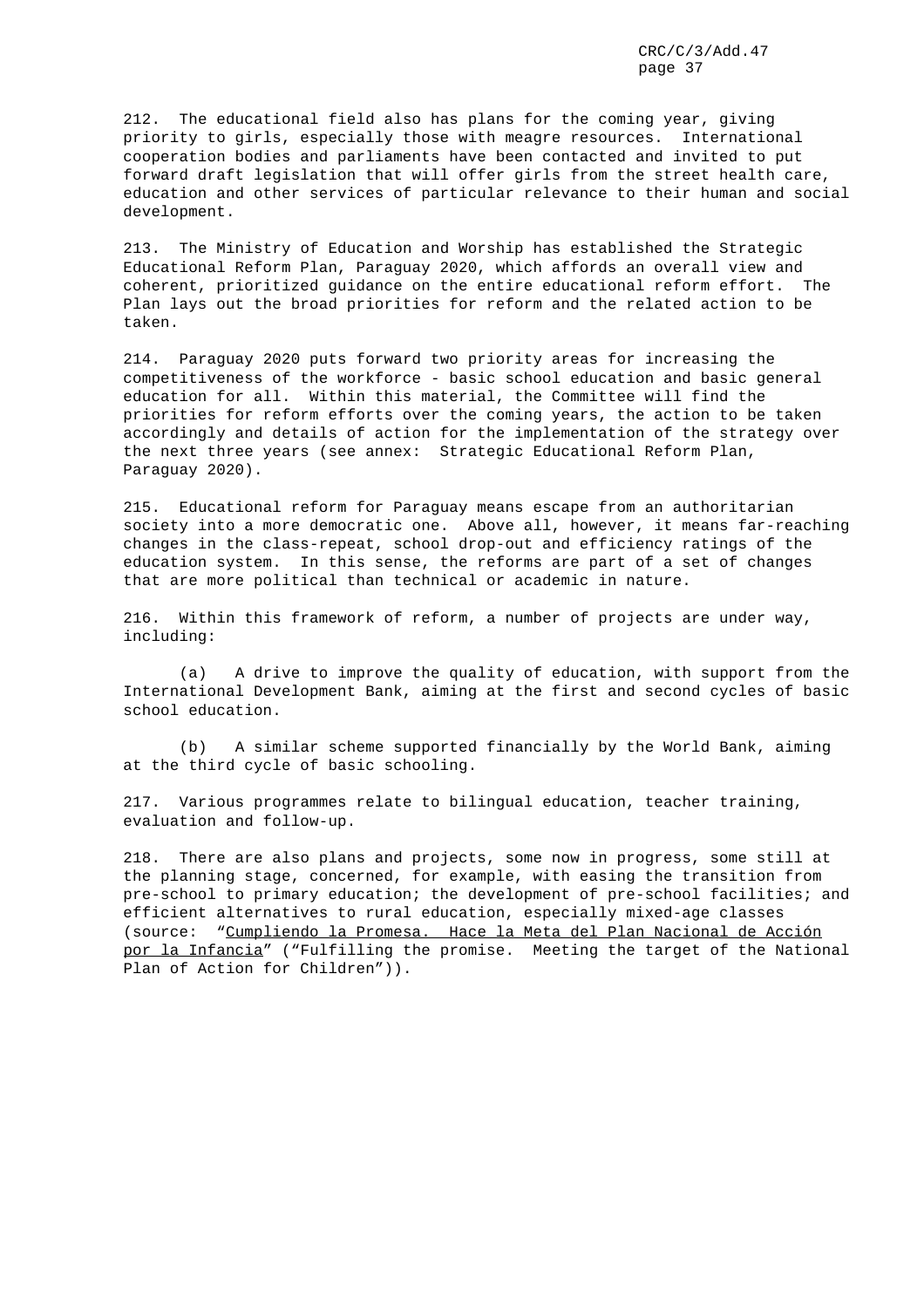> 37. Please provide information on the measures taken to address the low rate of achievement in primary education, as recognized in paragraph 127 of the report.

219. The targets for 1989-1995 under the National Plan of Action for Children were evaluated in August 1996 in the light of the commitment made by Paraguay at the World Summit for Children.

220. The areas evaluated were health, nutrition, water and sanitation, and education.

221. Analysing the problem of poor achievement in primary schools shows it to be one of the greatest challenges in Paraguayan education.

222. The pupil-retention pyramid for the education system at the primary level in 1988-1993 shows the proportion of pupils re-enrolling from year to year from entry into the first grade - the base figure - to the end of the sixth grade.

| Grade        | Percentage | Pupils  |
|--------------|------------|---------|
| 6            | 54         | 59 302  |
| 5            | 62         | 71 347  |
| 4            | 71         | 86 734  |
| 3            | 79         | 102 015 |
| 2            | 89         | 115 300 |
| $\mathbf{1}$ | 100        | 134 421 |

# PUPIL RETENTION IN PRIMARY SCHOOL 1988-1993

Source: Ministry of Education and Worship, Directorate of Education Planning.

223. The pyramid shows that a large proportion of children entering the education system do not move up to the higher grades (for a better illustration, see annex, Ministry of Education and Worship, 1994 and 1995 Statistical Yearbook).

224. Steps to combat the low achievement rate are better illustrated by the Strategic Plan for Educational Reform, where one of the six columns listing activities to improve the quality of primary education reads:

(a) A programme of preferential attention for schools at high educational risk. These are schools with high drop-out rates, a large proportion of unqualified teachers or operating with three teachers or fewer (see annex, Ministry of Education and Worship, Logical Framework for the Strategic Plan, p. 59).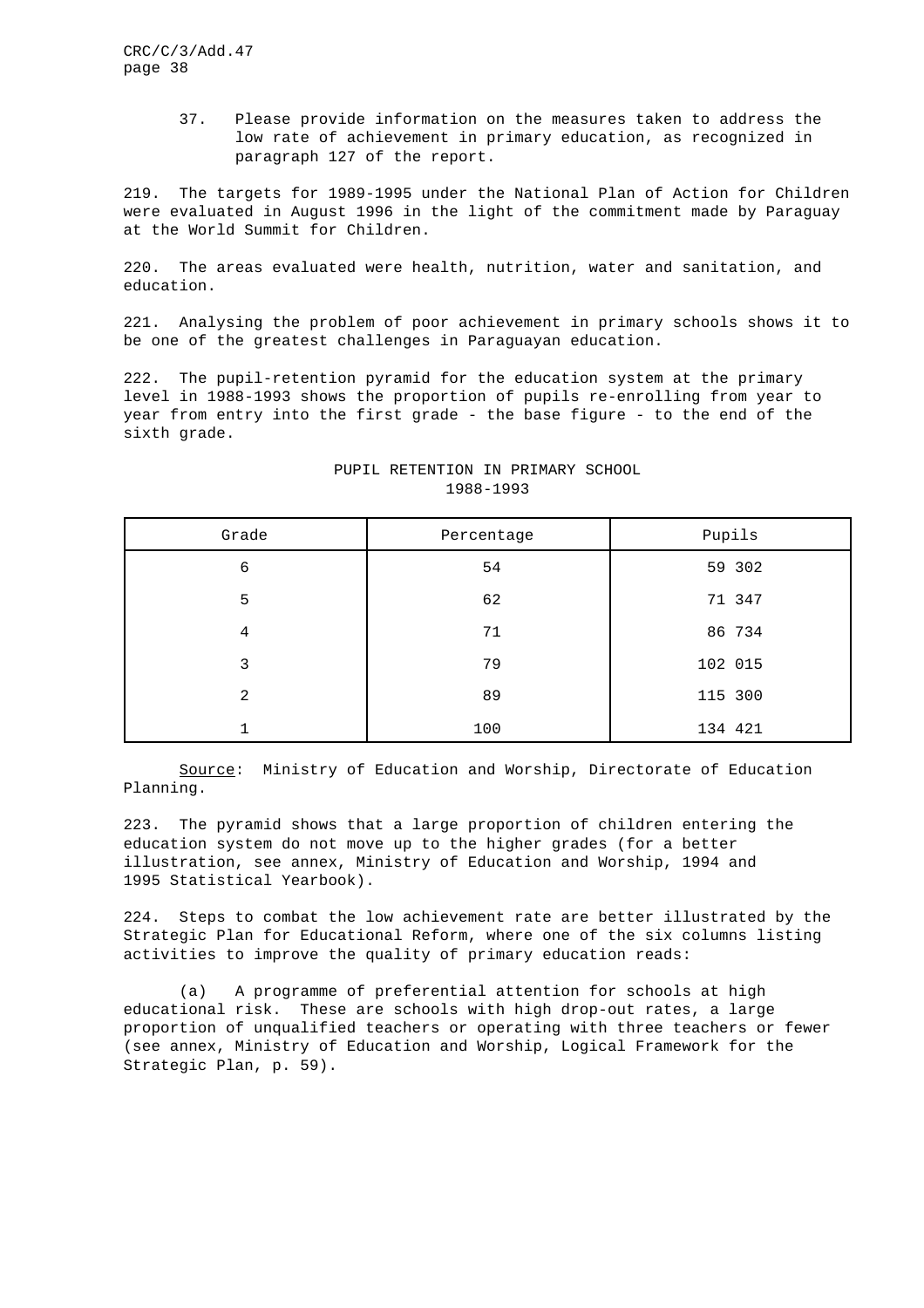(b) A low-cost pre-school programme focusing on areas at high educational risk (defined as those with high-class repeat rates in the lower grades). It will reach a number of the least well-off children equivalent to 20 per cent of the six-year-old children enrolling in first grade every year (some 200,000 children yearly in 1,000 schools) (see annex, Ministry of Education and Worship, Logical Framework for the Strategic Plan, p. 64).

38. Please provide further information on the steps taken to incorporate the subject of human rights into the school curricula and to integrate the subject into non-formal education (paras. 46, 52 and 128).

225. We can now provide more information concerning paragraphs 46, 52 and 128 of the initial report, since the 1993 Youth Elections have been held; the contents of the Convention on the Rights of the Child and the electoral system in Paraguay were widely publicized among fourth- to sixth-grade primary and first- to third-level secondary school pupils throughout the Republic.

226. Among its education-related activities, the Ministry of Justice and Labour's Directorate-General for Human Rights has published a paper entitled "Curriculum and Human Rights" with help from the Inter-American Institute of Human Rights in Costa Rica and circulated it to teachers at a number of workshops around the country in order to get human rights incorporated into school curricula. It has also distributed other material, "Enseñanza Practica de los Derechos Humanos" ("Practical teaching of human rights"), which helps teachers to explain to chilren in simple terms their rights under the Convention (see educational report on training activities).

227. According to the Ministry of Education and Worship, human rights are a matter of close study and of particular interest in the curriculum for basic school education.

228. The main aim of the curriculum put forward under the educational reforms is to help endow men and women with the capacity to understand, foster and defend human rights. The strategy being adopted is gradually to incorporate the contents of studies, from pre-school on through the successive grades of basic school education.

229. As human rights are regarded as vital to the all-round development of the individual, they are also included as a basic component of the curriculum designed by the Ministry of Education and Worship.

230. The profiles of each year of instruction can be represented as follows:

Pre-school: practical experience of the principles and values laid down in the rights of the child;

First year: practical experience of the principles and values laid down in the rights of the child;

Second year: practical experience of the principles and values laid down in the rights of the child and human rights;

Third year: practising and disseminating the values and principles laid down in human rights. General protection measures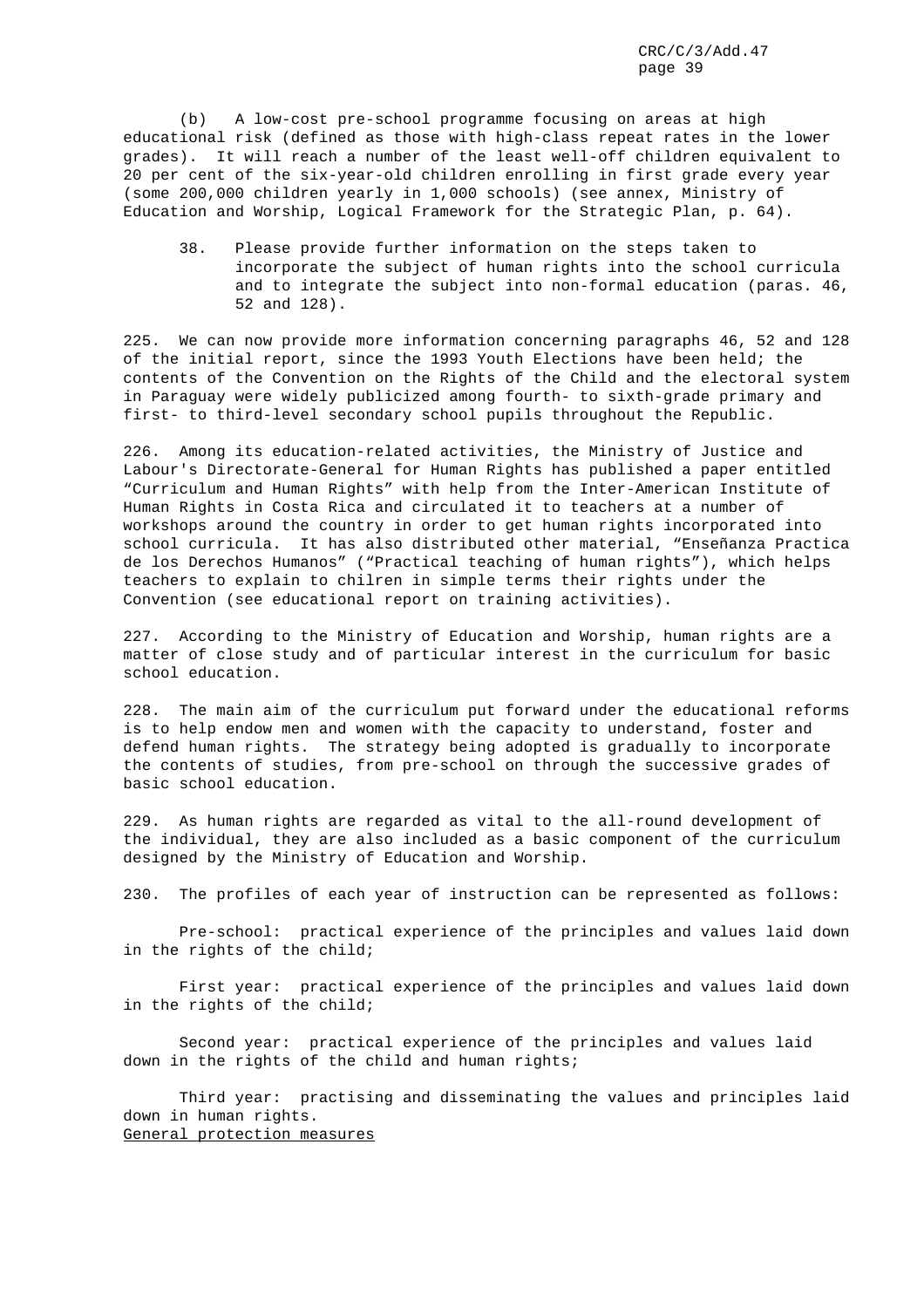39. Please provide information on the implementation of article 22 of the Convention, including the legal and other measures provided for in case of refugee children or asylum seekers.

231. Refugees enjoy international protection. Refugees are foreigners who do not receive consular and diplomatic protection from their place of origin.

232. Paraguay is a party to the 1951 Convention and 1967 Protocol relating to the Status of Refugees, which were ratified by Act No. 136/69, which, in accordance with the Constitution, has become part of domestic law, although no regulations governing the status of refugees in the country have been issued to date. Consequently, in addition to the provisions of article 137 of the Constitution, refugees come within the purview of Act No. 470, the Migrations Act, which considers them to be ordinary foreigners.

233. It is therefore difficult to provide information on the legal measures applicable to refugee children seeking asylum under the 1951 Convention.

234. In any event, that instrument contains no special provisions on the status of refugee children, but simply provides a few general guidelines.

235. For example, reference is made to determining a minor's refugee status, which, according to the Convention, is the responsibility of the State party (in this case Paraguay). There are no procedural rules for this purpose. Following the guidelines in the 1951 Convention, Paraguay makes a distinction between children without sufficient maturity or discernment for determining the extent to which they are justified in fearing having to leave their country of origin, and adolescents, for whom the determination of refugee status is easier.

236. It recommends that a guardian should be appointed to promote a non-emancipated child's (minor's) interests.

237. In the absence of parents or guardian, the authorities will see to it that the interests of a minor seeking refugee status are fully guaranteed.

238. Generally speaking, when minors enter the country accompanied by their parents or a member of the family who is responsible for them, they are recognized as having refugee status, which is extended to minors according to the principle of family unity.

239. Despite Paraguay's situation as referred to earlier, it is obliged under Act No. 136/69 to apply the above-mentioned international instruments if a child seeking to settle in the country has met the conditions for refugee status.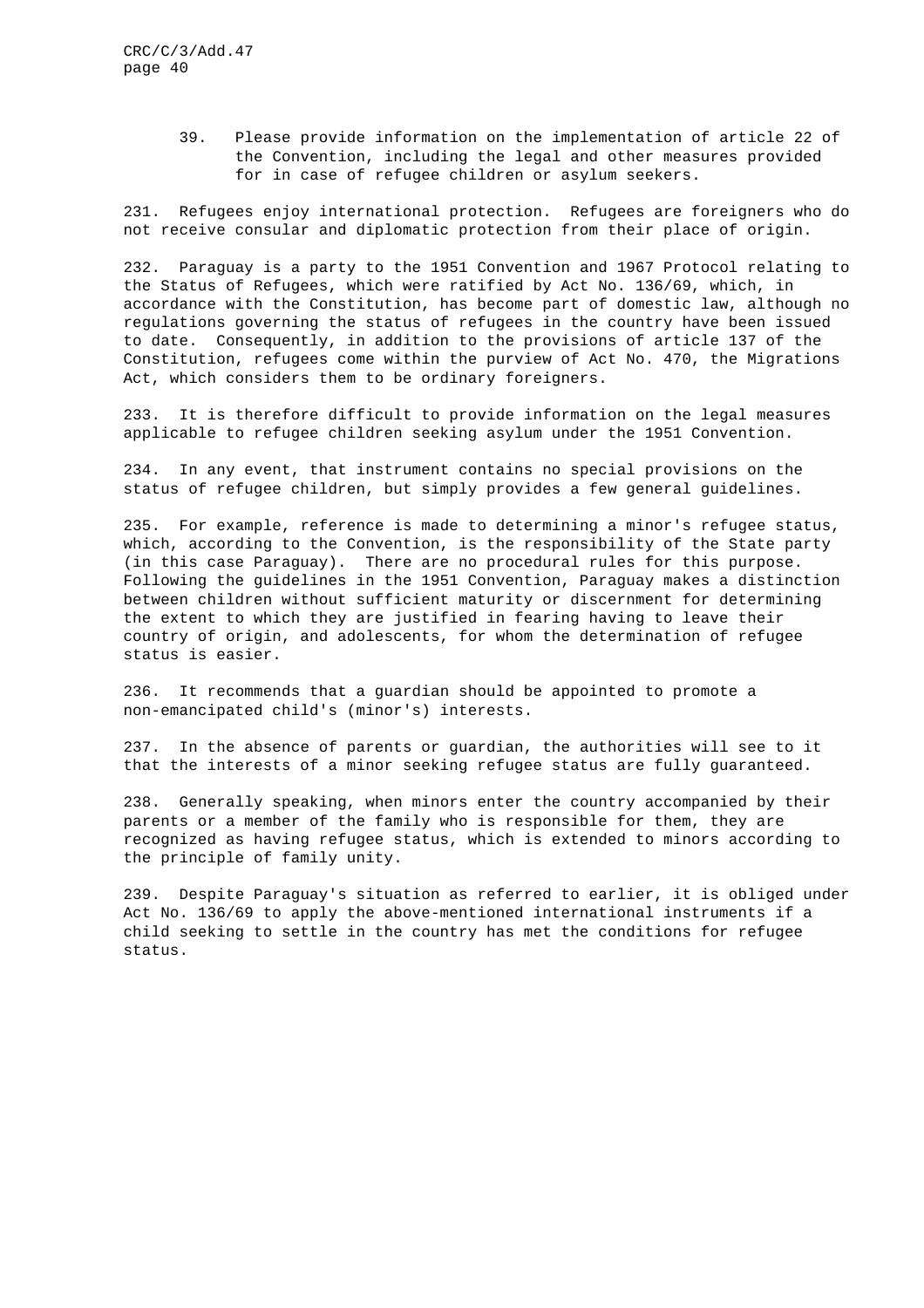40. Please provide information on the measures taken to prevent the situation of forced enlistment of children into armed forces, as well as to ensure the effective protection of children in the military service.

240. During the dictatorship, children and young people were press-ganged into the armed services and obliged to perform military service before they had reached the appropriate age.

241. The Constitution now sets forth the right to conscientious objection in article 37 and article 129, which establishes compulsory military service with the following exception: "Conscientious objectors shall provide services to benefit the civilian population in aid centres designated by the law and operated under civilian jurisdiction ...".

242. In November 1995, the Senate adopted an act embodying regulations governing conscientious objection, which establishes that "Paraguayans subject to compulsory military service who are conscientious objectors shall be exempt from military service in peacetime and wartime and shall perform an alternative civilian service. Civilian service shall consist of services to benefit the civilian population which are not directly dependent on the military and do not require the use of weapons".

243. It also establishes that any military or police authority who in any way whatsoever denies the effects of a statement of conscientious objection is responsible for an abuse of authority.

244. Nonetheless, the Executive vetoed 12 of the bill's 24 articles, 5 or 6 for drafting reasons. The bill will consequently be submitted to Congress for review at its next session.

245. There is a non-governmental organization called "Movimiento Objeción de Conciencia" (MOC), which offers legal advisory assistance to young people who decide to become conscientious objectors. There are also legal precedents based on cases already brought before the courts.

246. A new bill on conscientious objection, which covers all previous drafts considered by Congress and vetoed by the Executive, was submitted to the House of Representatives by Congressman Juan Carlos Ramirez Montalbeti.

247. One of the bill's objectives is to "initiate a new review of the regulations set forth in article 129 of the Constitution with reference to the performance or non-performance of compulsory military service".

248. It also introduces some innovations, such as emphasis on civilian service, the time period for exercising the right to conscientious objection and the standards of behaviour of the civilian service which is to perform this for service to the country instead of the military.

249. According to Congressman Ramirez, the bill incorporates important aspects criticized by the legislators in the bill vetoed by the Executive, through Decree No. 12,058 of 3 January 1996.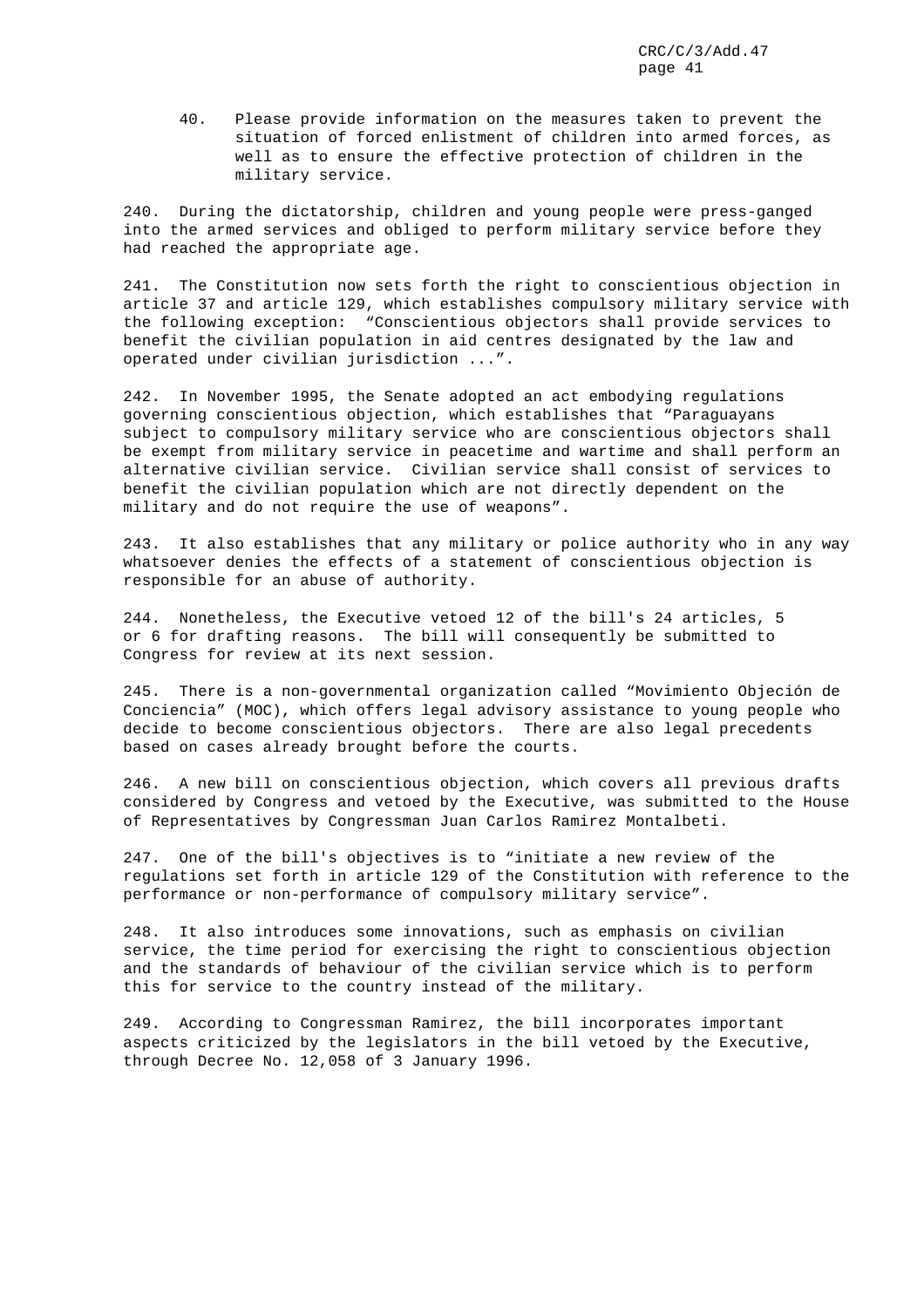250. Article 4 of the bill states that the police and armed forces authorities responsible for calling up young people in accordance with the various criteria must inform them of their constitutional right to conscientious objection and that the application forms used must state that the conscript was informed of the existence of the above-mentioned constitutional right before signing up.

251. The time period for exercising the right to conscientious objection begins when the young person is called to enlist and ends when he is to be inducted.

252. The bill stipulates that alternative civilian service must not exceed 12 months in peacetime and is to be conducted in the following sectors:

(a) Civilian protection;

(b) Social, educational or health services;

(c) Environmental conservation, improvement of rural services and protection of natural resources;

(d) Community services;

(e) All other activities, services and similar projects of general interest aimed at improving the quality of life (source: Noticias, 20 August 1996).

253. The Chamber of Deputies recently submitted a bill amending the Constitution to eliminate compulsory military service.

254. The purpose of the bill is to give citizens the choice of whether or not to perform this service. Another goal is to reduce the membership of the armed forces. Both Chambers need to approve the bill, which must also be promulgated by the Executive. A referendum will subsequently be called by the Supreme Electoral Tribunal within a period of six months.

255. The bill repeals article 129, paragraphs 2, 3 and 4, of the Constitution.

256. The proposed drafting is as follows: "Every Paraguayan must stand ready to take part in the armed defence of the country".

257. Conscientious objectors will provide services to benefit the civilian population in aid centres designated by law and operated under civilian jurisdiction.

258. The laws implementing the right to conscientious objection will be neither punitive nor impose burdens heavier than those imposed by military service.

259. Personal military service which is not determined by law or is set up for the benefit or profit of private citizens or organizations is hereby prohibited.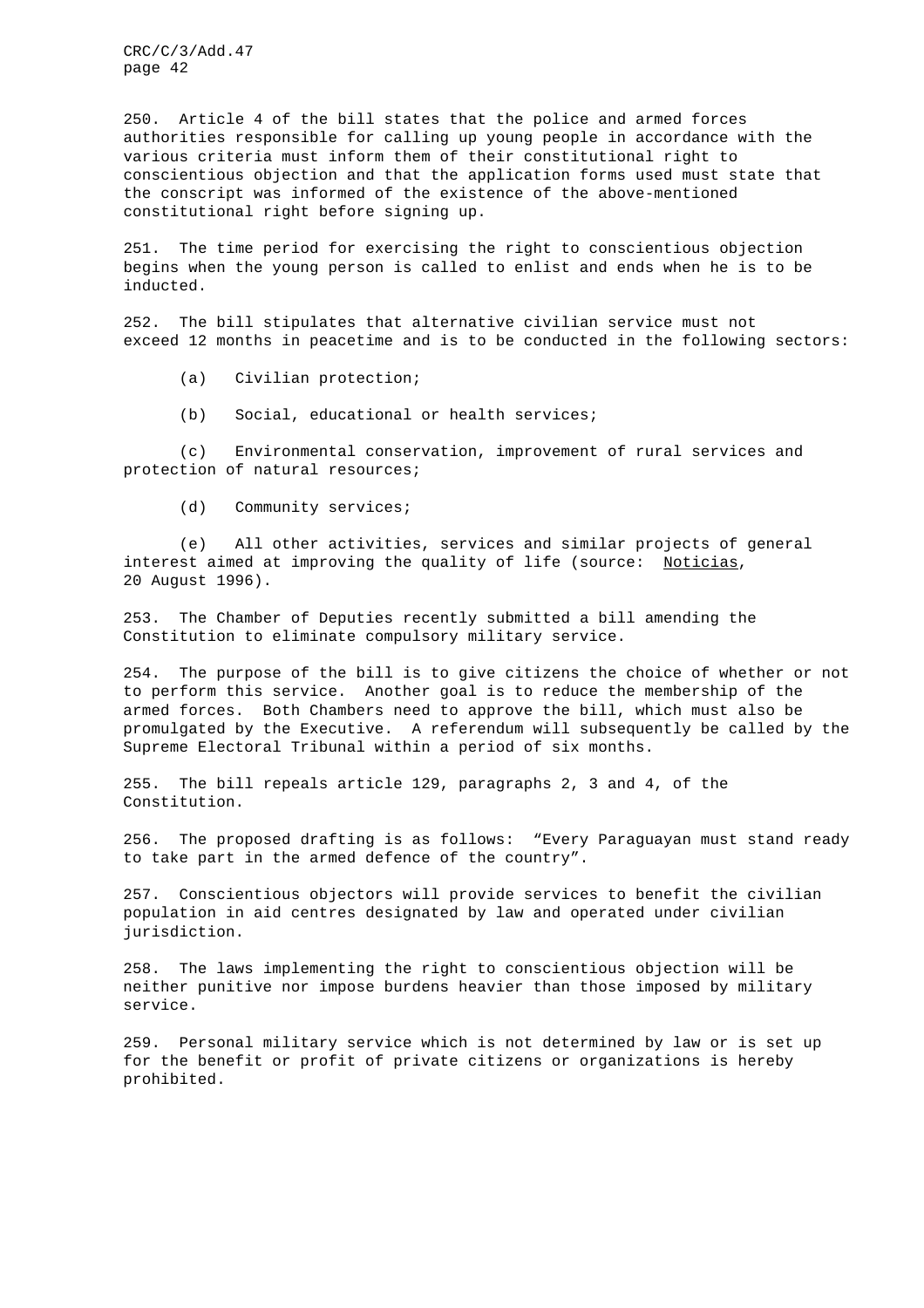260. The law will regulate the contribution of foreigners to national defence.

261. Other proposals were submitted as a result of this bill, such as that of Congressman Bernardino Cano Radil, who expressed disagreement with the proposal to eliminate compulsory service abruptly and replace it with an optional service. He said that he would agree with compulsory military service being conducted through a selection mechanism (by lots) to control the number of people to be called up each year, but that the proposal to eliminate compulsory military service automatically implied replacing it with a professional army, which would require structural changes and costs that should be borne in mind.

41. Please provide information on any further measures being taken to ensure for juveniles the prohibition of unlawful or arbitrary deprivation of liberty and the use of arrest, detention or imprisonment as a measure of last resort and for the shortest period of time.

262. Article 294 of the Juvenile Code, Act No. 903/81, reads: "Pre-trial detention shall not be ordered for minors under 14 years of age, who will be kept in the custody of their parents ..., except where the parents would be in psychological or physical danger. In such cases, the judge may order internment in an establishment for the care of juveniles ...".

263. The Supreme Court of Justice has issued a judgement stating that no child or young person may be institutionalized without a court order.

264. Children and young persons do nevertheless spend more time in pre-trial detention than they should, owing to their counsels' slowness in obtaining their release or to the fact that they are abandoned altogether.

265. Once the correctional court has established that an offence has been committed, the socio-educational measures provided for in the draft Code are the following:

(a) Warning;

(b) Reparation of the damage, through restitution of the object or reimbursement of its value;

- (c) Community service;
- (d) Probation;
- (e) Placement in the semi-custodial system;
- (f) Re-education in an educational establishment;

(g) The measures of protection or general measures of care provided for in article 308 of the draft Code.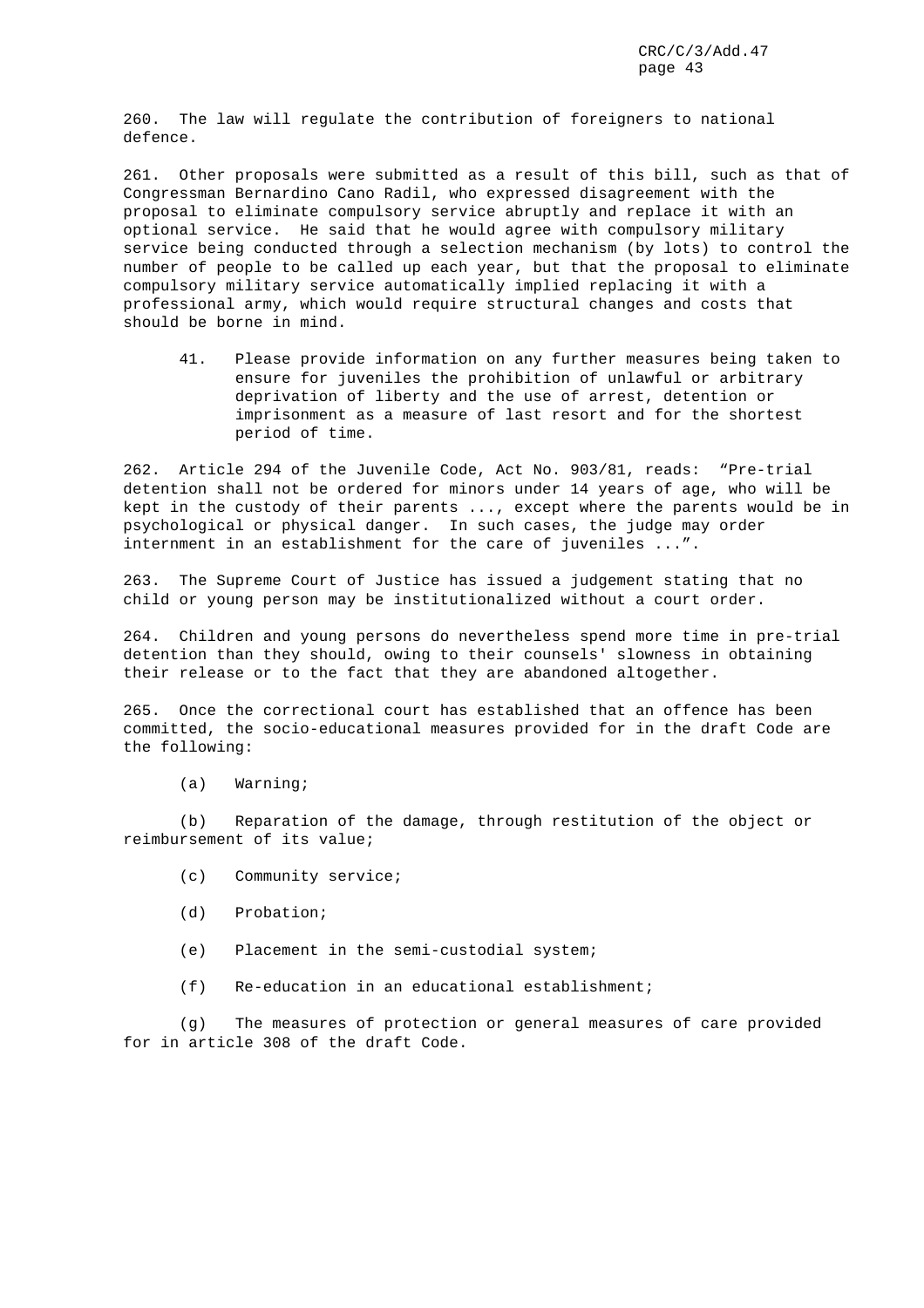266. Sections (d) and (e) are alternatives to detaining or imprisoning a young person, but, in fact, probation, called supervised release in the current Juvenile Code, does not operate effectively; the draft Code introduces the system of probation that is granted under the responsibility of the parents, guardians or representatives whenever necessary to provide assistance, aid or guidance to a juvenile offender. The judge will appoint a suitable person for this purpose (draft Code, art. 317).

267. The persons responsible for follow-up will report fortnightly on the behaviour of the offender and his family and it will be used by the judge as a basis for revoking or extending the measure.

268. The duration of probation will vary according to the recommendation of the technical or disciplinary team in each case, but in any event will not exceed five years (draft Code, art. 318).

269. In accordance with article 317, paragraph 5, placement in the semi-custodial system "may be ordered by the correctional judge at the beginning of implementation of the measure or as a transition period between internment and release" (draft Code, art. 326).

270. This measure may be ordered for a maximum period of no more than two years (draft Code, art. 327).

271. Placement in re-education establishments is a measure of deprivation of liberty subject to the following principles: it must be brief, exceptional and respect the offender as a person (draft Code, art. 328).

272. "Internment shall not be ordered when other more appropriate measures exist. Young persons with no criminal record shall not be subject to this measure" (draft Code, art. 333).

42. Please provide further information on the system in place for monitoring conditions in those institutions where young law offenders are being held in custody (para. 145) and for considering the periodic review of the treatment provided to the child and other circumstances relevant to the placement of the child (art. 25 of the Convention).

273. Article 322 (f) of the Juvenile Code in force states that one of the functions of the Directorate-General for the Protection of Juveniles is that of supervising child welfare institutions. Although no criteria exist for systematically monitoring conditions in institutions for juvenile offenders or establishing rehabilitative treatment, an attempt was made to do so by establishing the Instituto del Mañana, a non-profit home for juvenile offenders under the age of criminal responsibility, i.e. from age 7 to 13 years and 364 days, throughout the Republic. It is a programme of the Las Residentas Foundation and is under the supervision of the Directorate-General for the Protection of Juveniles.

274. The Institute's main purpose is the complete rehabilitation of minors in an irregular situation, whether because they are at risk socially, have been abandoned or are likely to commit an offence.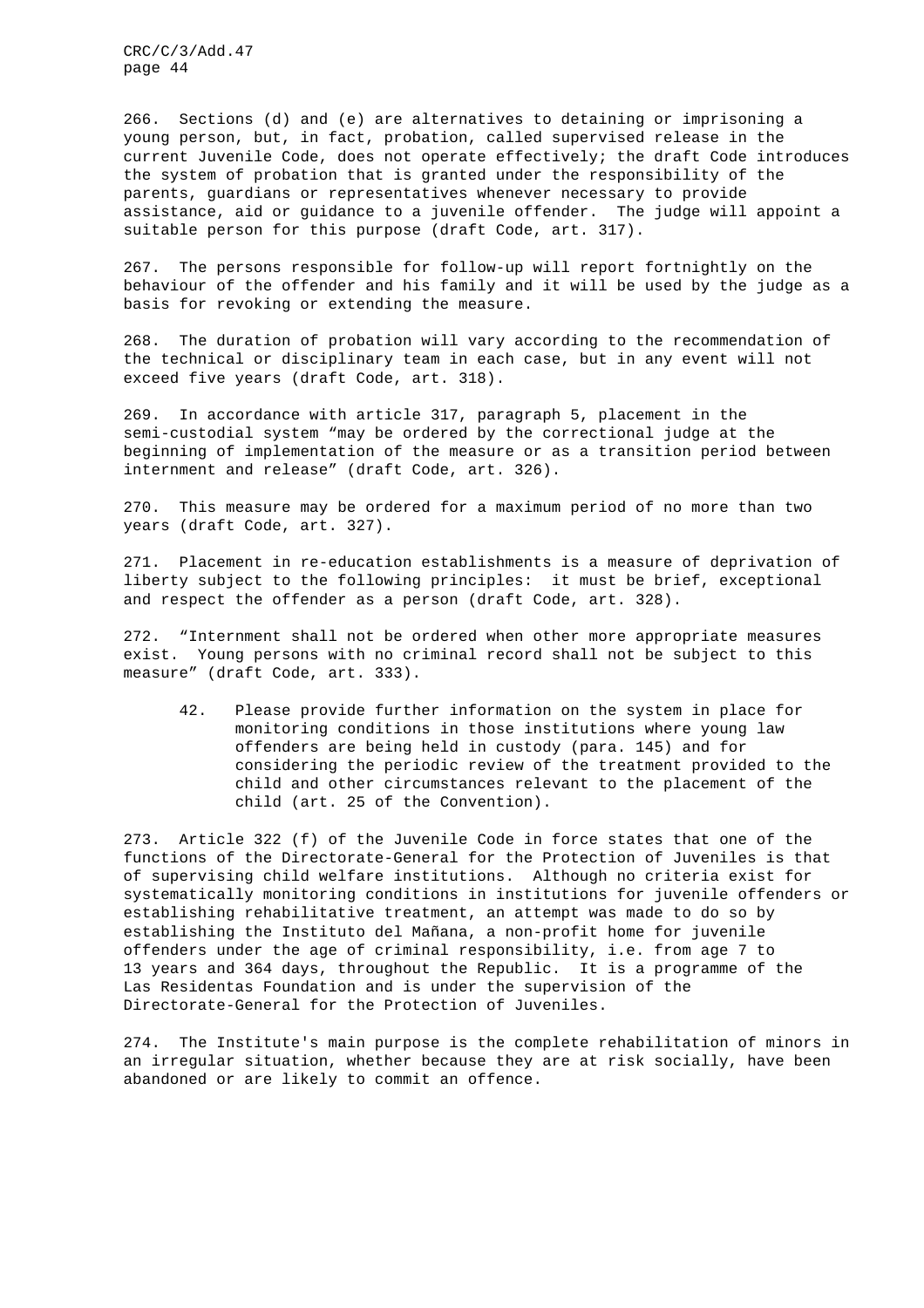275. The following rehabilitation services are available for minors: psychological, social work, medical-dental, catechism, vocational training, primary and secondary education - basic cycle (for those who have completed the primary cycle) and music education.

276. The Institute conducts rehabilitation programmes under the close supervision of the Juvenile Correctional and Guardianship Courts and the Directorate-General for the Protection of Juveniles.

277. The Juvenile Code establishes a two-year internment period for achieving the full rehabilitation of minors in conflict with the law. During this period, an attempt is made to help the children catch up on their primary studies or begin them if they have not already done so. At the same time, they are given classes by the National Vocational Promotion Service, a branch of the Ministry of Justice and Labour, in the hope that they will develop self-confidence by finding a job to help them overcome their earlier difficulties and enable them to lead a worthy and useful life for themselves and for society after they are released.

278. Assistance programmes provide for a one-year post-institutional follow-up for the children after they leave the Institute for the continued assessment of their behaviour, that is, to see whether they continue their studies, do not have a relapse, have difficulty getting along with their relatives or readjusting to living with their families and whether they are still working at the jobs they began. There have been 86 graduates of the programme to date, with a recidivism rate of only 9 per cent. The Institute opened its doors on 11 October 1990 and receives minors under the age of criminal responsibility, as covered by articles 221 and 222 of the Juvenile Code (see annex, Instituto del Mañana).

279. In the interest of providing comprehensive information, the various public and private institutes accommodating child and juvenile offenders are described briefly below:

(a) Instituto del Mañana. Programme of the "Las Residentas" Foundation, registered with the Directorate-General for the Protection of Juveniles under decision No. 14 of 12 March 1992, as an institution specializing in the care of minors with behavioural difficulties. The Institute's primary goal is the rehabilitation of minors from 7 to 14 years of age in irregular situations or in conflict with the law (see annex, Instituto del Mañana).

(b) The Panchito López Re-Education Institute, established by Decree No. 5877 of 7 April 1938, is a closed establishment for juvenile offenders from 15 to 19 years of age. It is currently located in the capital and is a branch of the Directorate-General of Penal Institutions, under its direct authority, in accordance with Decree No. 18165/93. It empowers the Directorate-General for the Protection of Juveniles to exercise supervision and control over juvenile inmates by coordinating its activities with the Directorate-General of Penal Institutions.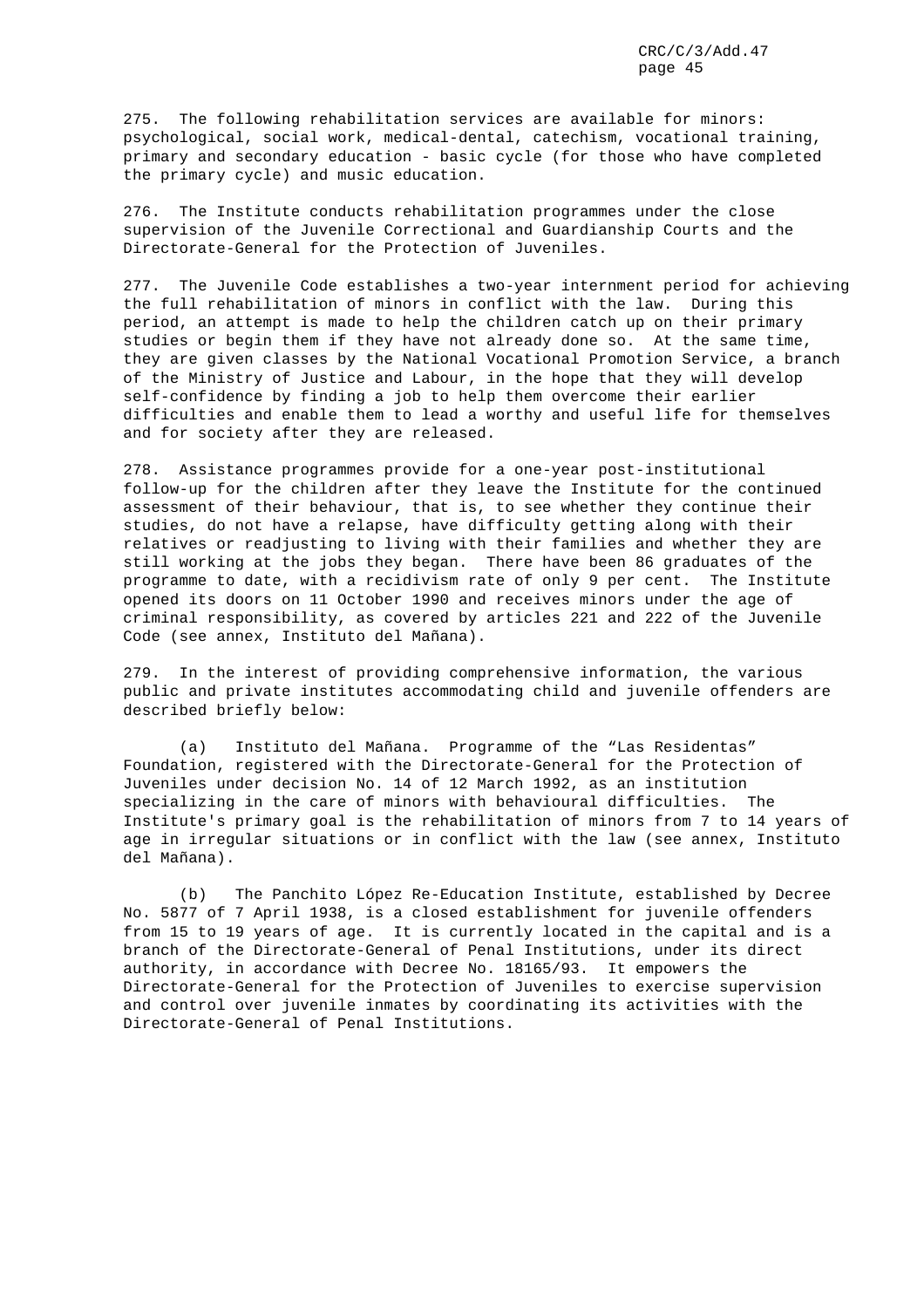The Institute lacks an appropriate infrastructure, since the  $9,500 \text{ m}^2$ building in which it is currently housed was lent to it by the Specialized Association of the National Police and financed by the Ministry of Justice and Labour.

Admittedly, the Institute does not meet the conditions set forth in the Convention for juvenile care centres. The Ministry of Justice and Labour is aware of this situation, however, and is planning to conduct a project on the administration of justice, jointly with the judiciary and with support from the IDB.

Considering that the inmates need to have access to proper dental care, the Directorate-General for the Protection of Juveniles has provided dental equipment, as well as a cooker and two gas cylinders.

(c) The Esperanza Foundation, a private, legally incorporated non-profit body, is currently about to build an Institute for the Re-education of Minors in the city of Itá, with support from the Department of Charity and Social Welfare (DIBEN), a governmental body, which donated G500 million to the Ministry of Justice and Labour to speed up the completion of the new Institute (see annex, Fundación Esperanza).

280. The goal of the new Institute will be to develop a system of re-education with individualized care to prepare the inmates for reintegration into society, using appropriate teaching methods and occupational therapy as part of activities commonly found in rural and urban environments.

281. The private, semi-custodial institutions for male adolescents are Don Bosco Roga, San Vicente de Paul and El Abrigo.

282. The institutions for adolescent girls are specialized police station for women No. 12, the Rosa Virginia Home and the María Eufracia Home.

283. Administrative monitoring, inspection and supervision of the conditions in all the centres mentioned above are under the responsibility of the Directorate-General for the Protection of Juveniles, whose inspectors visit the institutes to verify the physical and mental health of the inmates and the treatment they received, which they then describe in a report, in addition to receiving a monthly report on the status of the inmate population, the status of legal proceedings and all other circumstances connected with internment (see annex; monthly report on minors subject to legal proceedings - month of July).

284. Judicial control is conducted on a quarterly basis, without prejudice to proceedings being conducted in the centres for a more rapid and effective solution in cases so requiring.

43. Please provide further information on the reasons for depriving children of their liberty (para. 145 of the report).

285. All minors currently institutionalized in the Panchito López Re-education Institute, the detention centres for male and female juvenile offenders and the Instituto del Mañana for minors under the age of criminal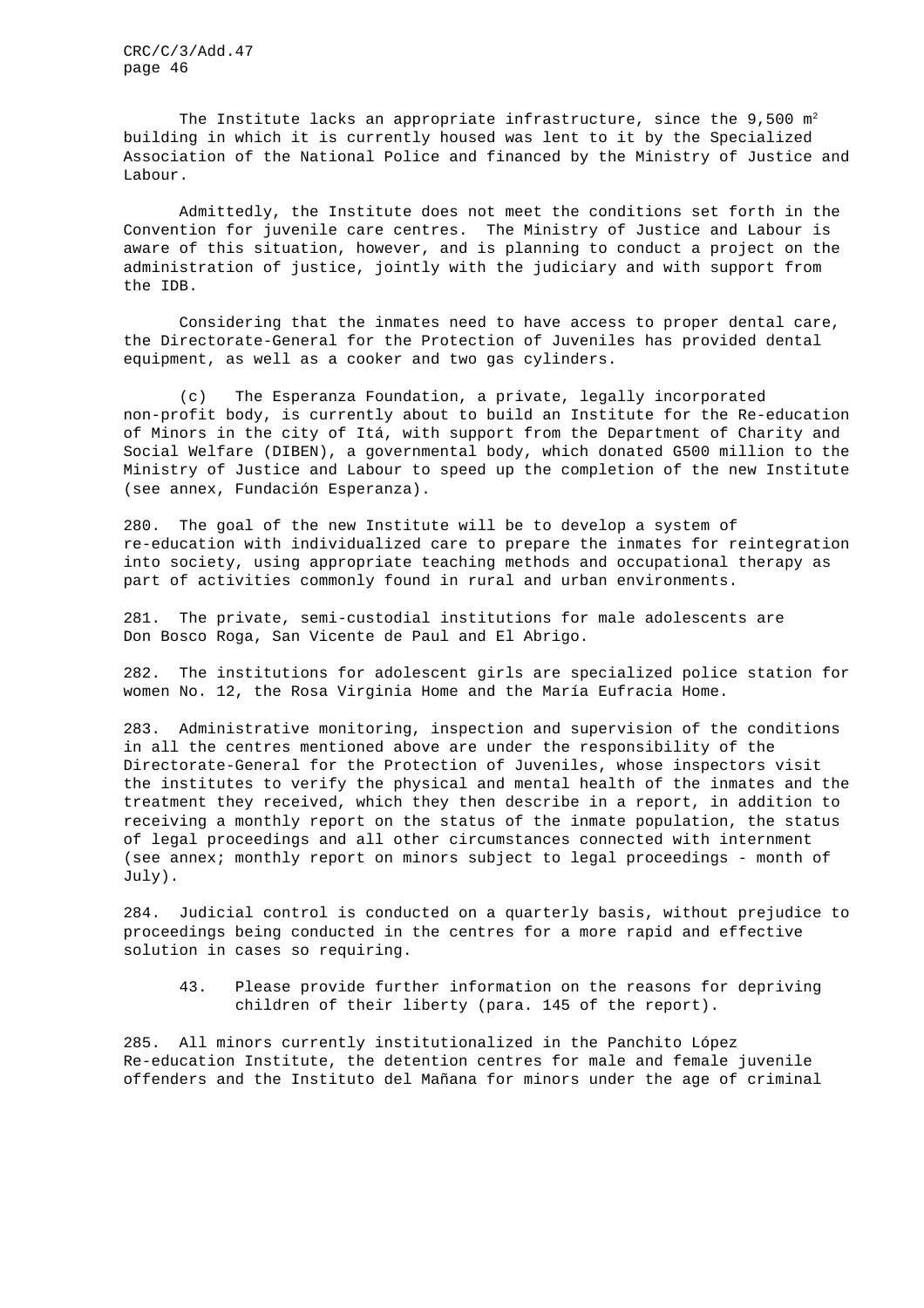responsibility enter with an order issued by the Juvenile Correctional and Guardianship Courts throughout the Republic. The internment measure is based on article 232 (d) of the Juvenile Code. The Supreme Court of Justice has also issued a decree to the effect that no minor is to be received by the correctional establishments without judicial authorization to that effect.

286. Chapter III of the Paraguayan Penal Code stipulates that children under the age of 10 are exempt from criminal responsibility. It also states that children over 10 but under 15 years of age who commit an offence carrying a penalty of no more than one year's imprisonment will undergo punishment only in their homes on their parents' or guardians' recognizance. In cases of recidivism or repeat offences, consideration will be given to the act committed. The Code stipulates that offences committed out of carelessness and those committed by children under the age of 14 will not carry any penalties whatsoever.

287. The draft Code has done away with the concept of lack of legal responsibility since it has prejudicial connotations and is primarily criminal and not correctional in nature. Paraguayan judicial practice applies this concept as a parameter or criterion for determining the jurisdiction and competence of the court that will be conducting the investigation and the way in which the law will subsequently be applied to the accused person. This is an erroneous and invalid approach to legal matters involving children, since the children's court is a specialized court that does not define its competence according to the extent or lack of legal responsibility. The only age of reference is 18 years, at which full civil capacity is achieved; until such time, children and adolescents, whether or not they have legal responsibility, should be subject to the juvenile court system, which is more appropriate for the particular group covered by this Code (explanatory statement to the draft Code).

288. According to information provided by the Director of the Casa del Buen Pastor (Home of the Good Shepherd), a branch of the Ministry of Justice and Labour, the Rosa Virginia Home was handed over to the Sisters of the Good Shepherd in August 1991 and authorized to provide care for female minors in need of discipline, thus separating this sector from the criminal sector, i.e. from girls admitted for committing an offence.

289. The prison is divided into the following sections: minors (up to 19 years of age), adults (sector I and sector II) and Amanecer for mothers with small children.

290. The offences for which minors enter the prison are based on the classification in the police report, which may change subsequently. For example, if a young woman is imprisoned for wilful abortion, the offence may subsequently be changed to infanticide if the judge in the case so rules (see annex, statistics for the month of November on the current prison population according to type of offence).

291. Below is a list of grounds for detention recorded by the national police, together with a brief definition: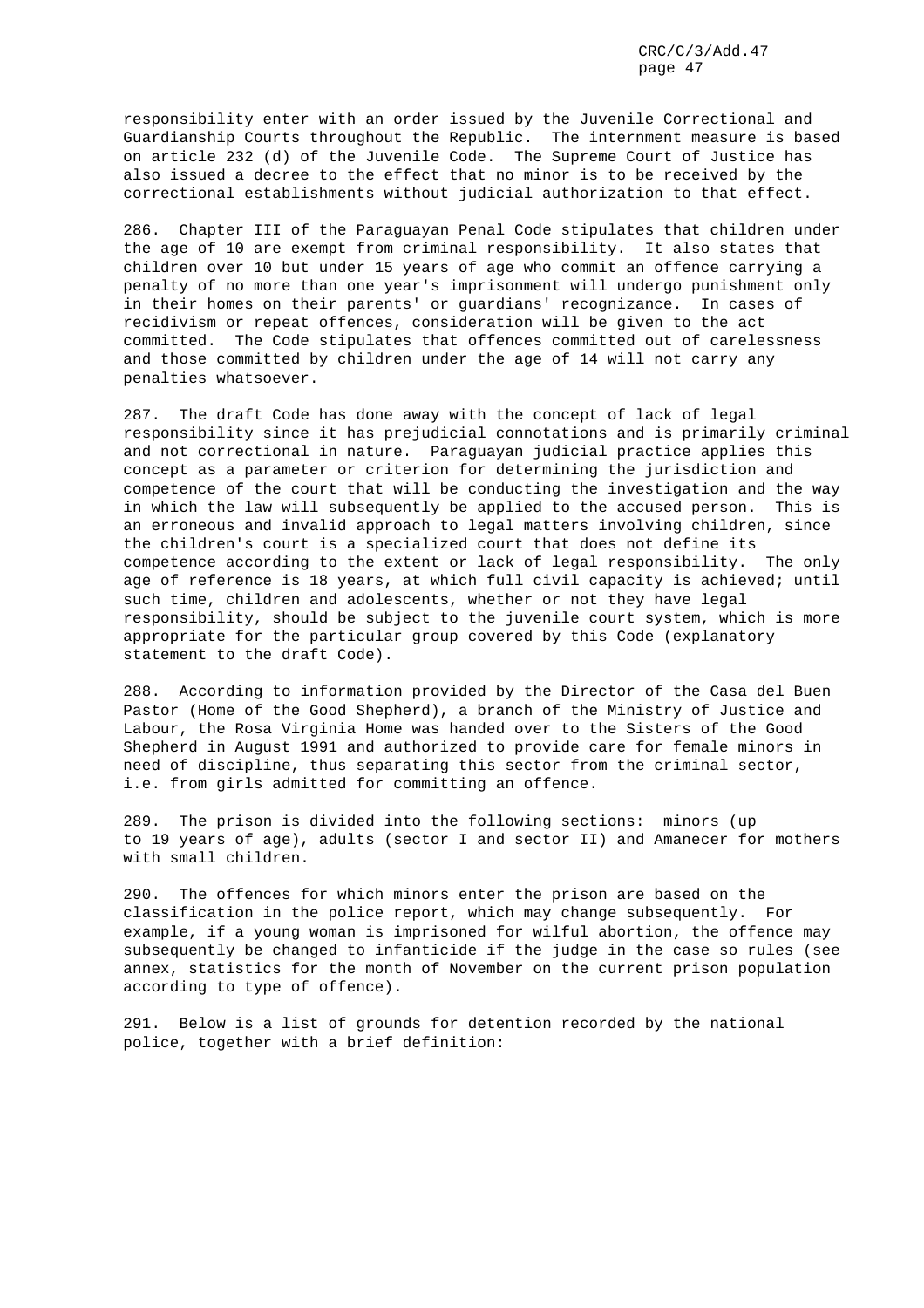(a) Running away from home: when an adult reports that a minor has run away from her home or her second home, as in the case of a maid or domestic employee.

(b) Theft: stealing of an inexpensive item. Cases have involved thefts of clothing, such as a skirt or a gold chain.

(c) Assault: the minor is accused of assaulting another person.

(d) Prostitution: the minor is detained in a brothel, in a place near a brothel or in a suspicious looking place.

(e) Robbery: when aggression or violence is used to steal an object or money.

(f) Bad behaviour/disobedience: this is when parents, guardians or the heads of juvenile homes turn to the police station to impose discipline, through deprivation of liberty.

(g) Minor in danger: when minors are kept out at times considered to involve risk or in dangerous places, such as bus terminals and the areas near brothels.

(h) State of abandonment: when the minor or an adult reports that a minor has been abandoned and has to fend for herself, without the care of an adult.

292. Although this list includes the most representative offences on the registers of the specialized police station for women, it is not an exclusive one and, owing to the lack of criteria for standardizing the cases in the records of the different police stations, there is a variety of terminology for describing the grounds for detention, offences and misdemeanours committed by young women. Although the specialized police station for women and the Family Department make clear distinctions among possible grounds, these have not filtered through to the judicial system in the areas where the different police stations are located.

293. The table below contains the most frequent and questionable grounds for the detention of young women between 1989 and 1992 in the specialized police station for women. Of the total of 833 cases considered, there were 272 cases of running away from home and 210 cases of theft. Together they make up 58 per cent of the grounds for detention. A total of 165 cases in the "other" category includes several of the other grounds for detention identified previously and a few unidentified ones such as "fraud", for which the number of minors involved was less than 10.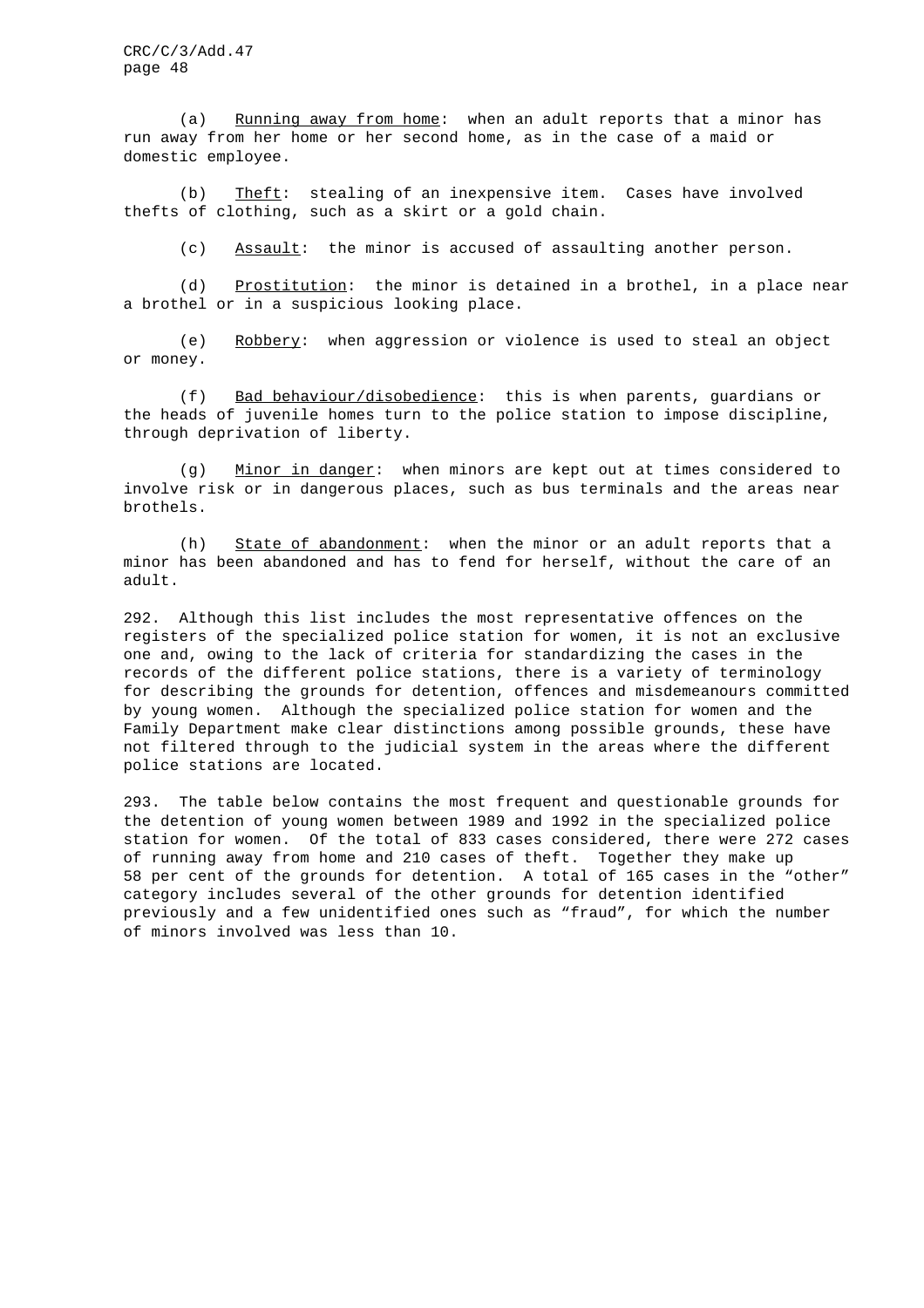### GROUNDS FOR DETENTION

# Detentions of minors (1989-1992)

# Frequent and questionable cases

| Grounds for detention  | No. of cases | Percentage of total |
|------------------------|--------------|---------------------|
| Running away from home | 272          | 33                  |
| Theft                  | 210          | 25                  |
| Minors in danger       | 73           | 9                   |
| Personal safety        |              |                     |
| Investigation          | 40           | 5                   |
| Bodily injury          | 31           | 4                   |
| Measure of protection  | 28           | 3                   |
| Bad behaviour          | 21           | $\mathfrak{D}$      |
| Quarrelling            | 14           |                     |
| Other*                 | 114          | 17                  |
| TOTAL                  | 833          | 100                 |

\* Includes all the other grounds for detention described earlier not amounting to 10 cases and other unspecified cases occurring only once.

# Cases involving multiple grounds

| Prostitution            |  |
|-------------------------|--|
| Lack of identity papers |  |

Includes cases involving multiple grounds for detention or secondary grounds such as "lack of identity papers" or "minor in danger".

# Analysis of and figures on the two main reasons for the detention of female children and adolescents

294. Theft: a total of 210 minors aged between 9 and 17 were detained for this reason between 1989 and 1992. Breakdown of abused minors: 113 female domestic servants aged between 13 and 17 (average age); 76 girls abused by members of their families, neighbours, companions or persons unknown; 13 female hawkers aged between 9 and 17, who earn their living by selling food or other wares in the street; and 8 cases related to prostitution and sexual abuse among minors aged between 13 and 16.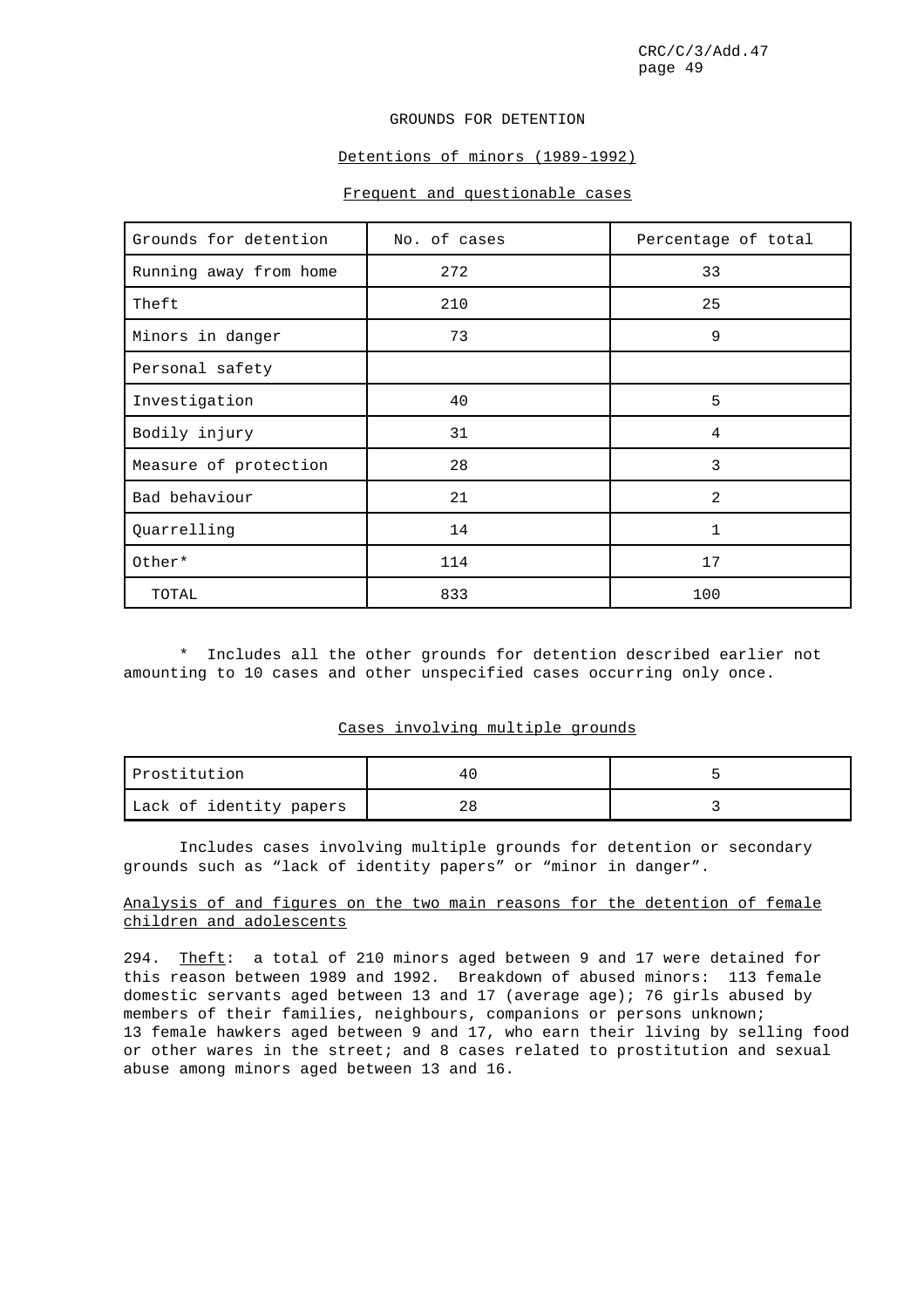295. Detention for theft is an example of lack of respect for the Constitution and judicial proceedings involving minors which lends itself to serious breaches of the right to protection against deprivation of liberty. In at least four cases, charges of theft were accompanied by implicit charges of prostitution by minors aged 15 and 16; in other cases, such charges were associated with sexual abuse of minors aged between 13 and 15. A report by an adult of theft is enough to have a minor detained indefinitely, owing to the shortcomings in the follow-up procedure and the trial system.

296. Homelessness: In 272 cases, the reason for detention was "running away from home", which accounted for 33 per cent of the total of 833 detentions considered. Among a subgroup of 203 cases where the minors' reasons for running away were recorded, ill-treatment was identified as the cause in 111 cases, 55 per cent of the total (see fig. 1). The ill-treatment reported by the minors included physical ill-treatment, sexual abuse and emotional abuse, which included constant attacks on their self-esteem and the denial of love or affection.

297. Mothers were blamed for most of the physical ill-treatment and emotional abuse of minors (see fig. 2). Considering that their mothers, either alone or with multiple partners, are the constant figures in the lives of most of these minors, this finding is not surprising, especially as child abuse is part of a vicious circle of abusive mother or father figures that recur from one generation to the next.

298. Although fathers and stepfathers are blamed for most of the sexual abuse, stepfathers are most commonly blamed for ill-treatment of all kinds. Among children detained for running away from home, having a stepfather thus appears to be closely linked to various kinds of ill-treatment (see fig. 3).

299. Regulatory progress. Chapter VI of the draft Code on "internment in a re-education establishment" provides for internment in the case of:

(a) A criminal act defined in the Penal Code and attracting a penalty of over four years;

(b) Persistent commission of other general offences; and

(c) Unwarranted, repeated failure to comply with a previously imposed socio-educative measure (draft Code, art. 329).

44. Please provide information on the safeguards provided for children deprived of their liberty including, in the light of article 37 (c) and (d), the consideration given to the needs of persons of their age; the possibility of prompt access to legal and other assistance and of challenging the legality of the deprivation of liberty before a court or other competent, independent and impartial authority.

300. The principal aim of the Instituto del Mañana, a part of the rehabilitation programme, is to respect the dignity inherent in each human being, particularly the children and adolescents who enter it for whatever reason. Its regime of therapeutic togetherness covers accommodation, food,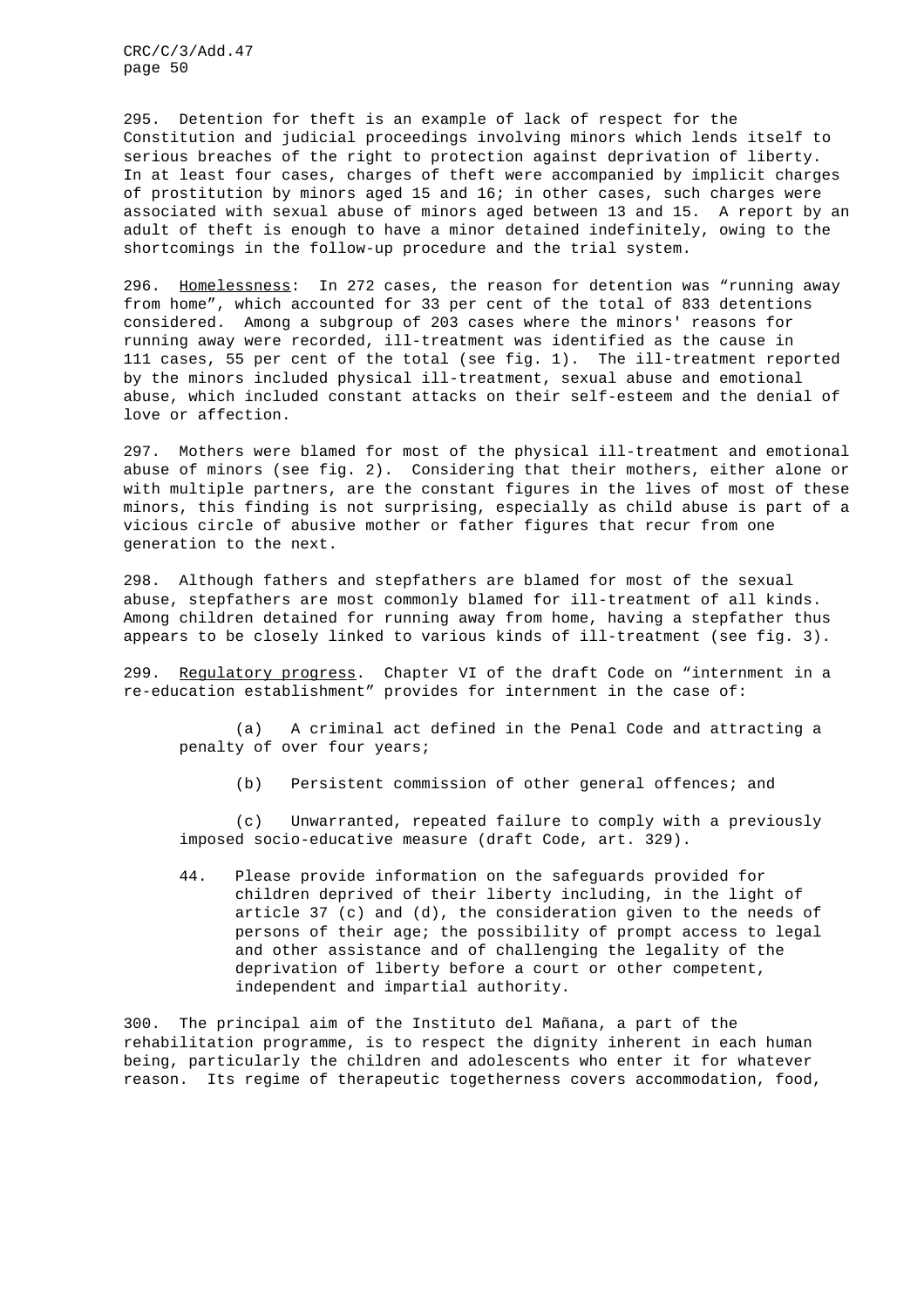clothing, psychosocial development support services, instruction in morality and Christianity, and specific educational programmes such as a complete grade school and training in skills to help inmates make a satisfactory return to life in society and their families.

301. During their internment, children can obtain weekend passes to join their families, provided that they meet the requirements of the Institute's behavioural incentive system, the aim being not to lose family ties. There are therapeutic family reunions every first Sunday of the month to bring families closer together and help the children so that their return to their families can be as painless as possible.

302. Minors in the "Big Test" programme, working as apprentices in the community, are also followed up on the job so as to help them return to life in society and their families. Those leaving the Institute are placed in stable employment and given post-institutional follow-up for a year.

303. The formal education given to the minors comprises grade school; the basic cycle in the Colegio Virgen del Rosario; horticulture and dairy farming; bee, bird, rabbit and fish raising; electricity; plumbing and tin-smithing; shoemaking; carpentry; iron working and the manufacture of wire netting; sheeting and painting; musical education, choral training and physical education.

304. The minors receive individual and group therapy and help from social workers in seeking family rapprochement and responsibility. They are also given medical, dental and legal assistance.

305. As the aim is to rehabilitate minors entirely, there is also a catechism programme leading to baptism, first communion, renewal and confirmation.

306. All female interns at the Casa del Buen Pastor (Home of the Good Shepherd) are visited by family and friends on set visiting days, except for those being punished for indiscipline, and stay in touch with them and with their lawyers by telephone (with a female warder in attendance) or receive correspondence at the porter's office, which passes it on to them.

307. On entering the detention centre, minors are given prompt legal assistance and social, psychological, medical and psychiatric help by the professionals working there. The also receive spiritual guidance from the Chaplaincy and Sisters of the Good Shepherd, such as instructive talks and handiwork classes, and there is a school for those who wish to attend.

308. The draft Code provides alternatives to internment in re-education centres and lays down safeguards:

1. Internment shall take place in an exclusive public institution for young persons, different and distinct from any used to guard and imprison lawbreakers aged over 18 years;

2. Young persons shall be placed in accordance with their age, sex, psychological and physical makeup, the seriousness of their offence and the interdisciplinary team at the institution.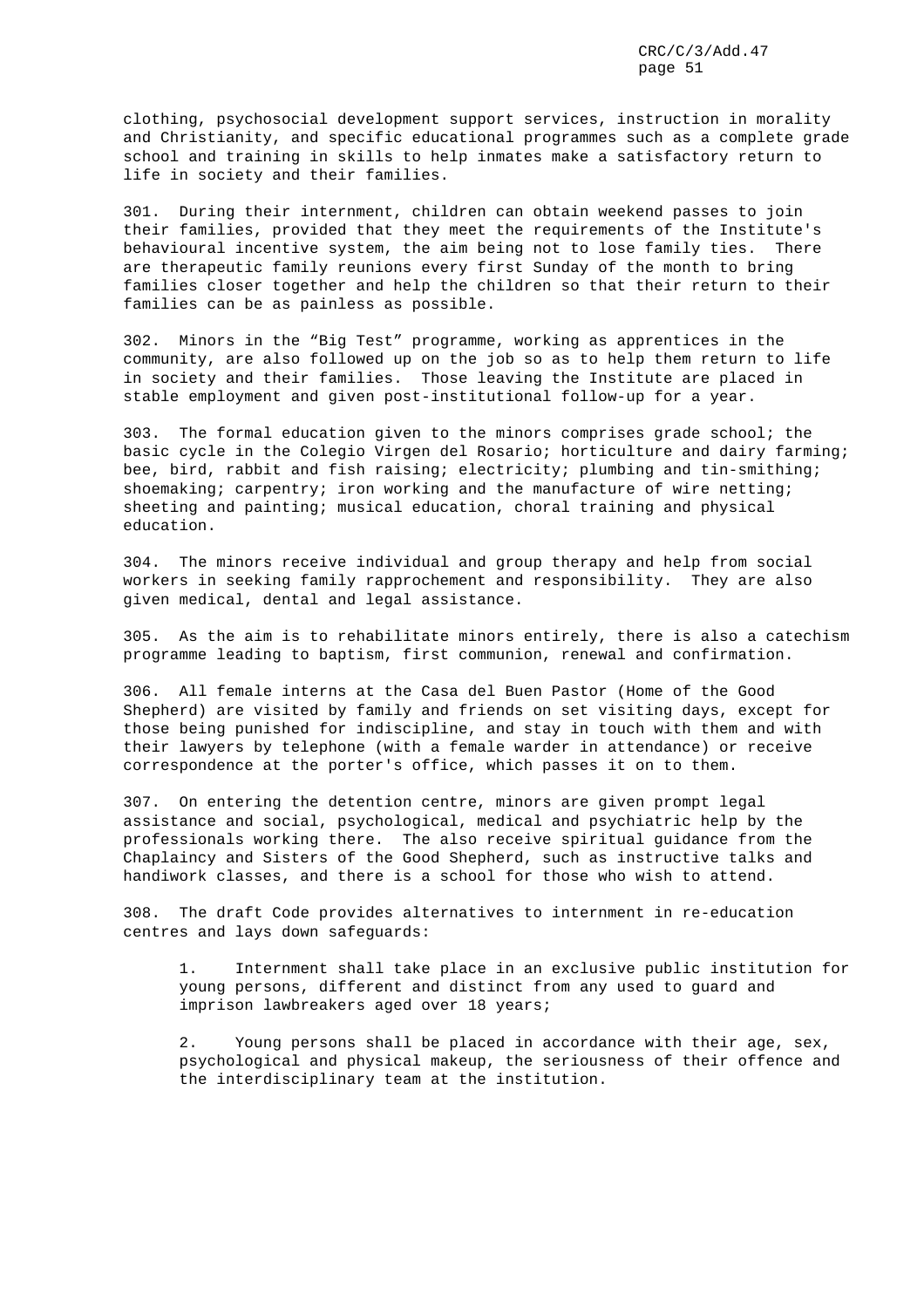3. Pedagogical activities and periodic evaluations by the interdisciplinary team shall be compulsory during internment.

4. In no case shall such measures exceed three years of internment.

5. These measures shall not be applied as a form of preventive internment while correctional hearings last, but when a legal sentence of guilty has been passed.

6. The correctional procedure shall provide that:

(a) No child shall be punished or tried for acts which at the time when they were committed were not offences under criminal law;

(b) Any legal steps or proceedings taken in the absence of the public prosecutor and lawyer or ombudsman, from the initial inquiries onwards, shall be held irrevocably null and void;

(c) A correctional appeals court shall be established to hear appeals on grounds of justice delayed and appeals denied;

(d) Penalties ranging from fines to disqualification and prison terms [shall be imposed] for breaches of the Code by police officers or judicial employees who interrogate a child in breach of articles 395 or 396, without notifying the ombudsman's office or in the absence of the child's defence counsel; judges who cause children or adolescents to be held in preventive internment for more than 60 days shall also be punished.

309. When the draft Code is promulgated and enters into force, it will guarantee not only the humane, specialized treatment to which children deprived of liberty are entitled, but also legal assistance through the newly established ombudsman's office and the opportunity to challenge proceedings and offer prompt, rapid solutions to the problem of minors in detention.

45. Please provide information on the measures taken to implement article 40, paragraph 1, of the Convention, in particular to ensure that the child is treated in a manner consistent with the promotion of his or her sense of dignity and worth, namely, to ensure that the treatment reinforces the child's respect for the human rights and fundamental freedoms of others and takes into account the child's age and the desirability of promoting the child's reintegration and the child's assuming a constructive role in society.

310. One of the main steps taken in reference to article 40, paragraph 1, of the Convention is to encourage the reintegration of the child so that it can play a constructive role in society. This is the view held at the Instituto del Mañana, where treatment is based on behaviour and the institution is run in a family atmosphere.

311. Children go through various stages, depending on their behaviour and the time they spend at the Institute.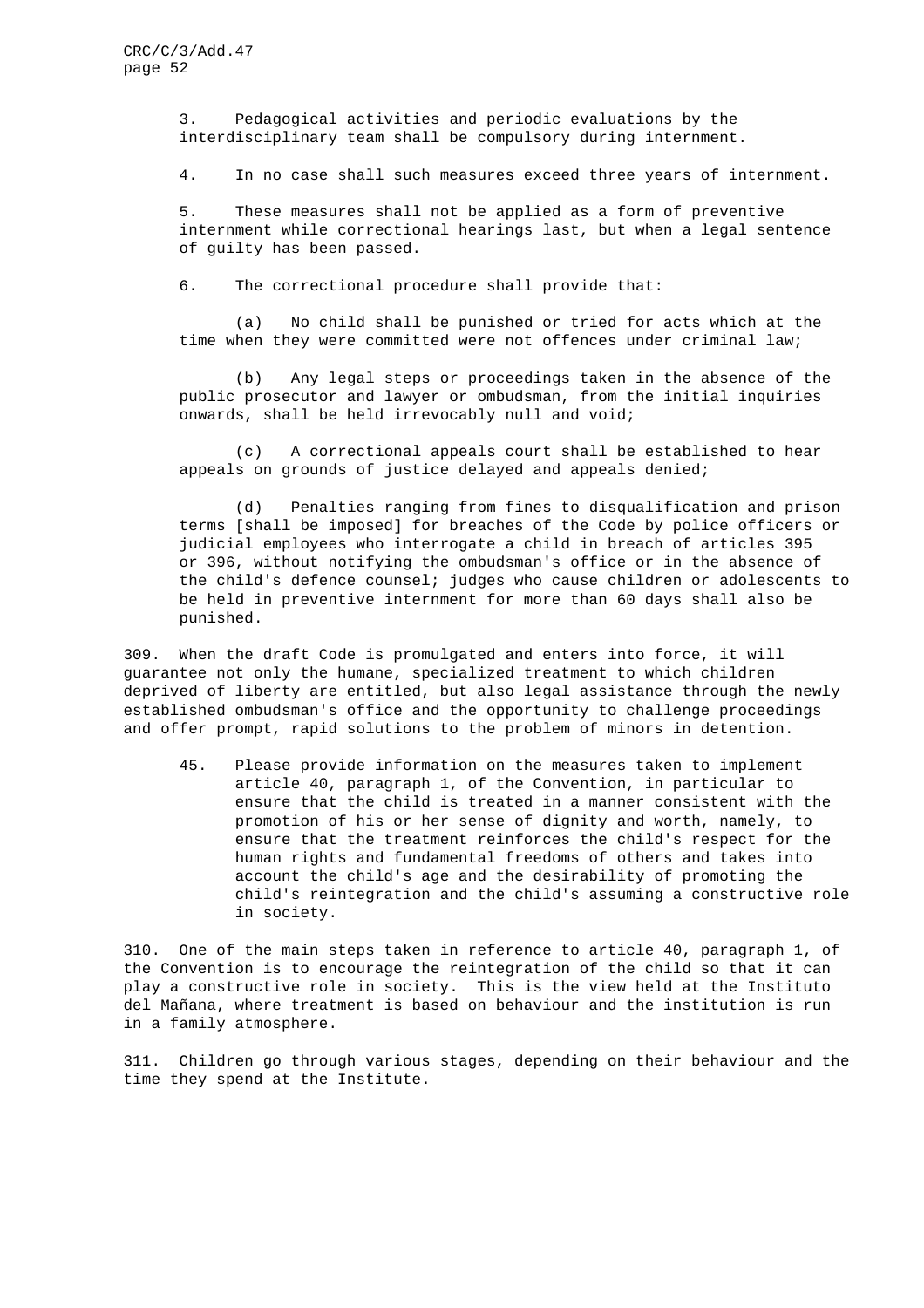312. There are four stages, lasting together around 24 months. The last is known as the "Big Test" preceding release.

313. After release, comes post-institutional follow-up, to assess minors' conduct in their family situations, in the workplace or during their studies. The follow-up lasts one year.

314. The internment regime is based on the principles of comradeship, love and family discipline, without discrimination on grounds of race, language, religion, political opinion, cultural level or social origins (see annex, material on the Instituto del Mañana, 1995).

315. No further information is available on the activities carried out and the measures adopted in respect of the other centres for juvenile offenders.

316. The draft Code is based on the principle of total care and aims at encouraging respect for the child and, hence, for human rights, making children's physical and moral welfare the norm and work, education, play, food, sport and recreation the means of ensuring their protection and development.

46. Please provide information on the consideration given to the implementation of article 40 of the Convention, in particular its paragraphs 3 and 4, and the way the State party envisages the promotion of the establishment of laws, procedures, authorities and institutions specifically applicable to children involved with the system of juvenile justice, as well as alternative solutions to institutional care.

317. Under the current Juvenile Code, children under 14 years of age are not legally responsible and cannot be tried in ordinary courts. In all cases, they are entrusted to the juvenile courts and subject to the provisions of the Juvenile Code (art. 219).

318. The draft Code does away with the concept of lack of legal responsibility, since it has prejudicial connotations and is primarily criminal and not correctional in nature. This goes further than the Penal Code now under study and the two pieces of legislation will not agree. The matter is to be taken up in the Drafting Committee set up in August 1996 to review and study certain details of the draft Code.

319. There are alternatives to internment under Act 903/81, the Juvenile Code, such as placement in homes, placement in the care of relatives provided that this will not put the child in physical or moral danger - or probation, which is not often used. All these alternatives are available at the discretion of the Correctional Court.

320. Under the draft Code, however, social and educative measures will be available before and during internment in any rehabilitation centre: a warning; reparation of the damage; community service; probation; placement in the semi-custodial system; and internment in re-education facilities.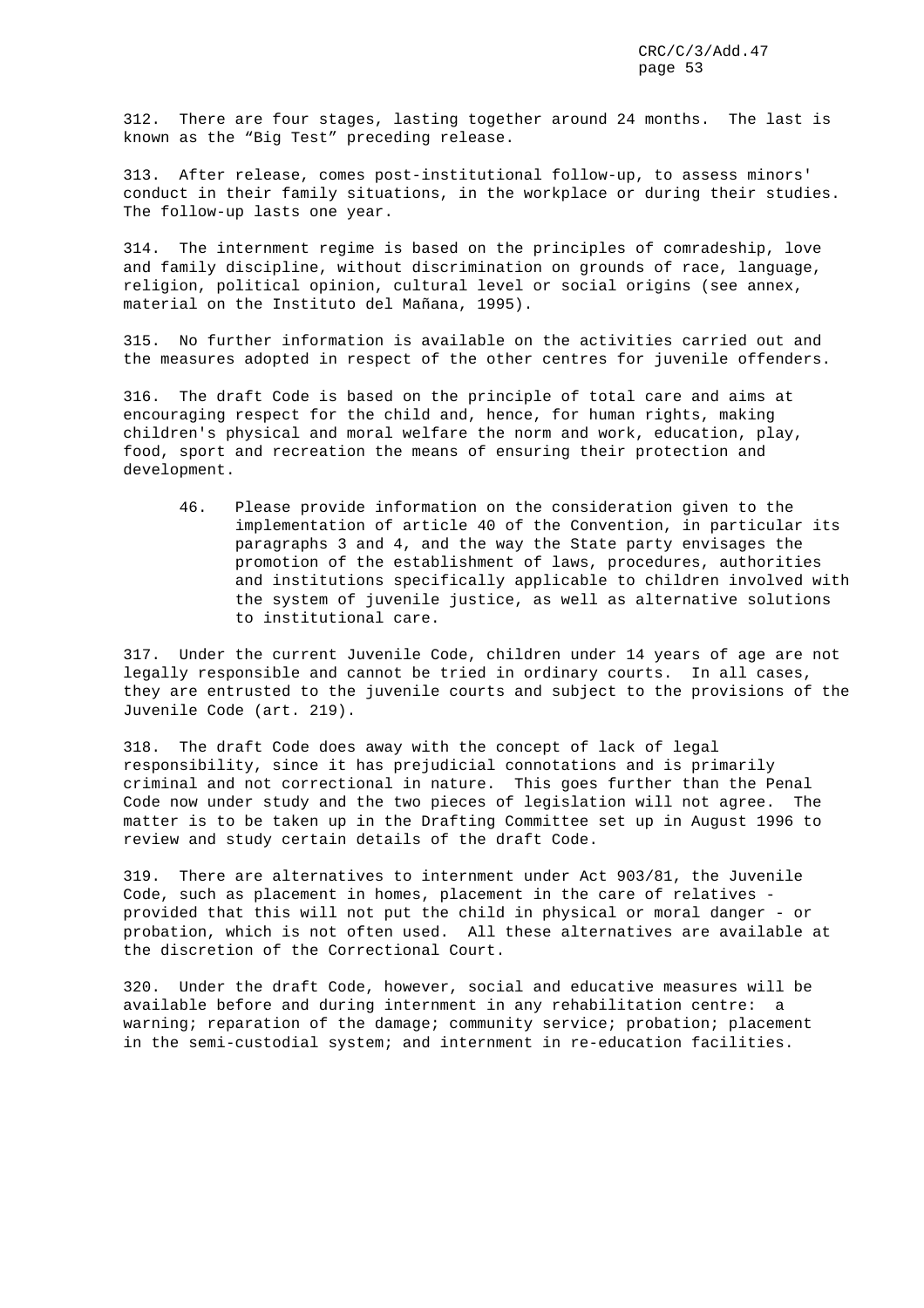321. The various re-education homes offer educational and vocational training programmes with support and technical staff from the National Vocational Advancement Service of the Ministry of Justice and Labour. The skills taught at the Panchito López re-education institute are bricklaying, shoemaking, macramé, weaving, hairdressing and electricity.

322. There is also a formal education system with professional teachers; classes are divided into cycles covering the first to third and fourth to fifth grades.

323. The Instituto del Mañana offers a variety of programmes in which minors can take part according to their aptitudes and interests. These include domestic science, school, horticulture, agriculture, bee-keeping, fish farming, bird breeding, physical education, musical education and a choral group.

324. Minors who have completed primary school attend the Colegio Nacional Virgen del Rosario in Itaguá. Children and juveniles in the third stage (B, 12 months of internment) go outside to work and/or learn a skill not available within the Institute such as car maintenance, metal casting, heavy metalworking, graphic arts, upholstery, radio and television engineering, automobile electrics, refrigeration, or electrical motor rewinding (see annex, Instituto del Mañana, 1995).

325. The State will encourage and smoothe the way for approval of the draft Code. It has displayed notable political will in appointing new judges to the Guardianship and Correctional Courts.

47. Please provide information on the consideration given to the recommendations made, within the framework of technical assistance programmes provided by the United Nations system, and as reflected in the report submitted to the Commission on Human Rights (E/CN.4/1994/78/Add.1, para. 38), to take into consideration the United Nations standards adopted in the field of administration of juvenile justice systems.

326. Regarding paragraph 38 of the report on technical cooperation (reform of the prison system and the administration of justice), the State intends to prepare the ground for a possible project with the Inter-American Development Bank and the Supreme Court of Justice of Paraguay.

327. There is also provision in the National Plan of Action for the Promotion and Protection of Human Rights in Paraguay, coordinated by the Directorate-General for Human Rights, for bringing domestic law into line with the International Covenants on Human Rights already ratified and for legislative reform in respect of juvenile administration. Amendments to the Juvenile Code and the Paraguayan Penal Code have been set in motion.

328. Through the Juvenile Guardianship and Correctional Appeals Court, the Supreme Court of Justice has carried out the following programmes in furtherance of the rights of the child: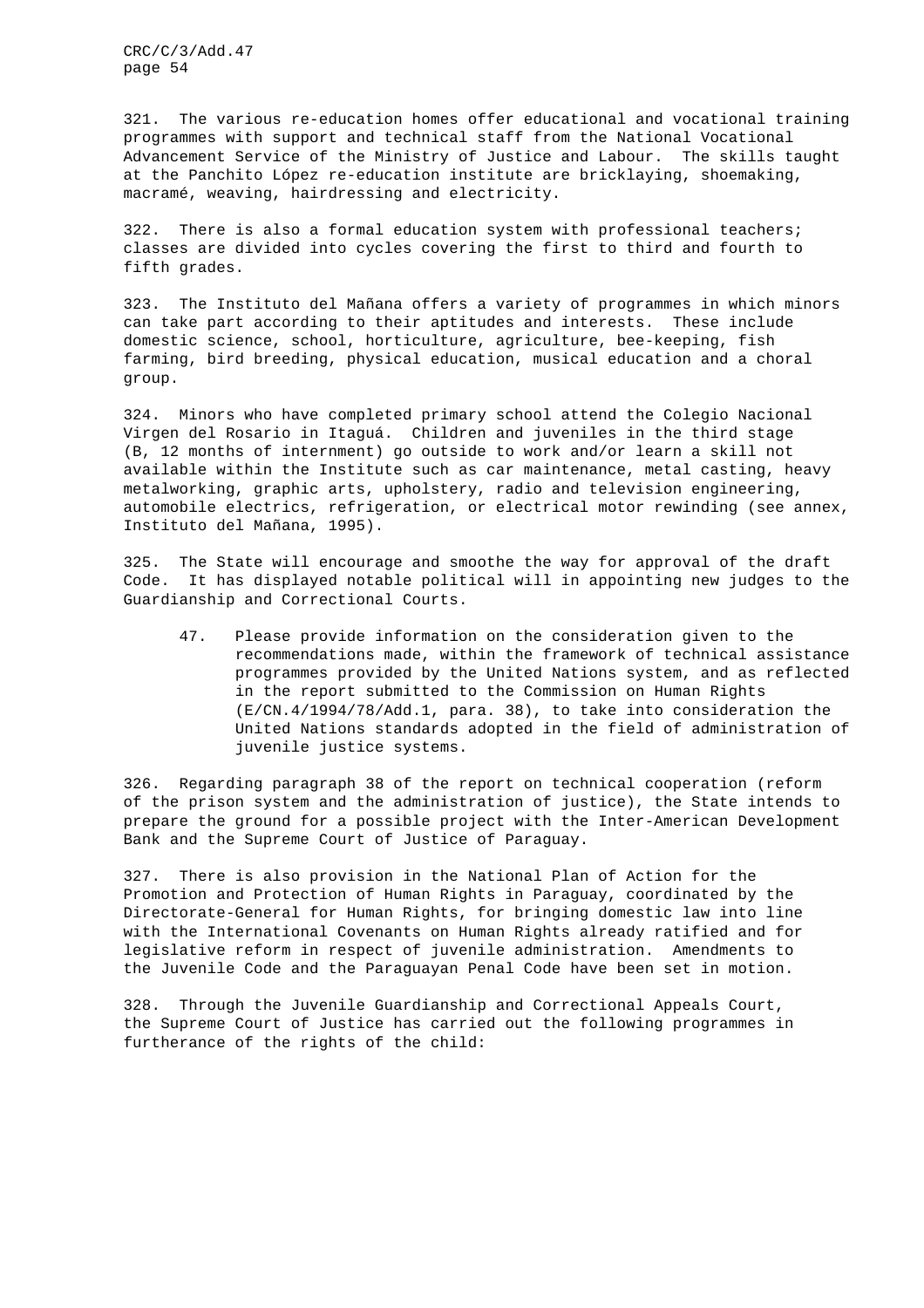(a) By resolution No. 2 dated 12 December 1995, the Juvenile Guardianship and Correctional Appeals Court advised the juvenile courts to follow the Convention on the Rights of the Child for the purpose of giving children an identity and a family setting (arts. 7 and 8 of the Convention on the Rights of the Child).

(b) The Court is planning a joint exhibition and workshop for judges of juvenile courts of first instance on 6, 7 and 8 November 1996 covering subjects relating to the Convention on the Rights of the Child and the Juvenile Code.

329. Pursuant to article 42 of the Convention on the Rights of the Child and with a view to making the principles of the Convention known, illustrations depicting the rights of the child have been published and are displayed in the offices of the juvenile courts and the Juvenile Appeals Court.

48. Please indicate the progress being made to develop any programmes for the implementation of article 39 of the Convention in relation to children in the system of the administration of juvenile justice (paras. 136 and 137 of the report).

330. The objective of establishing the National Centre for the Protection of the Rights of the Child (CENADI) was to improve living conditions for children whose rights have been violated, enabling them to enjoy greater well-being and a decent life.

331. The Centre includes a child abuse prevention and treatment service, which focuses on child abuse, both physical and emotional, sexual abuse and abandonment in all sectors of society.

332. Prevention efforts make use of SOS programmes, giving out a telephone number which children and others can use to report child abuse.

333. Such reports are received by the following CENADI institutions: the National Police (juvenile division), the Ministry of Public Health and Social Welfare's Department of Mental Health, and the Victims Support Department in the Attorney-General's Office.

334. In August 1995, the city of Asunción set up community child centres to uphold and protect children's rights and to protect children from moral harm. This programme grew out of abundant reports and evidence of physical, emotional and sexual abuse, abandonment, neglect and other circumstances contrary to children's rights. It is supported by the Foundation for Children's Rights.

335. The objective is to set up such centres in the five decentralized entities making up Ybon: Jopoi, Oñondivepa, Koeti, Mburucuya and Itá Ybaté.

336. The aim is that each centre should consist of the same number of neighbourhood committees within its catchment area.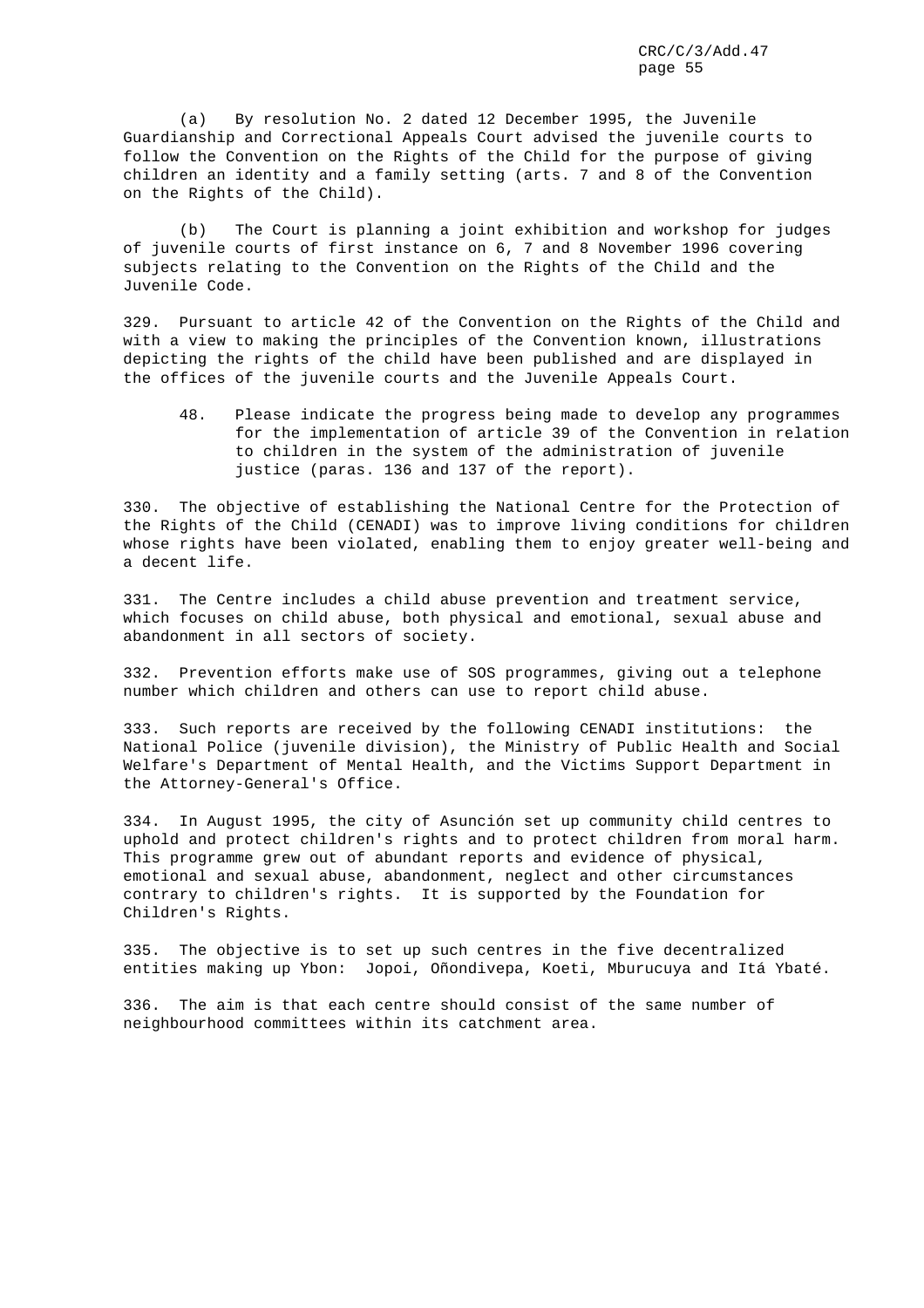337. Neighbours noticing abuse of any child in the community should report the case to the municipal centre, which will alert the Juvenile Ombudsman so that action can be taken.

338. At the suggestion of the current President of the Supreme Court of Justice, Dr. Raúl Sapena Brugada, a scheme will be designed to help abused children meet all their needs.

339. The first step taken by the Court was to adopt the proposal, submitted to it in plenary session, to establish the Office of the Juvenile Ombudsman.

340. That resolution, unprecedented in juvenile justice, will fill a large legal vacuum which has allowed proceedings for child abuse to end with the culprits going unpunished.

341. Agencies and bodies concerned with children's problems will be asked to cooperate in drawing up an aid project for abused children.

342. This initiative by the chief officer of the judiciary will fill a large existing gap in the system of justice and protection of defenceless children.

49. Is the Government considering taking concrete measures to improve the mechanisms for collecting data under the necessary information about children in situations of exploitation (paras. 144 and 146 of the report) and is there a need for technical assistance in this regard?

343. A juvenile section of the special police station for women was established in 1989. Since then, to provide different kinds of treatment for minors detained by the police, all male minors have been sent to the police stations for minors and girls and young women detained at the various police stations have gone to the juvenile section of the police stations for women.

344. In March 1990, the Metropolitan Police Family Department gave permission to gather information on minors in the police stations for women.

345. Between June 1989 and April 1990, the documentation and registry system used by the social workers at the police stations was very informal and inconsistent. For lack of resources, the original records were kept in a diary and there was no consistency in the questions put to the detainees. On occasion, not even the grounds for detention were noted.

346. In April 1990, a form was approved and brought into use in conjunction with the social workers to systematize the registration process and provide better information, both qualitatively and quantitatively. Before the new form was introduced, little attention was paid to detainees' versions of the reasons for their detention. In most cases, only the complainant's side of the story was noted. Although only the detainee was interviewed, the report reflected the complaint filed, not the detainee's view of the matter.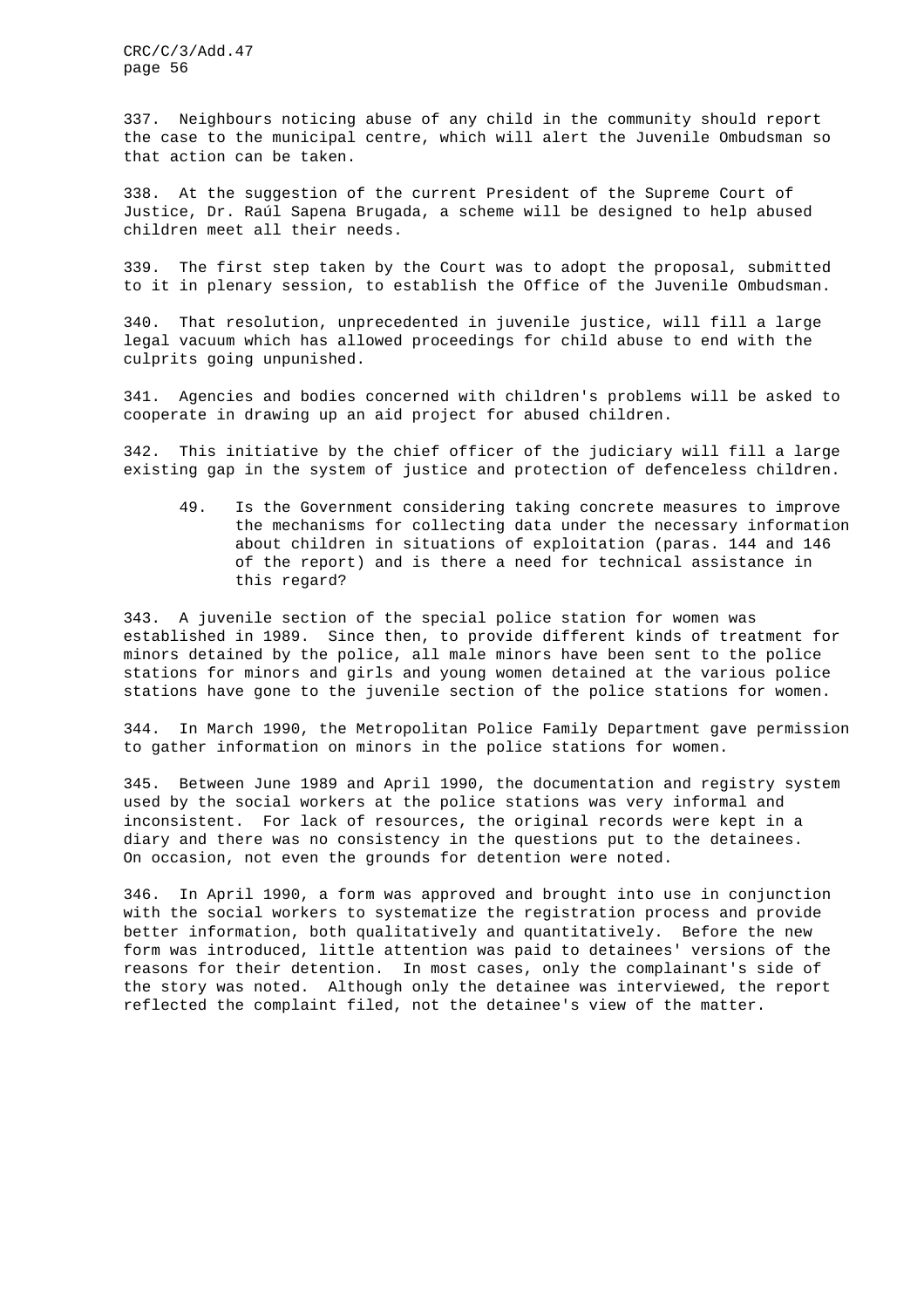347. Since the introduction of the new form, a start has been made on the systematic documentation of minors' reasons for running away from home and, in the case of ill-treatment, on recording histories of physical abuse, forms of emotional and sexual abuse and those responsible.

348. Data compiled from the records kept by social workers at police stations have then been systematized and processed in two stages. The first covers detention records from June 1989 to October 1990. These early statistics, particularly on minors running away from home, were used as background material for the National Campaign for the Prevention of Physical and Sexual Abuse from December 1990 to December 1991. The second stage began in late 1992, when more information was gathered, and covers records from the period beginning in November 1990.

349. The information gathered during the first stage of record-keeping included age, reason for detention, the detainee's story, the name of the complainant, the type of abuse and the perpetrator.

350. In the second phase, there has been greater interest in gathering information on socio-economic and educational circumstances. Besides the information previously gathered, that collected during the second stage has included level of education, reason for dropping out of school and occupation.

351. In accordance with its duty and power to ensure respect for human rights and constitutional guarantees (art. 268 of the Constitution), the Public Prosecutor's Office has set up the Victims Support Department.

352. In keeping with the principles of the Constitution and the Declaration of Basic Principles of Justice for Victims of Crime and Abuse of Power, the Attorney-General's Office carries out its functions in accordance with a comprehensive approach to assistance based primarily on the psychological, social and legal aspects.

353. With regard to paragraphs 144 and 146 of the initial report, the Victims Support Department assists children and young persons who have behavioural problems or addictions, who have run away from home or suffered ill-treatment and minors at risk, etc. It also assists the parents or guardians of the children who, if appropriate, are referred to the Office of the Juvenile Guardianship Prosecutor.

354. The Office's responsibilities include the compilation of statistics on complaints and cases handled.

355. The new role assigned to the Public Prosecutor's Office of establishing a Complaints Department provides for a telephone hotline exclusively for complaints about the ill-treatment of children and young persons.

356. Specialized technical cooperation is required to systematize and computerize the statistics and research carried out (see annex, list of data collected, figures 6, 7 and 8).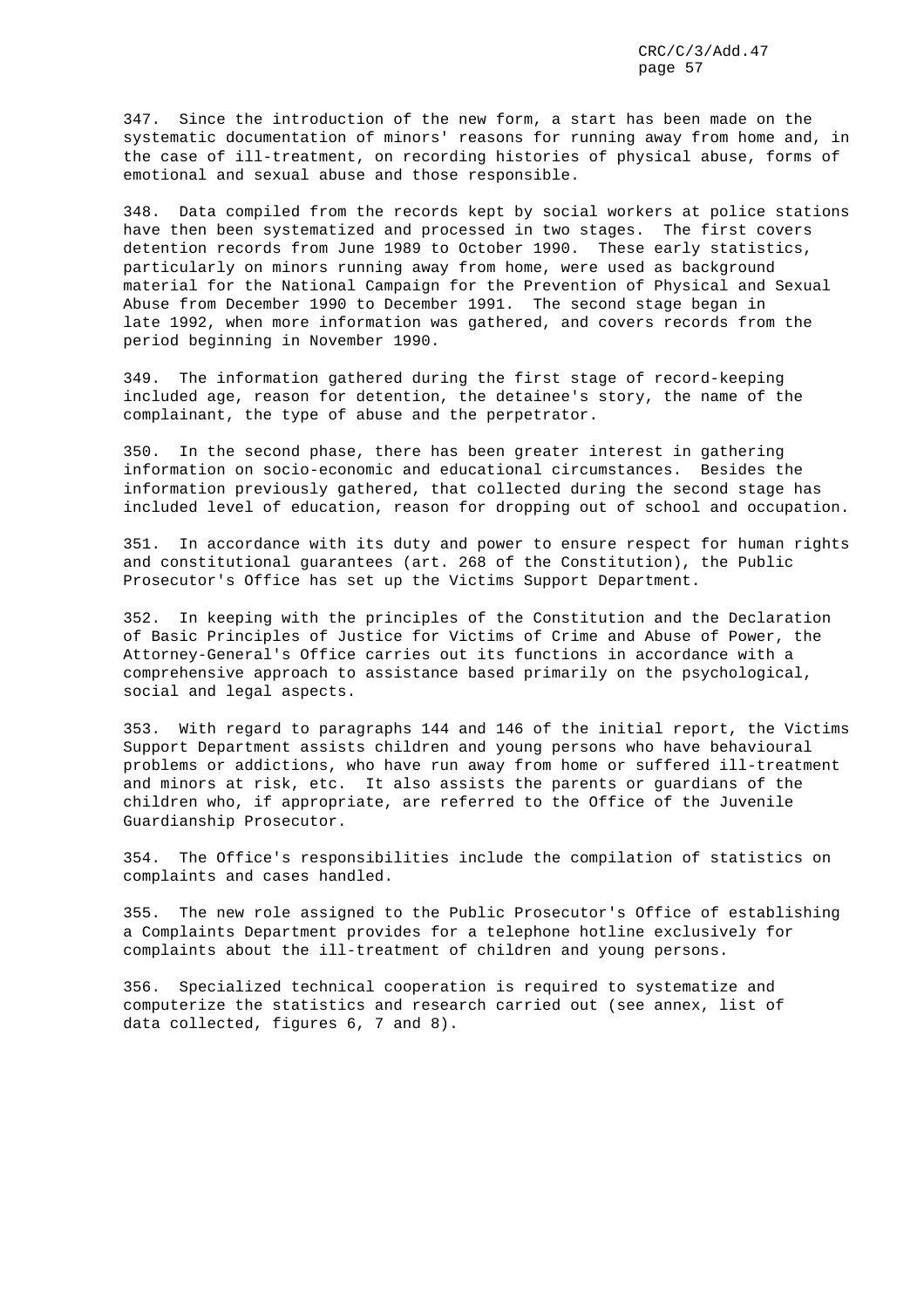50. Are any measures in place to ensure the implementation of national legislation which lays down the minimum age for domestic employment at 15, as well as the effective protection of children in domestic employment (see paras. 54 and 103 of the report)?

357. Article 193 of the Juvenile Code lays down employers' obligations towards juvenile domestic employees; they include the obligation to provide fair and humane treatment, although at present there are no measures to secure and monitor protection for children in domestic service or any guidelines to ensure the implementation of article 190 of Act No. 903/81, which sets the minimum age for domestic employment.

358. The Government has taken measures on behalf of children and, in particular, children and adolescents working in the street. In 1994, activities were started, such as the outreach campaign for children in Paraguay's interior, for child labourers in particular. Work began on drug use by street children and, on the initiative of the Secretariat for Women of the Office of the President of the Republic and with the support of the Department of Social Welfare and UNICEF, the first research on the "criaditas de Asunción" (Asunción's servant girls) was carried out by a group of social research workers (Así es) in order to make a diagnosis of this social problem, which mostly affects girls.

359. Moreover, the Secretariat for Women is committed to ensuring that the research does not remain merely theoretical, but is implemented and, in keeping with the State's responsibility, is carrying out policies to promote education, non-violence and a better standard of living for these girls and has cooperated with families who take them in, in compliance with its constitutional obligations.

360. The objectives of the research contained in the annexed document, "Las criaditas de Asunción", are:

To count the number of servant girls in Asunción: The study will focus on children in the 5 to 18 years age group. The data will be collected by a questionnaire.

For the purposes of the study, servants are defined as "girls aged from 8 to 18, who, in exchange for board, room and an education, perform domestic chores and errands, care for small children and carry out other similar tasks". This makes it possible to distinguish servants from domestic employees (see annex, item VIII, sample frame, pp. 149 et seq. of the document, "Las Criaditas de Asunción").

To assess quality of life, with an emphasis on education: The standard of living is related to "quality" of life, in respect of which the research tries to determine any deficiencies in the servants' quality of life. The following aspects of the standard of living are considered:

Education: This is one of the key elements of the research. The following indicators were used: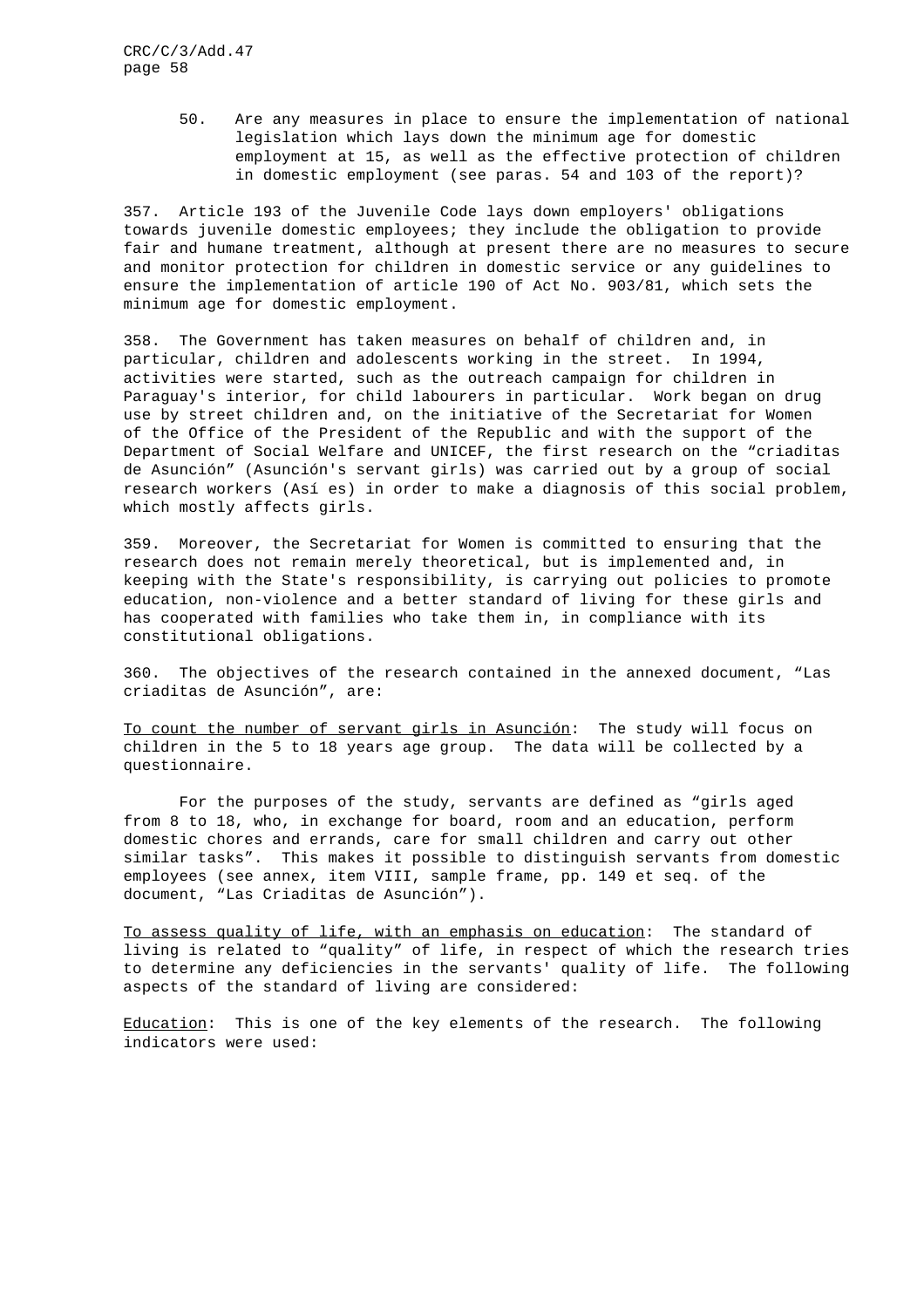- (a) Currently studying;
- (b) Level of education;
- (c) Type of establishment attended;
- (d) Repeating a school year;
- (e) Ownership of school materials and books;
- (f) Time spent on studies;
- (g) "Employer's" participation in school meetings;
- (h) Follow-up to studies.

Health: The following indicators were used:

- (a) Illness during the previous month;
- (b) Medical care and purchase of medicines;
- (c) Medical supervision;
- (d) Dental examination.

Food: The indicator used was the number of meals per day (breakfast, lunch, etc.). Extra weighting was given to the main meals, but, on account of the difficulties involved, no attempt was made to assess their quality.

361. With regard to work done, the aim was to identify the main tasks performed by the servants and to determine how much time they spent on them and how much free time they had. The categories used are shown in the tables and the notes thereto.

362. The treatment received was assessed in terms of the kind of reaction caused by the servants' failure to perform tasks they had been assigned and the servants' own assessment of their situation.

363. The following indicators were used to assess the extent to which they are uprooted from their families: knowledge of where their parents live; number and frequency of visits from their parents.

364. Other variables analysed included the reasons why there are servants (from the viewpoint of the family of origin and from that of the families for whom they work), the situation of the family of origin, the profile of families with servants, households which have had servants, etc. For the criteria used, the relevant part of the report may be considered.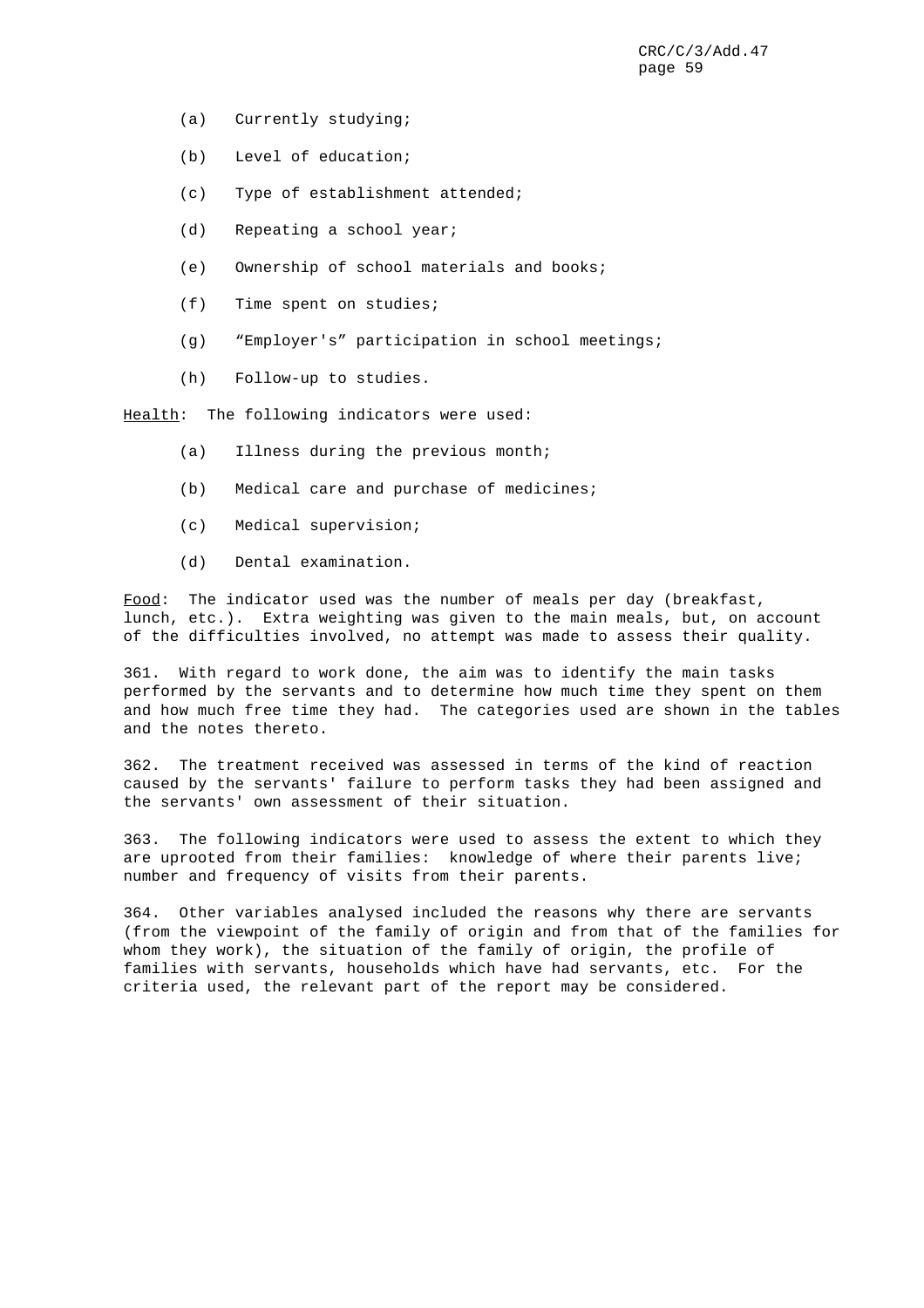> 51. Please indicate whether any further programmes are planned to prevent and combat the sexual exploitation of children, including prostitution, as well as to promote their physical and psychological recovery and social reintegration.

365. When it ratified the Convention on the Rights of the Child, the Government made a commitment to the United Nations that it would establish bodies to deal with the welfare of the sector of society made up of "street children".

366. The National Centre for the Protection of the Rights of the Child (CENADI) was therefore set up on the initiative of the Ministry of Public Health and Social Welfare. Its responsibilities include the establishment of appropriate mechanisms to provide full protection for children at risk and to foster and encourage the development by its member organizations of their own programmes and projects on behalf of children.

367. One of its operational departments is the Department for the Prevention and Treatment of Child Abuse, which deals with child abuse in any sector of society: servant girls, trafficking, abuse and exploitation.

368. A preventive programme offers a 24-hour anonymous telephone hotline at CENADI and at the Attorney-General's Office.

369. Some municipal councils in the provinces have set up a social work department which studies the situation of marginal children (child prostitution, street children, etc.).

370. Title II of the draft Juvenile Code on "Overall protection" provides that "It is the duty of the State, of society and of the family to provide for and protect children and young persons from any threat, ill-treatment and/or violence against their physical, mental or moral integrity".

371. The draft Code also provides that all programmes, magazines or publications intended for children and young persons are required to respect ethical and social values and may on no account include advertising for alcoholic beverages, weapons, munitions or products that are harmful to health. In August 1996, a bill was being considered to give effect to this provision and any publication or programme for the sale and consumption of alcoholic beverages or cigarettes in which children are involved is prohibited. Advertisements for these products may be broadcast after 10 p.m. central time.

372. The draft Code lays down fines of between 1,000 and 2,000 times the minimum daily wage for representatives of the mass media who publish or broadcast such advertisements. Persons who use, consent to the use of or allow a child or young person to take part in the preparation, production and distribution of pornographic material are liable to between one and three years' rigorous imprisonment (art. 87).

373. The measures for the protection of children and young persons apply "whenever the rights to which they are entitled are threatened or violated: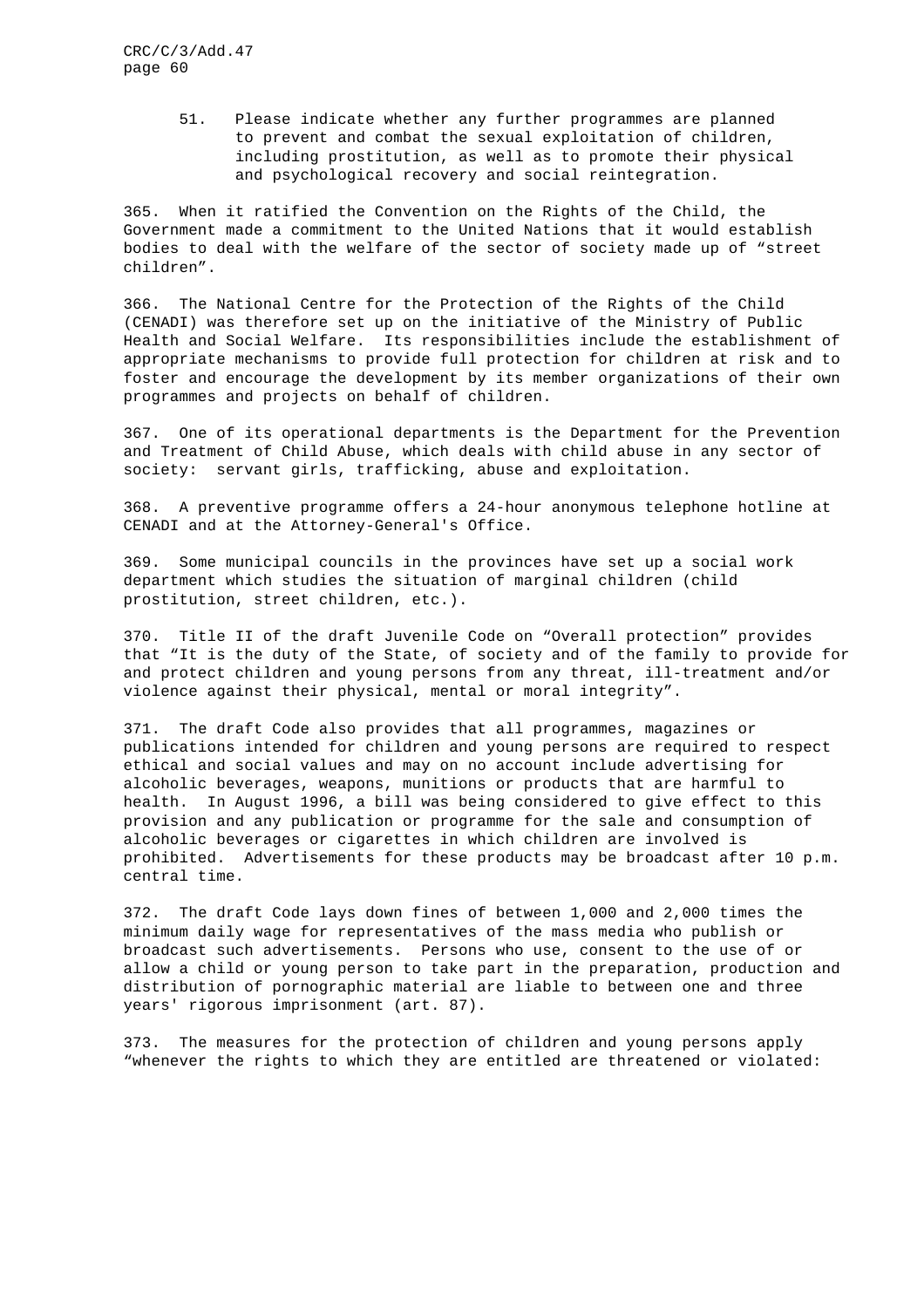(a) By an act or omission of society or the State;

(b) By fault, omission or abuse on the part of their parents or guardians; and

(c) As a result of their conduct" (art. 89).

374. In any of the situations referred to above, the competent authorities may adopt one or more of the following measures:

(a) The mental, psychological and social rehabilitation of the victim within his own family and community by means of a diagnosis made by the Victims Support Department of the Attorney-General's Office;

(b) Comprehensive psychological, social and legal assistance for the victims of offences.

(c) Assistance for children and young persons suffering from behavioural problems, addiction, who have run away from home or been raped, as well as assistance and guidance for their parents. The persons concerned are referred to the Office of the Juvenile Guardianship Prosecutor.

375. Educational and Community Support Base, a non-governmental organization, works in schools to implement educational programmes to prevent the abuse and ill-treatment of children, early pregnancy, AIDS and sexually transmissible diseases.

52. Please provide information on the existence of the exploitation of children from the sale and use of drugs and concrete measures to combat such exploitation.

376. At the Fifth Conference of Wives of Heads of State and Government of the Americas, held in Paraguay in October 1995, Dr. Mario Argandoña of the World Health Organization's Programme on Substance Abuse explained that the Programme had been established to prevent and lessen the risks involved in the use of psychotropic substances, particularly by children and young persons. During the past three years, the project was implemented in over 20 countries for street children who are at the greatest risk from the harm caused by these substances.

377. Under the first ladies' sponsorship, a WHO project has begun in Colombia, Nicaragua, Paraguay and the Dominican Republic offering hope to children in the street who, for lack of affection and food, use the cheapest and most poisonous substances, such as leaded petrol, glue, alcohol, tobacco and other drugs.

378. The WHO project is based on community organization and on encouraging street children to improve the quality of their lives by focusing attention on the health and psychosocial problems caused by the use of psychoactive substances.

379. In her report on the WHO-PSA street children and substance abuse project, written after her visit to Asunción in September 1995,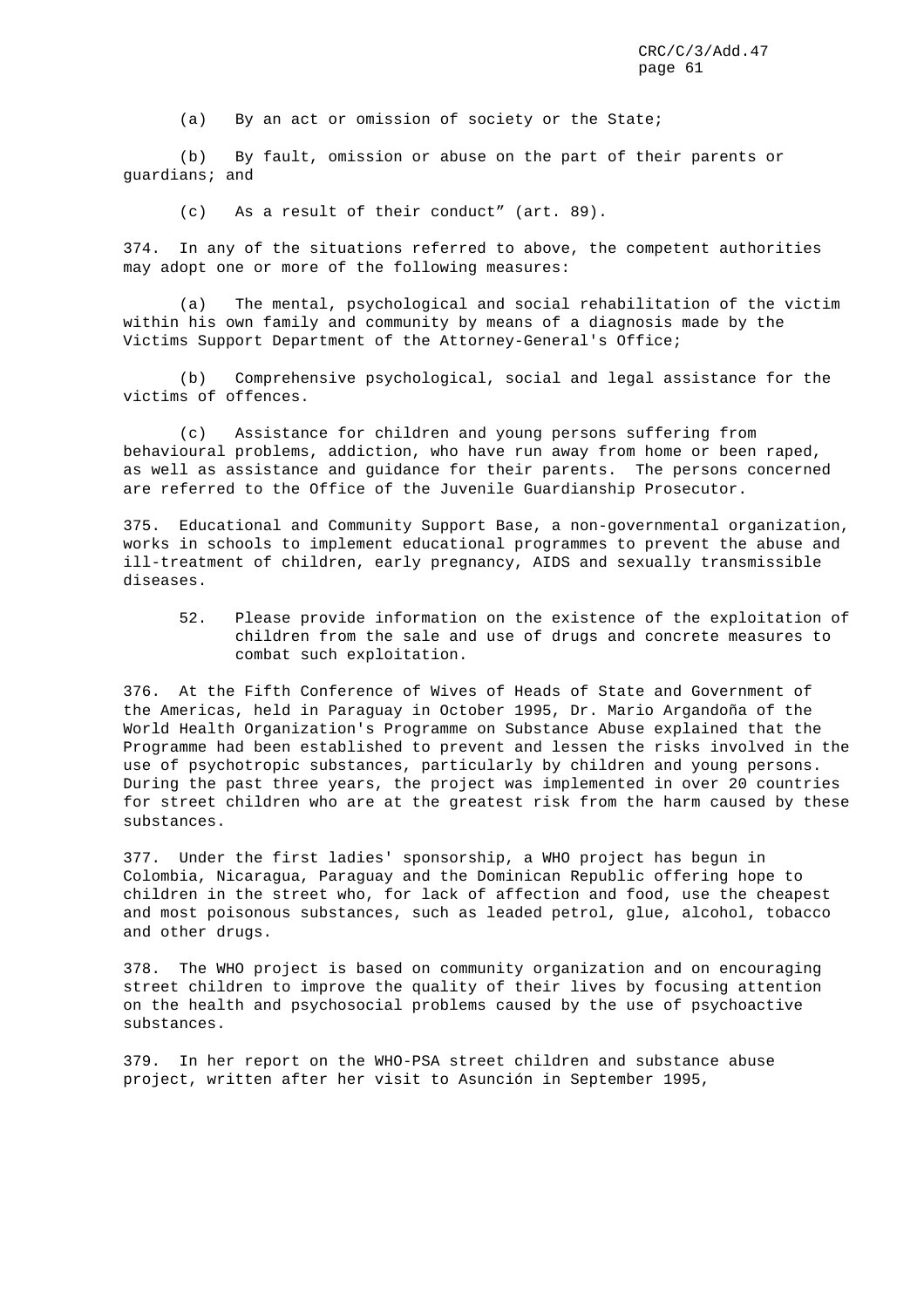Dr. Kathia M. Butrón noted that "considerable progress has been made in Paraguay in the implementation of WHO's methodology and all the phases have so far been completed. There is excellent political support and there are grounds for optimism for the project's future and its extension to all Paraguay's major cities".

380. The project's main achievements are the following:

(a) The strengthening of links between educators, children and young persons.

(b) The target groups have given street children an environment in which they can be cared for and which has been very effective in preventing and protecting them from dangerous behaviour.

(c) The target groups have developed the educators' knowledge of the children and young persons.

(d) Ideas about day-to-day methods and experience are put forward in meetings between educators and coordinators. The recording and analysis of this information make it easier to plan and monitor activities.

(e) The risk factors common to the target population that have been identified include electronic games arcades, dropping out of school, exploitation at work and sexual abuse, etc.

(f) Group activities such as excursions encourage the minors' to take the initiative and use their experience to find solutions to their problems.

381. Asunción's street children usually work in the informal economy as chewing-gum and newspaper sellers, car-windscreen cleaners and shoeshine boys; they are known as working children and young persons. According to a study by Callescuela, they numbered 26,000 in 1992. There are also other street children, of whom there are about 100, according to the educators working with them. There are similar groups in other Paraguayan cities, mainly Ciudad del Este, Encarnación and Pedro Juan Caballero.

382. Training: a training workshop was held for representatives of 20 NGOs, the following 5 of which were selected to implement the project's start-up activities: the Christian Youth Association, the Callescuela Association, the Don Bosco Roga Home, the Dequeni Foundation and the Rosa Virginia Home, which works with young girls.

383. Target groups: each NGO holds weekly sessions with target groups composed of 44 boys and girls aged between 8 and 18. There are also fortnightly meetings between educators and coordinators monitoring the project. Prior to Dr. Butrón's visit, 10 target group meetings and 11 coordination meetings were held in each NGO.

384. There is a working team composed of a representative of the First Lady's Office, the Director of the Department of Mental Health of the Ministry of Public Health and Social Welfare and an educator. Representatives of PAHO/WHO and UNICEF take part in the team's discussions.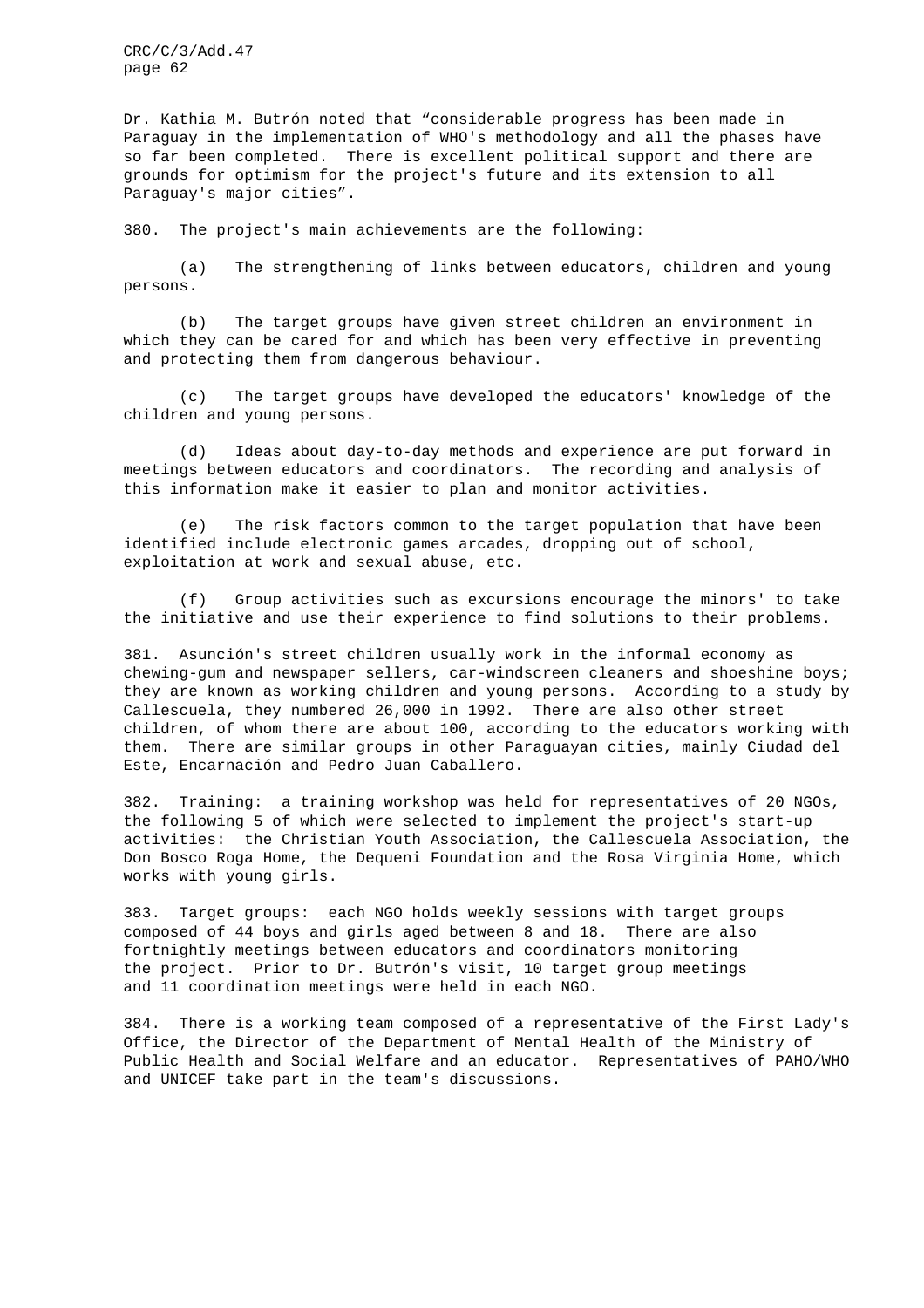385. Monitoring and assessment: the activities are constantly monitored and adjusted on the basis of the target groups' records and the coordination meetings. Typical adjustments made are visits to the families of children and adolescents in the target groups, regular walks and the closure of electronic games arcades.

386. Records and legal documents, etc.: the records and reports of each of the participating NGOs are kept. A video-taped dramatization of a target group has been produced. Administrative and organizational instructions have been reproduced to ensure coordinated project implementation. The National Centre for the Protection of the Rights of the Child (CENADI) ensures coordination on the basis of the guidelines issued by the First Lady's office.

387. Interviews with project leaders, educators and participating NGOs and children have shown that all of them are fully familiar with the project and interested in further participation. All the educators speak Guaraní, and this facilitates communication with children from rural areas.

388. It is also obvious that the authorities are genuinely interested in supporting, expanding and publicizing the project. WHO's methodology has helped improve knowledge of the problems of street children, particularly with regard to the use of drugs (source: Fifth Conference of Wives of Heads of State and Government, Asunción, Paraguay, October 1995. Project on street children and the use of psychoactive substances. WHO, Programme on Substance Abuse.)

53. Please provide further information on the affirmative action being taken to ensure that children belonging to indigenous groups are not discriminated against in the enjoyment of their rights.

389. It is important to describe the general situation of the indigenous communities belonging to the 17 ethnic groups living in Paraguay.

# Indigenous organizations

390. One of the most positive features of virtually all the indigenous peoples is that they are establishing their own indigenous forms of organization at the regional and national levels. This is a gradual process on account of the external difficulties encountered, including political pressure, exogenous development models and, most striking of all, the obstacles the indigenous organizations themselves frequently put in their way.

# Land

391. The major challenge facing indigenous communities is their lack of land and title deeds. The land available is under constant pressure. In addition, it is increasingly difficult to ensure respect for the traditional territories and the status quo.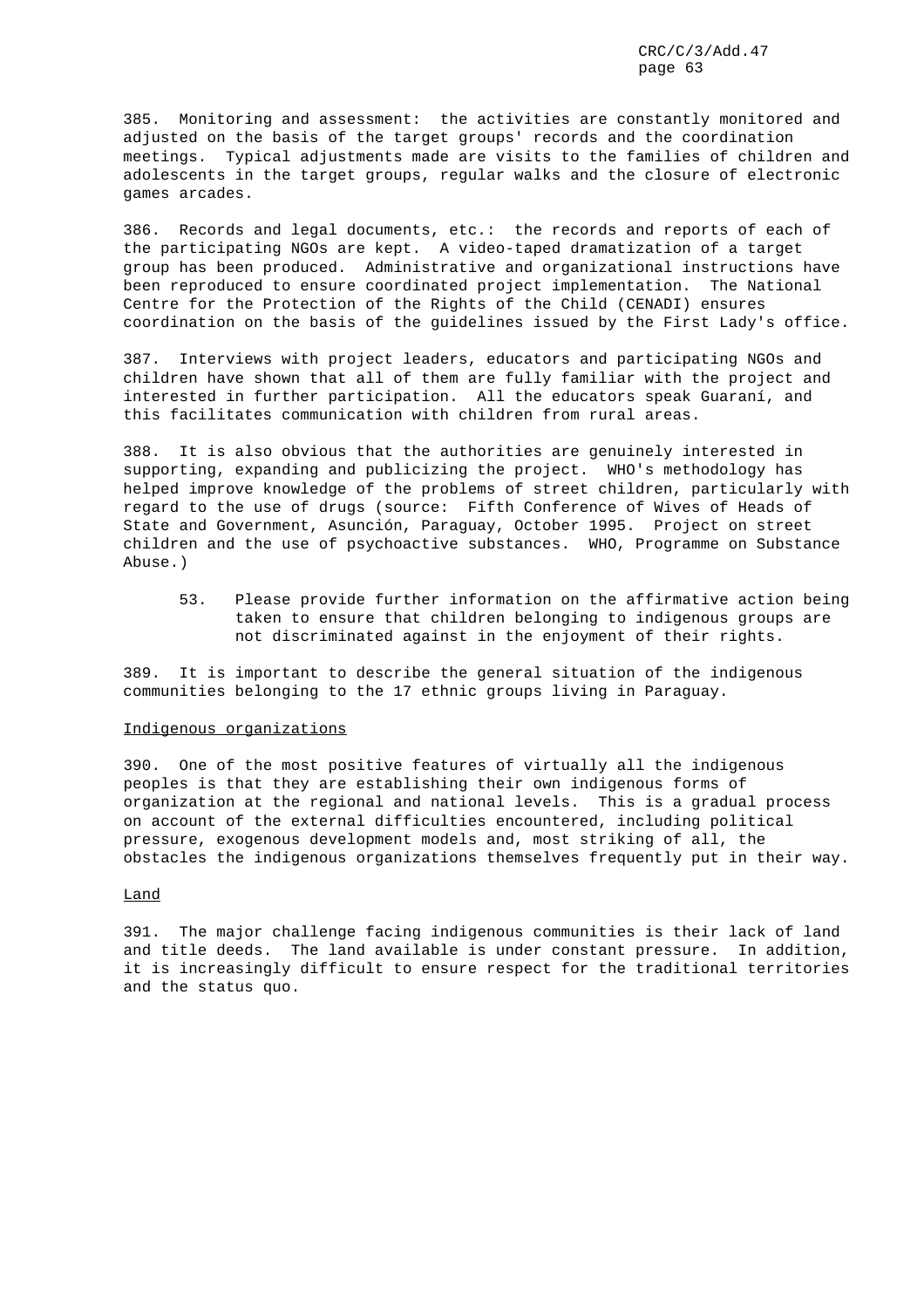#### Indigenous health

392. The consequences of poverty and the lack of sufficient land are most apparent in the form of chronic undernutrition, the high infant mortality rate (which cannot be measured exactly because of the lack of statistics) and the increase in alcoholism and endemic outbreaks of tuberculosis, leishmaniasis, malaria, parasitic and respiratory diseases, to name the most common. In addition, there has been an increase in prostitution, with all the related illnesses, including the likelihood that AIDS will break out in one community or another because, if it has not done so yet, it is a genuine risk along the Brazilian border (source: "Los pueblos indígenas en el Paraguay: aspectos de su situación actual" (Paraguay's indigenous peoples: some aspects of their present situation), Ignacio Telesca, S.J., September 1995).

393. The objectives of the National Plan of Action for Children were determined on the basis of the vital statistics for 1990. The main goal is to reduce the infant mortality rate to 21 per thousand and the mortality rate for children under 5 to 27 per thousand. The aim with regard to vaccination is to increase coverage to 80 per cent of children under the age of one. As to the eradication of poliomyelitis, the goal is to increase polio vaccine coverage to 85 per cent among one-year-old children. The Plan also aims to reduce morbidity by 90 per cent and mortality by 95 per cent among children aged under five through the eradication of measles (source and annex: "Hacia las netas del Plan Nacional de Acción por la Infancia" "Achieving the goals of the National Plan of Action for Children").

#### Education for indigenous people

394. This is the area where the most progress has been made by the indigenous communities. An indigenous education plan has been jointly prepared by a group of indigenous NGOs, the supervisor of indigenous schools in the Ministry of Education and Worship and indigenous teachers. As of September 1995, the plan had not been put into operation. However, the Strategic Educational Reform Plan, Paraguay 2020, includes the following objectives: the strengthening of community culture and advancement for development and work through education; the preparation of a basic bilingual curriculum and course material for young persons and adults, primarily for Guaraní speakers; the establishment of a basic bilingual educational radio programme for Guaraní speakers in all departments; the implementation of a bilingual literacy programme using young volunteers, trainee teachers and secondary school students, etc. (source and annex: Strategic Educational Reform Plan, Paraguay 2020. For statistical data, see the Ministry of Education and Worship annex, 1994).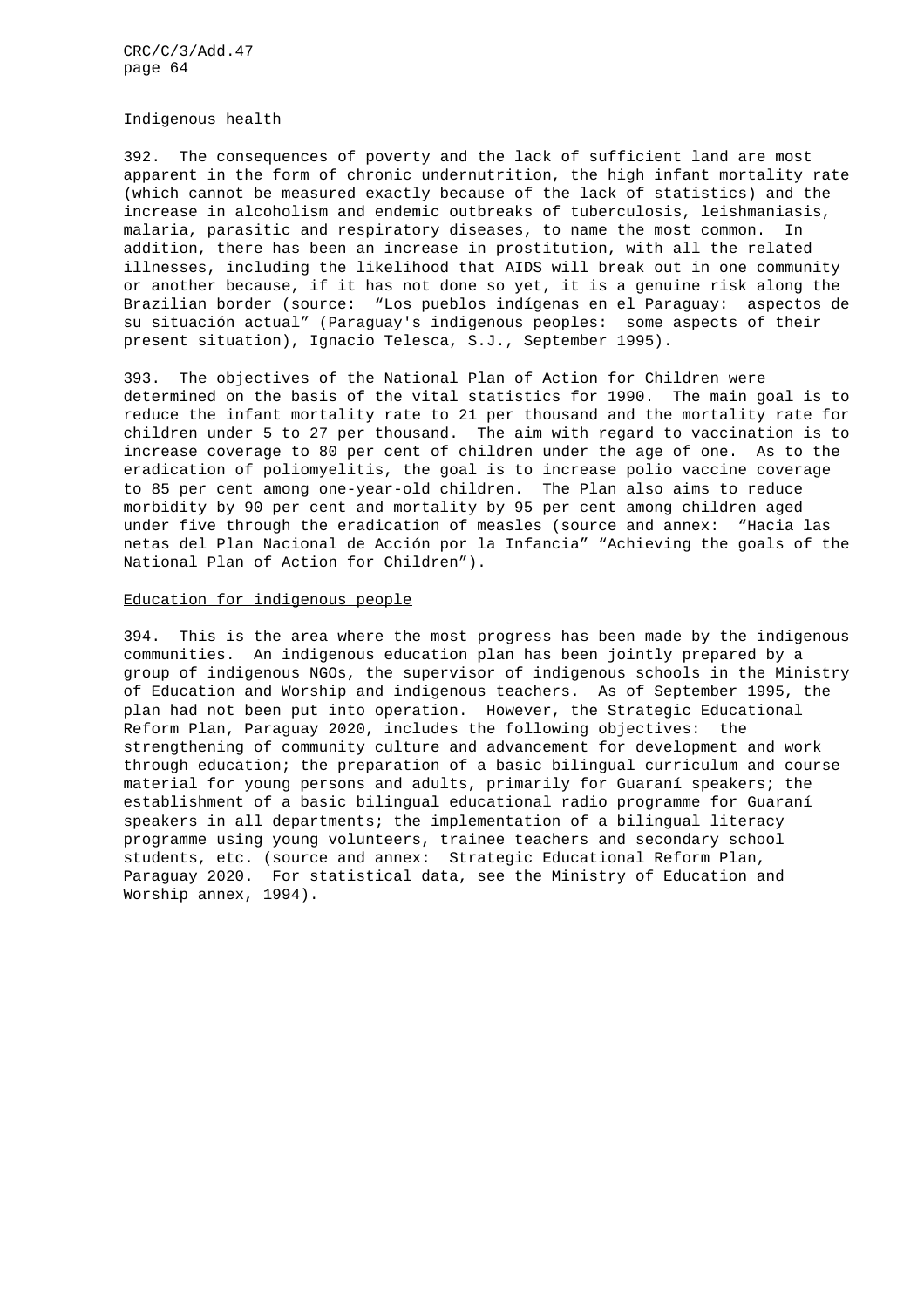#### List of sources and annexes\*

- 1. UNDP, Human development report, 1995, summary, August 1995
- 2. Directorate-General for Human Rights, "Evaluación de las elecciones infantiles" (Assessment of the children's elections), October 1992
- 3. Directorate-General for Human Rights, "Promoción de la Convención sobre los Derechos del Niño" (Promoting the Convention on the Rights of the Child), 1993 assessment
- 4. UNDP, "La institución policial y los derechos humanos de las mujeres" (The police and the human rights of women), Alexandra Ayala Marín, Quito, 1995
- 5. Directorate-General for Human Rights Ministry of Justice and Labour, "Ensenanza practica de los derechos humanos" (Practical human rights training), first edition, 1994
- 6. Inter-American Institute of Human Rights, Directorate-General for Human Rights and Interdisciplinary Programme for Educational Research, "Curriculum y derechos humanos" (The curriculum and human rights), November 1993
- 7. Ministry of Education and Worship, "Paraguay 2020, Strategic Plan", June 1996
- 8. Ministry of Education and Worship, "El Desafío educativo" (The Educational Challenge), March 1996
- 9. Ministry of Education and Worship, "Estadística educativa" (Education statistics), 1994 Yearbook
- 10. Así es Atyha, "Las criaditas de Asunción" (Asunción's servant girls), 1995
- 11. María del Carmen Lamaison and Melba Guariglia, "Liberar la esperanza", (Give hope a chance), International Catholic Child Bureau (BICE) secretariat for Latin America
- 12. Noticias, ABC Color, La Nación and Ultima Hora, press cuttings, 1994, 1995 and 1996
- 13. Folder containing information sources from a number of agencies, 1996
- 14. Directorate-General for Statistics, Surveys and Censuses, "Encuestas de hogares, mano de obra" (Household and manpower surveys), 1995

j.

<sup>\*</sup> May be consulted in the secretariat files.